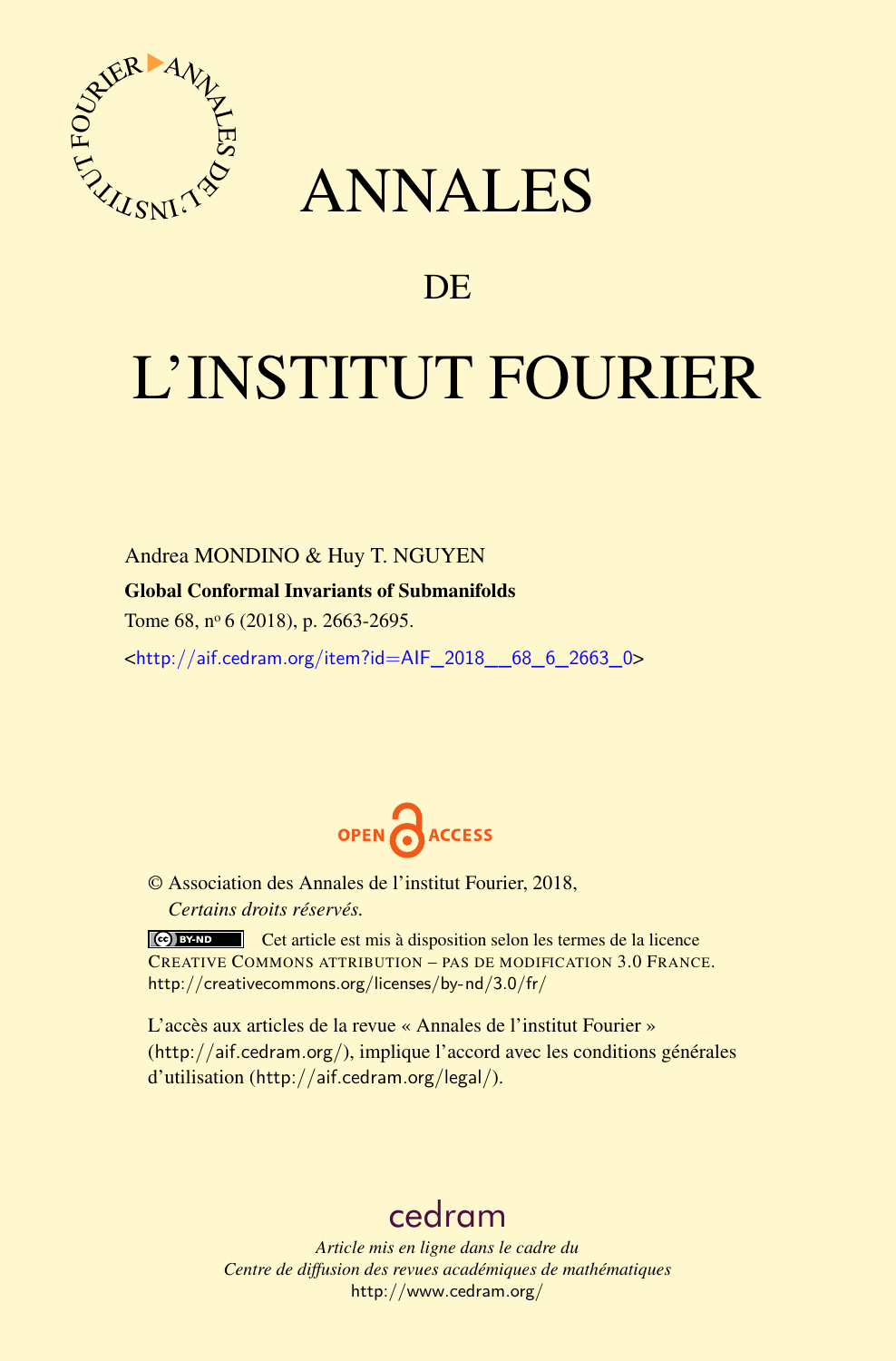#### GLOBAL CONFORMAL INVARIANTS OF SUBMANIFOLDS

#### **by Andrea MONDINO & Huy T. NGUYEN (\*)**

ABSTRACT. — The goal of the present paper is to investigate the algebraic structure of global conformal invariants of submanifolds. These are defined to be conformally invariant integrals of geometric scalars of the tangent and normal bundle. A famous example of a global conformal invariant is the Willmore energy of a surface. In codimension one we classify such invariants, showing that under a structural hypothesis (more precisely we assume the integrand depends separately on the intrinsic and extrinsic curvatures, and not on their derivatives) the integrand can only consist of an intrinsic scalar conformal invariant, an extrinsic scalar conformal invariant and the Chern–Gauss–Bonnet integrand. In particular, for codimension one surfaces, we show that the Willmore energy is the unique global conformal invariant, up to the addition of a topological term (the Gauss curvature, giving the Euler Characteristic by the Gauss Bonnet Theorem). A similar statement holds also for codimension two surfaces, once taking into account an additional topological term given by the Chern–Gauss–Bonnet integrand of the normal bundle. We also discuss existence and properties of natural higher dimensional (and codimensional) generalizations of the Willmore energy.

Résumé. — Le but de cet article est d'étudier la structure algébrique des invariants conformes globaux des sous-variétés. Ceux-ci sont définis comme étant des intégrales conformément invariantes des scalaires géométriques du fibré tangent et normal. Un exemple célèbre d'un invariant conforme global est l'énergie de Willmore d'une surface. En codimension un, nous classons ces invariants, montrant que sous une hypothèse structurelle (plus précisément nous supposons que l'intégrande dépend séparément des courbures intrinsèque et extrinsèque , et non de leurs dérivées) l'intégrande ne peut être constitué que d'un invariant conforme scalaire intrinsèque, d'un invariant conforme scalaire extrinsèque ou de l'intégrande de Chern–Gauss–Bonnet. En particulier, pour les surfaces de codimenson 1, nous montrons que l'énergie de Willmore est l'unique invariant conforme global, jusqu'à l'addition d'un terme topologique (la courbure de Gauss, donnant la caractéristique d'Euler par le théorème de Gauss Bonnet). Un résultat similaire est également valable pour les surfaces de codimension deux, en prenant en compte un terme topologique supplémentaire donné par l'intégrande de Chern–Gauss–Bonnet

Keywords: Conformal Invariants, Submanifolds, Willmore energy.

<sup>2010</sup> Mathematics Subject Classification: 53A30, 53C40, 53A55.

<sup>(\*)</sup> This work was written while A.M. was supported by the ETH Fellowship and H.T.N. was visiting the Forschungsinstitut für Mathematik at the ETH Zürich. They wish to thank ETH and FIM for the hospitality and the excellent working conditions.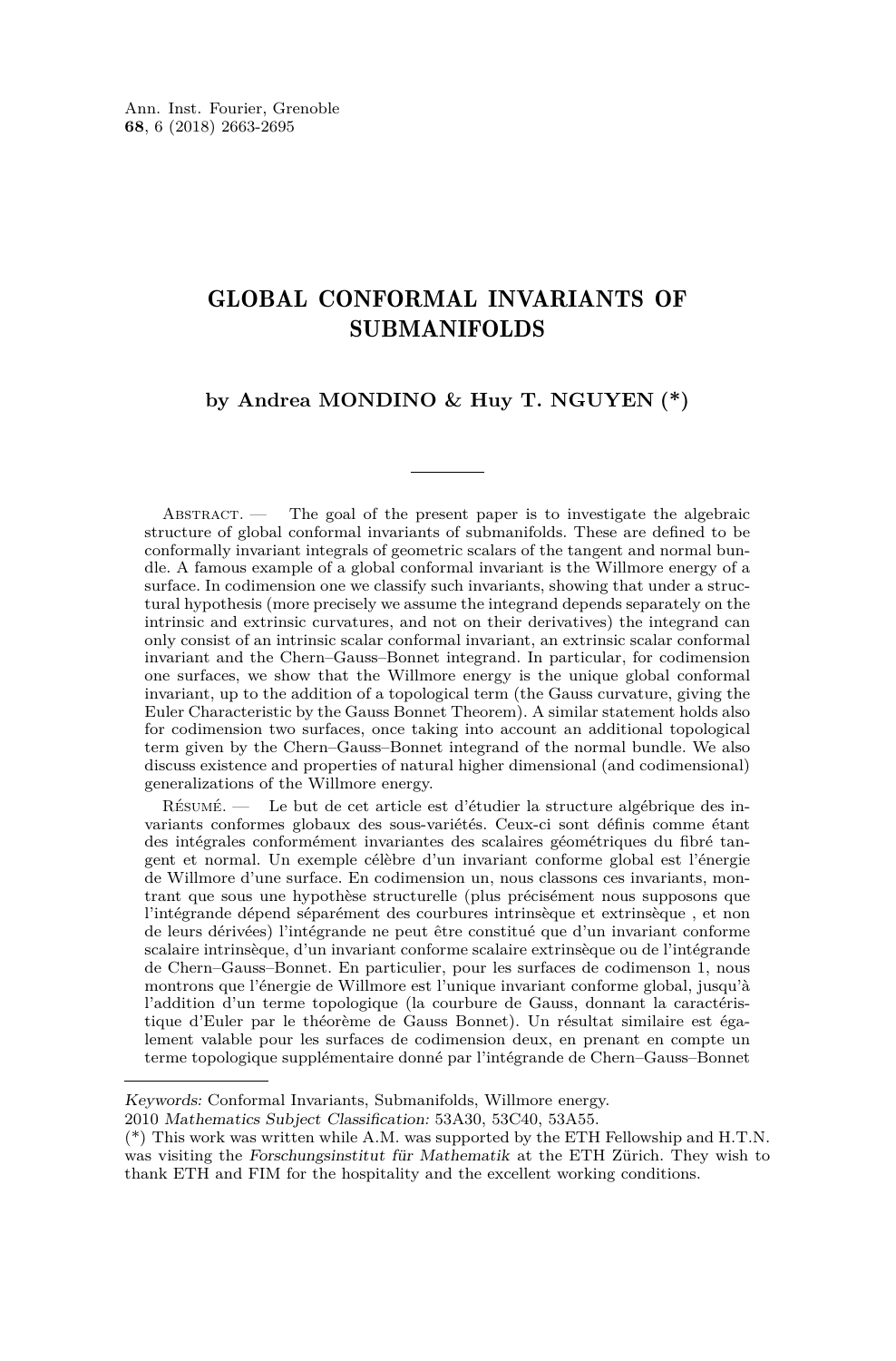du faisceau normal. Nous discutons également de l'existence et des propriétés des généralisations naturelles en dimensions (et codimensions) supérieures de l'énergie de Willmore.

#### **1. Introduction**

Let us consider an *m*-dimensional Riemannian manifold  $(\mathcal{M}^m, q^m)$  isometrically immersed in a Riemannian manifold  $(\bar{\mathcal{M}}^n, \bar{g}^n)$ . The fundamental objects describing the intrinsic geometry of  $(\mathcal{M}^m, g^m)$  are the metric *g <sup>m</sup>*, the curvature tensor *Rijkl*, and the Levi-Civita connection. On the other hand, the fundamental quantities describing the extrinsic geometry of  $(\mathcal{M}^m, g^m)$  as submanifold of  $(\bar{\mathcal{M}}^n, \bar{g}^n)$  are the second fundamental form  $h_{ij}^{\alpha}$ , the normal connection  $\nabla^{\perp}$ , and the normal curvature  $\bar{R}^{\perp}_{ij\alpha\beta}$ , where Roman indices indicate tangential directions and Greek indices indicate normal ambient directions. It is well known (see Section [2](#page-5-0) for more details) that these geometric quantities are not mutually independent but must satisfy some compatibility conditions, the so called Gauss–Codazzi– Mainardi–Ricci equations. A natural way to define geometric scalars out of this list of tensors is by taking tensor products and then contracting using the metric  $\bar{q}$ . More precisely, we first take a finite number of tensor products, say

$$
R_{i_1j_1k_1l_1} \otimes \cdots \otimes R_{i_r,j_r,\alpha_r,\beta_r}^{\perp} \otimes \cdots \otimes h_{i_sj_s},
$$

thus obtaining a tensor of rank  $4 + \cdots + 4 + \cdots + 2 + \cdots + 2$ . Then, we repeatedly pick out pairs of indices in the above expression and contract them against each other using the metric  $\bar{g}^{\alpha\beta}$  (of course, in case of contractions not including the normal curvature  $R^{\perp}$  it is enough to contract using  $g^{ij}$ ). This can be viewed in the more abstract perspective of Definition [2.1](#page-5-1) by saying that we consider a geometric complete contraction

$$
C(\bar{g}, R, R^{\perp}, h) = \text{contr}(\bar{g}^{\alpha_1 \beta_1} \otimes \cdots \otimes R_{i_1 j_1 k_1 l_1} \otimes \cdots \otimes R_{i_r, j_r, \alpha_r, \beta_r}^{\perp} \otimes \cdots \otimes h_{i_s j_s}).
$$

Let us stress that a complete contraction is determined by the pattern according to which different indices contract against each other; for example, the complete contraction  $R_{ijkl} \otimes R^{ijkl}$  is different from  $R^i_{ikl} \otimes R^{ksl}_s$ . By taking linear combinations of geometric complete contractions (for the rigorous meaning see Definition [2.2\)](#page-6-0), we construct geometric scalar quantities

$$
P(\bar{g}, R, R^{\perp}, h) := \sum_{l \in L} a_l C^l(\bar{g}, R, R^{\perp}, h).
$$

The goal of the present paper is to classify those geometric scalar quantities which, once integrated over arbitrary submanifolds  $(\mathcal{M}^m, g^m)$  of arbitrary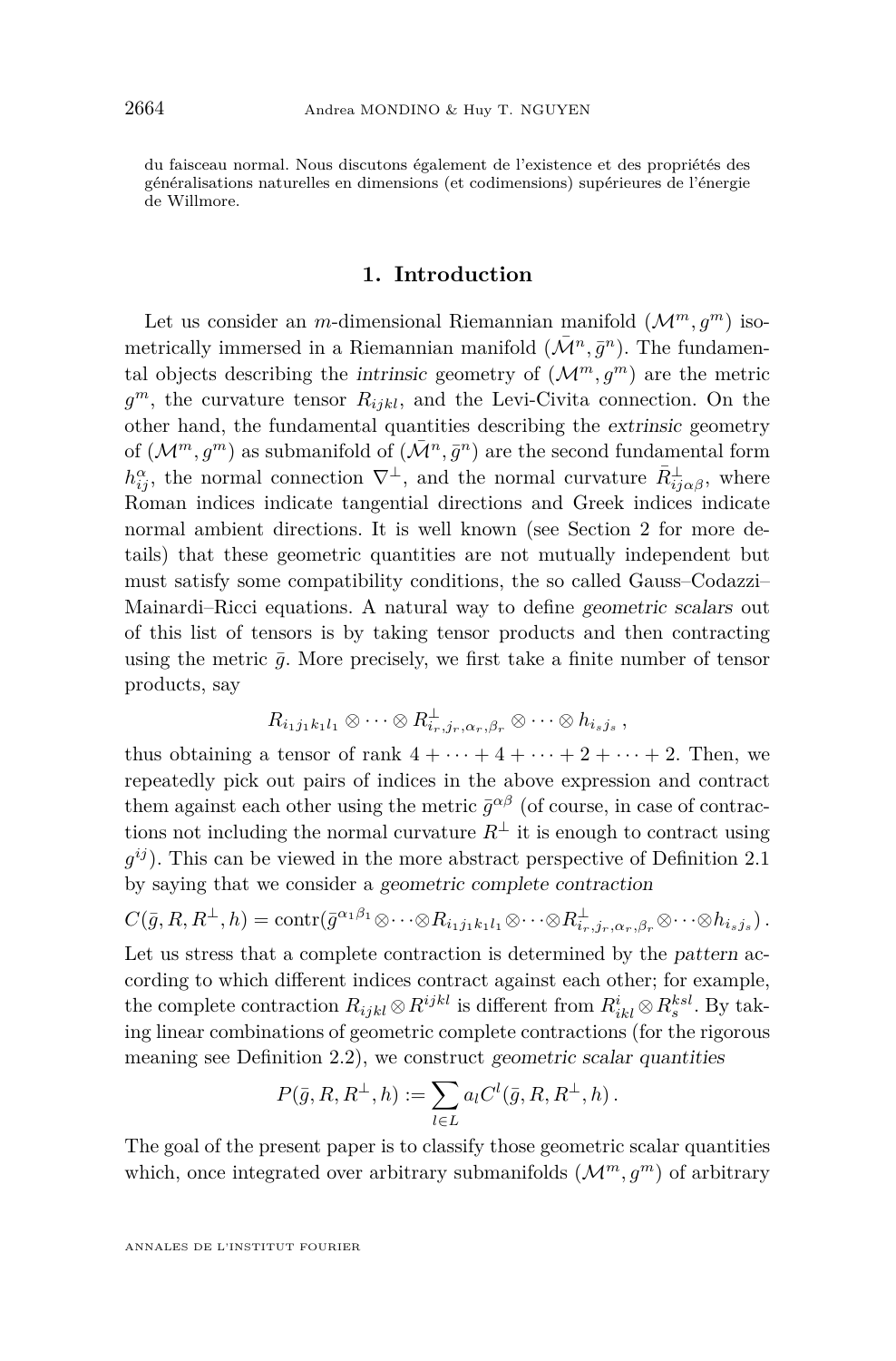manifolds  $(\bar{\mathcal{M}}^n, \bar{g}^n)$ , give rise to global conformal invariants. More precisely, we say that the geometric scalar quantity  $P(\bar{g}, R, R^{\perp}, h)$  is a global conformal invariant for *m*-submanifolds in *n*-manifolds if the following holds: for any ambient Riemannian manifold  $\overline{\mathcal{M}}^n$ , any compact orientable mdimensional immersed submanifold  $\mathcal{M}^m$  of  $\overline{\mathcal{M}}^n$  and any  $\phi \in C^{\infty}(\overline{\mathcal{M}})$ , if one considers the conformal deformation  $\hat{g} := e^{2\phi(x)}\bar{g}$  and calls  $\hat{R}, \hat{R}^{\perp}, \hat{h}$ the tensors computed with respect to the conformal metric  $\hat{\bar{q}}$ , then

$$
\int_{\mathcal{M}^m} P(\hat{\bar{g}}, \hat{R}, \hat{R}^{\perp}, \hat{h}) d\mu_{\hat{g}} = \int_{\mathcal{M}^m} P(\bar{g}, R, R^{\perp}, h) d\mu_{g}.
$$

Let us mention that the corresponding classification for intrinsic global conformal invariants of Riemannian manifolds was a classical problem in conformal geometry motivated also by theoretical physics (the goal being to understand the so called conformal anomalies): indeed it is the celebrated Deser–Schwimmer conjecture [\[11\]](#page-32-0) which has recently been solved in a series of works by Alexakis [\[1,](#page-32-1) [2,](#page-32-2) [3,](#page-32-3) [4,](#page-32-4) [5,](#page-32-5) [6\]](#page-32-6). Inspired by the aforementioned papers, we address the problem of an analogous classification for global conformal invariants, but this time, for submanifolds. Of course, as explained above, if one considers global conformal invariants for submanifolds many other extrinsic terms appear, namely the second fundamental form, the curvature of the normal bundle, and the normal connection; therefore the zoology of global conformal invariants is more rich and the classification more complicated.

Let us note that the full class of local geometric scalars is known (for a general discussion of such invariants see [\[13\]](#page-32-7)), and is substantially broader than the one considered here; they include not only contractions in the curvatures and second fundamental forms, but also covariant derivatives of these natural tensors. Such local Riemannian invariants arise naturally in the asymptotics of the heat kernel over Riemannian manifolds; integrals of local invariants appear in this connection also.

Therefore, the problem addressed in this paper can be seen as a special case of a broader problem of understanding the global conformal invariants of submanifolds in general. One expects the broader problem to be even harder (in general) than the problem of understanding the global invariants of closed Riemannian manifolds, thus the present work proposes a natural pursuit: to understand the global invariants that depend (locally) only on the ambient curvature and the second fundamental form of the submanifold, and not on their covariant derivatives.

A well-known example of a global conformal invariant for two-dimensional submanifolds (called from now on surfaces) is the Willmore energy.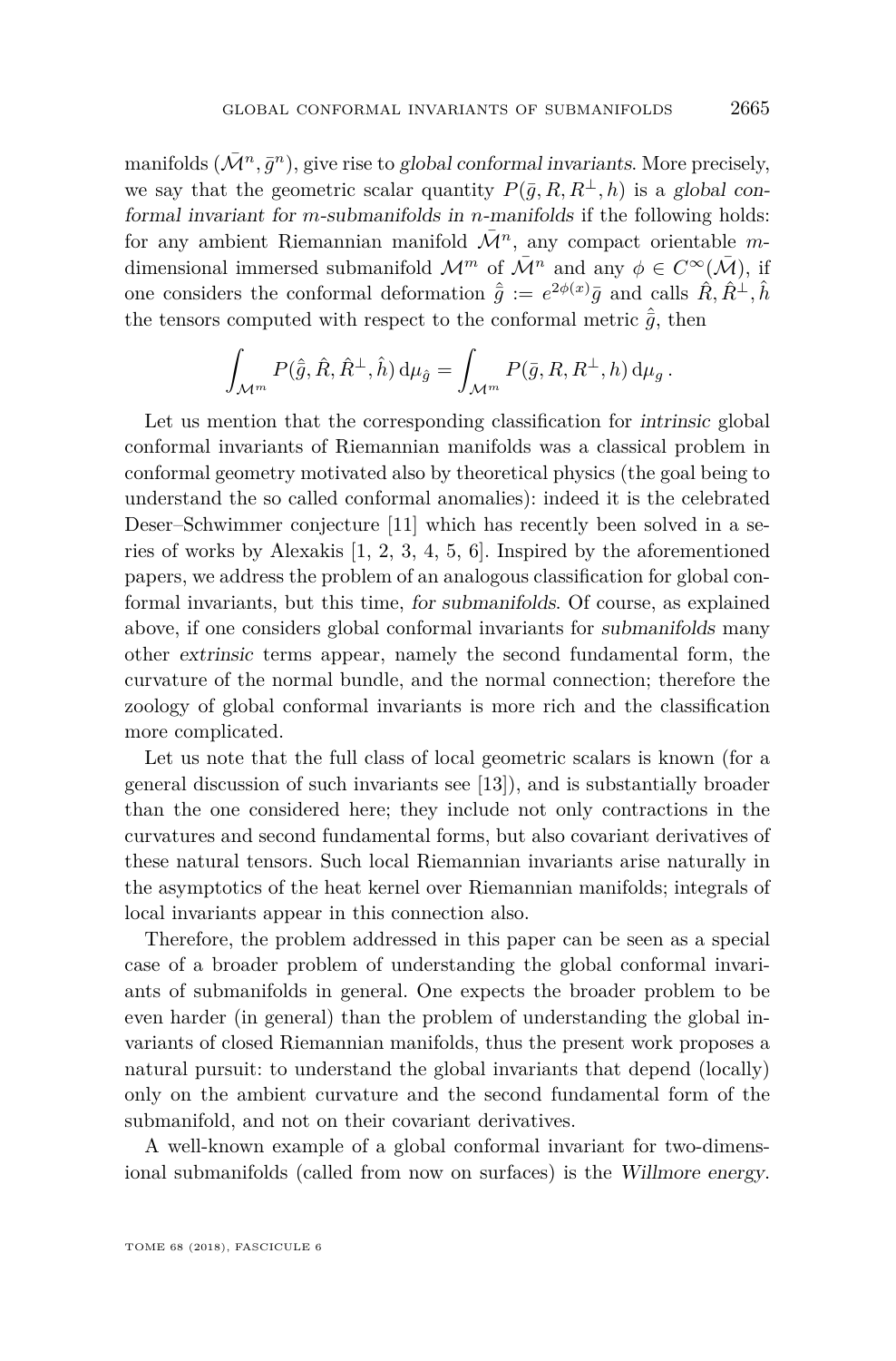For an immersed surface  $f: \mathcal{M}^2 \to (\bar{\mathcal{M}}^n, \bar{g}^n)$  this is defined by

<span id="page-4-0"></span>(1.1) 
$$
\mathcal{W}(f) = \int_{\mathcal{M}} |H|^2 d\mu_g + \int_{\mathcal{M}} \bar{K}_{\bar{\mathcal{M}}}(Tf(\mathcal{M})) d\mu_g,
$$

where  $H = \frac{1}{2}g^{ij}h_{ij}$  is the mean curvature vector and  $\bar{K}_{\bar{\mathcal{M}}}(Tf(\mathcal{M}))$  is the sectional curvature of the ambient manifold computed on the tangent space of  $f(M)$ . Clearly, in case  $\overline{\mathcal{M}}^n = \mathbb{R}^n$ , [\(1.1\)](#page-4-0) reduces to the familiar Euclidean Willmore energy as  $\bar{K}_{\mathbb{R}^n} = 0$ . It is well known that the Willmore energy in Euclidean space is invariant under conformal transformations of the ambient manifolds, that is Möbius transformations where the inversion is centered off the submanifold. In fact, more generally the conformal Willmore energy is invariant under conformal deformations of the ambient background metric. This can be seen by the following decomposition,

$$
||h^{\circ}||^{2} = ||h||^{2} - 2|H|^{2}, \quad K_{\mathcal{M}} = \frac{1}{2}(4|H|^{2} - ||h||^{2}) + \overline{K}_{\overline{\mathcal{M}}},
$$

where  $h_{ij}^{\circ} := h_{ij} - H g_{ij}$  is the traceless second fundamental form,  $K_{\mathcal{M}}$  is the Gauss curvature of  $(M, g)$ , and in the second identity we just recalled the classical Gauss equation. It follows that the conformal Willmore energy can be written as

$$
|H|^2 + \bar{K}_{\bar{\mathcal{M}}} = \frac{1}{2} ||h^{\circ}||^2 + K_{\mathcal{M}}.
$$

Since  $||h^{\circ}||^{2} d\mu_{g}$  is a pointwise conformal invariant and  $\int_{\mathcal{M}} K_{\mathcal{M}} d\mu_{g}$  =  $2\pi\chi(\mathcal{M})$  is a topological (hence, a fortiori, global conformal) invariant by the Gauss–Bonnet theorem, clearly any linear combination of the two is a global conformal invariant. A natural question is whether the Willmore functional is the unique energy having such an invariance property, up to topological terms. Let us briefly mention that the Willmore energy has recently received much attention [\[8,](#page-32-8) [9,](#page-32-9) [10,](#page-32-10) [14,](#page-32-11) [15,](#page-32-12) [16,](#page-32-13) [17,](#page-32-14) [19,](#page-32-15) [20,](#page-32-16) [21,](#page-32-17) [22,](#page-32-18) [23,](#page-33-0) [24\]](#page-33-1), and in particular the Willmore conjecture in codimension one has been solved [\[18\]](#page-32-19).

We will show that, for codimension one surfaces, any global conformal invariant of a surface must be a linear combination of the norm squared of the traceless second fundamental form and the intrinsic Gauss curvature, that is the Willmore energy is the unique global conformal invariant up to the Gauss–Bonnet integrand which is a topological quantity (see Theorem [3.1\)](#page-13-0).

A similar statement holds also for codimension two surfaces (see Theorem [3.3\)](#page-16-0), once taking into account an additional topological term given by the Chern–Gauss–Bonnet integrand of the normal bundle.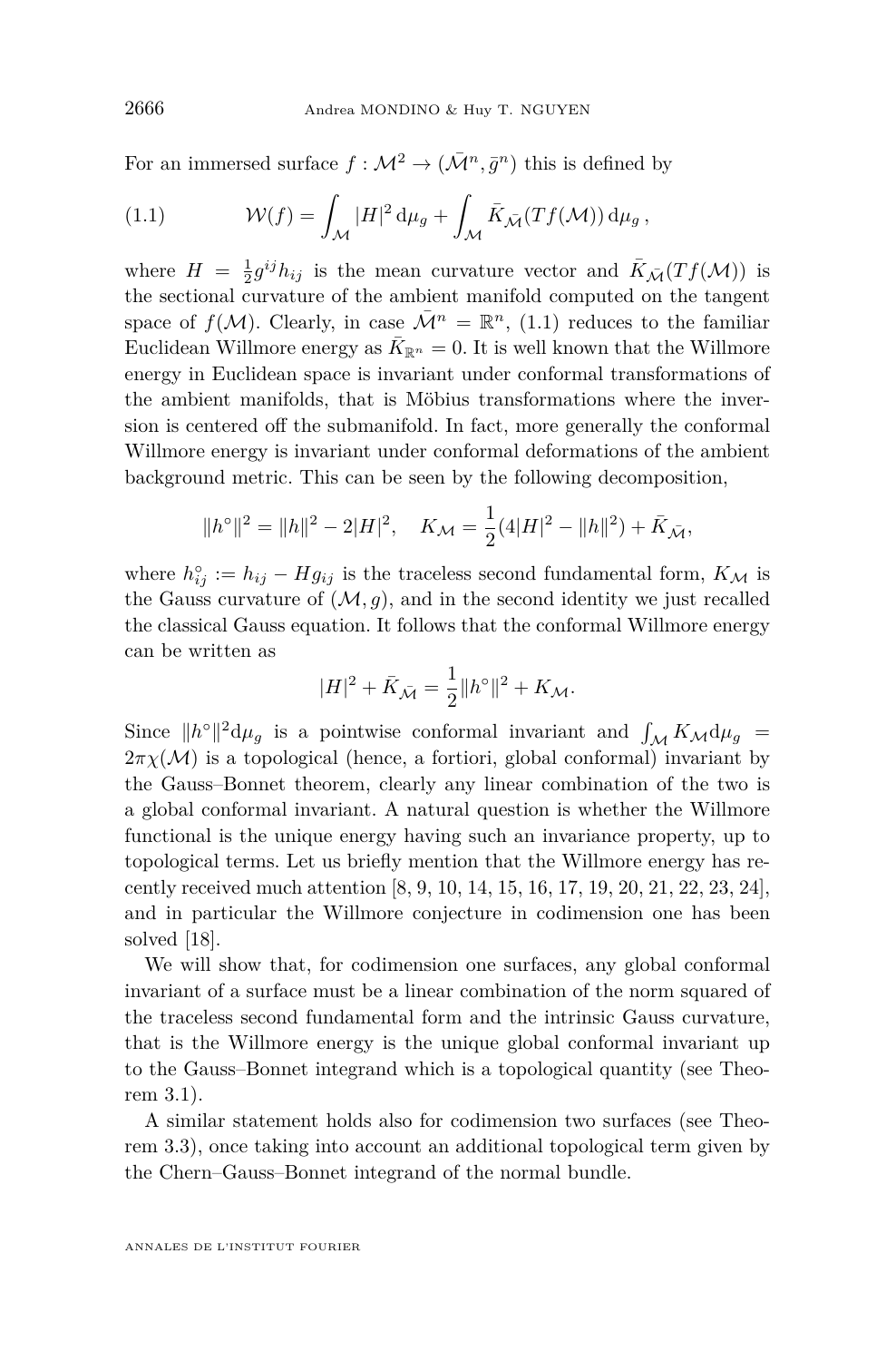For general submanifolds of codimension one, we show that if the global conformal invariant is a polynomial in the second fundamental form only, then it must be a contraction of the traceless second fundamental form, that is it must be the integral of a pointwise conformal invariant (see Theorem [4.1\)](#page-19-0). Combining this with a theorem of Alexakis [\[2,](#page-32-2) Theorem 1], we show that if *m* is even and the global conformal invariant has no mixed contractions between the intrinsic and the extrinsic curvatures then the integrand must be a linear combination of contractions of the (intrinsic) Weyl curvature, contractions of the traceless second fundamental form and the integrand of the Chern–Gauss–Bonnet formula, see Theorem [4.2.](#page-21-0)

As an application of these ideas, in the last Section [5,](#page-24-0) we introduce a higher dimensional analogue of the Willmore energy for hypersurfaces in Euclidean spaces. Such new energies are conformally invariant and attain the strictly positive lower bound only at round spheres, with rigidity, regardless of the topology of the hypersurface (see Theorem [5.5](#page-28-0) and Theorem [5.6\)](#page-30-0).

#### **2. Background Material**

#### **2.1. Complete contractions: abstract definition**

<span id="page-5-0"></span>Following [\[2\]](#page-32-2), in this short section we define the notion of complete contractions.

<span id="page-5-1"></span>DEFINITION 2.1 (Complete Contractions). — Any complete contraction

$$
C = \text{contr}((A^1)_{i_1...i_s} \otimes (A^t)_{j_1...j_q})
$$

will be seen as a formal expression. Each factor  $(A^l)_{i_1...i_s}$  is an ordered set of slots. Given the factors  $A_{i_1...i_s}^1, A_{j_1...j_q}^l$  a complete contraction is then a set of pairs of slots  $(a_1, b_1), \ldots, (a_w, b_w)$  with the following properties: if  $k \neq l, \{a_l, b_l\} \cap \{a_k, b_k\} = \emptyset$ ,  $a_k \neq b_k$  and  $\bigcup_{i=1}^w \{a_i, b_i\} = \{i_1, \ldots, j_q\}$ . Each pair corresponds to a particular contraction.

Two complete contractions

$$
contr((A1)i1...is \otimes \cdots \otimes (At)j1...jw)
$$

and

$$
\mathrm{contr}((B^1)_{f_1...f_q} \otimes \cdots \otimes (B^{t'})_{v_1...v_z})
$$

will be identical if  $t = t'$ ,  $A^l = B^l$  and if the  $\mu$ -th index in  $A^l$  contracts against the *v*-th index in  $A^r$  then the *µ*-th index in  $B^l$  contracts against the  $\nu$ -th in  $B^r$ .

For a complete contraction, the length refers to the number of factors.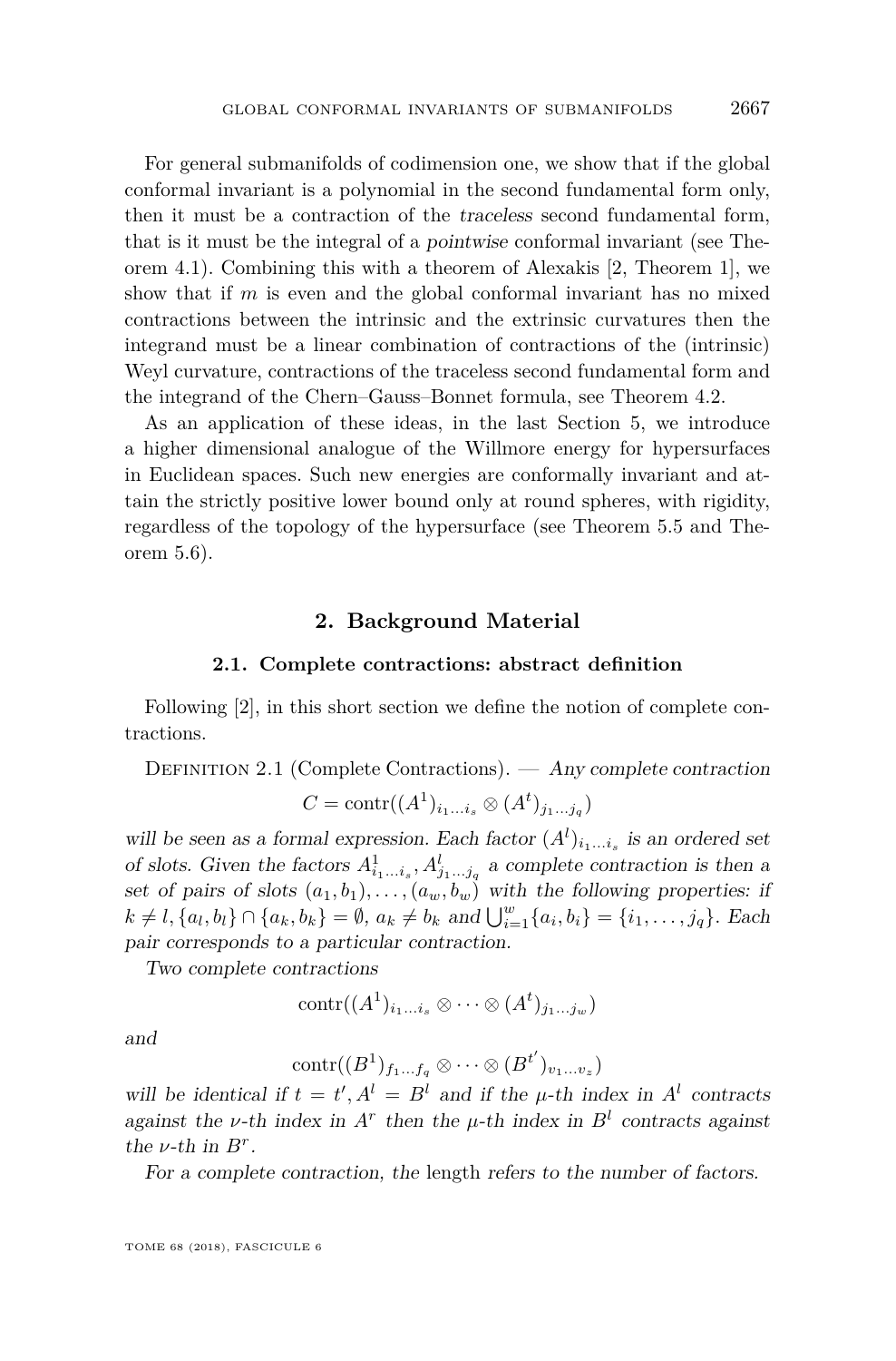<span id="page-6-0"></span>DEFINITION 2.2 (Linear combinations of complete contractions).  $-$ Linear combinations of complete contractions are defined as expressions of the form

$$
\sum_{l\in L} a_l C_1^l, \quad \sum_{r\in R} b_r C_2^r,
$$

where each  $C_i^l$  is a complete contraction. Two linear combinations are identical if  $R = L$ ,  $a_l = b_l$  and  $C_1^l = C_2^l$ . A linear combination of complete contractions is identically zero if for all  $l \in L$  we have  $a_l = 0$ . For any complete contraction, we will say that a factor  $(A)_{r_1...r_{s_l}}$  has an internal contraction if two indices in

$$
A_{r_1...r_{s_l}}
$$

are contracting amongst themselves.

#### **2.2. Riemannian and Submanifold Geometry**

<span id="page-6-3"></span>Consider an *n*-dimensional Riemannian manifold  $(\bar{\mathcal{M}}^n, \bar{g}^n)$ . Given  $x_0 \in$  $\bar{\mathcal{M}}^n$ , let  $(x^1, \ldots, x^n)$  be a local coordinate system with associated coordinate vector fields denoted by  $X^{\alpha}$ , that is  $X^{\alpha} = \frac{\partial}{\partial x^{\alpha}}$ . Called  $\overline{\nabla}$  the Levi-Civita connection associated to  $(\bar{\mathcal{M}}^n, \bar{g}^n)$ , the covariant derivative  $\bar{\nabla}_{\frac{\partial}{\partial x^\alpha}}$ will be shortly denoted by  $\bar{\nabla}_{\alpha}$ .

The curvature tensor  $\bar{R}_{\alpha\beta\gamma\eta}$  of  $\bar{g}^n_{\alpha\beta}$  is given by the commutator of the covariant derivatives, that is

<span id="page-6-1"></span>(2.1) 
$$
[\bar{\nabla}_{\alpha}\bar{\nabla}_{\beta}-\bar{\nabla}_{\beta}\bar{\nabla}_{\alpha}]X_{\gamma}=\bar{R}_{\alpha\beta\gamma\eta}X^{\eta},
$$

which in terms of coordinate systems may be expressed by Christoffel symbols,

$$
\bar{R}^{\eta}_{\alpha\beta\gamma} = \partial_{\beta}\Gamma^{\eta}_{\alpha\gamma} - \partial_{\gamma}\Gamma^{\eta}_{\alpha\beta} + \sum_{\mu} (\Gamma^{\mu}_{\alpha\gamma}\Gamma^{\eta}_{\mu\beta} - \Gamma^{\mu}_{\alpha\beta}\Gamma^{\eta}_{\mu\gamma}).
$$

The two Bianchi identities are then

$$
\bar{R}_{\alpha\beta\gamma\eta} + \bar{R}_{\gamma\alpha\beta\eta} + \bar{R}_{\beta\gamma\alpha\eta} = 0
$$
  

$$
\bar{\nabla}_{\alpha}\bar{R}_{\beta\gamma\eta\mu} + \bar{\nabla}_{\gamma}\bar{R}_{\alpha\beta\eta\mu} + \bar{\nabla}_{\beta}\bar{R}_{\gamma\alpha\eta\mu} = 0.
$$

Recall that, under a conformal change of metric  $\hat{g}^n = e^{2\phi(x)} \bar{g}^n(x)$ , the curvature transforms as follows (see for instance [\[12\]](#page-32-20)):

<span id="page-6-2"></span>
$$
(2.2) \quad \bar{R}^{\hat{g}^n}_{\alpha\beta\gamma\eta} = e^{2\phi(x)} \left[ \bar{R}^{\bar{g}^n}_{\alpha\beta\gamma\eta} + \bar{\nabla}_{\alpha\eta}\phi \bar{g}^n_{\beta\gamma} + \bar{\nabla}_{\beta\gamma}\phi \bar{g}^n_{\alpha\eta} - \bar{\nabla}_{\alpha\gamma}\phi \bar{g}^n_{\beta\eta} - \bar{\nabla}_{\beta\eta}\phi \bar{g}^n_{\alpha\gamma} \n+ \bar{\nabla}_{\alpha}\phi \bar{\nabla}_{\gamma}\phi \bar{g}^n_{\beta\eta} + \bar{\nabla}_{\beta}\phi \bar{\nabla}_{\eta}\phi \bar{g}^n_{\alpha\gamma} - \bar{\nabla}_{\alpha}\phi \bar{\nabla}_{\eta}\phi \bar{g}^n_{\beta\gamma} \n- \bar{\nabla}_{\beta}\phi \bar{\nabla}_{\gamma}\phi \bar{g}^n_{\alpha\eta} + |\bar{\nabla}\phi|^2 \bar{g}^n_{\alpha\eta} \bar{g}^n_{\beta\gamma} - |\bar{\nabla}\phi|^2 \bar{g}^n_{\alpha\gamma} g_{\eta\beta} \right].
$$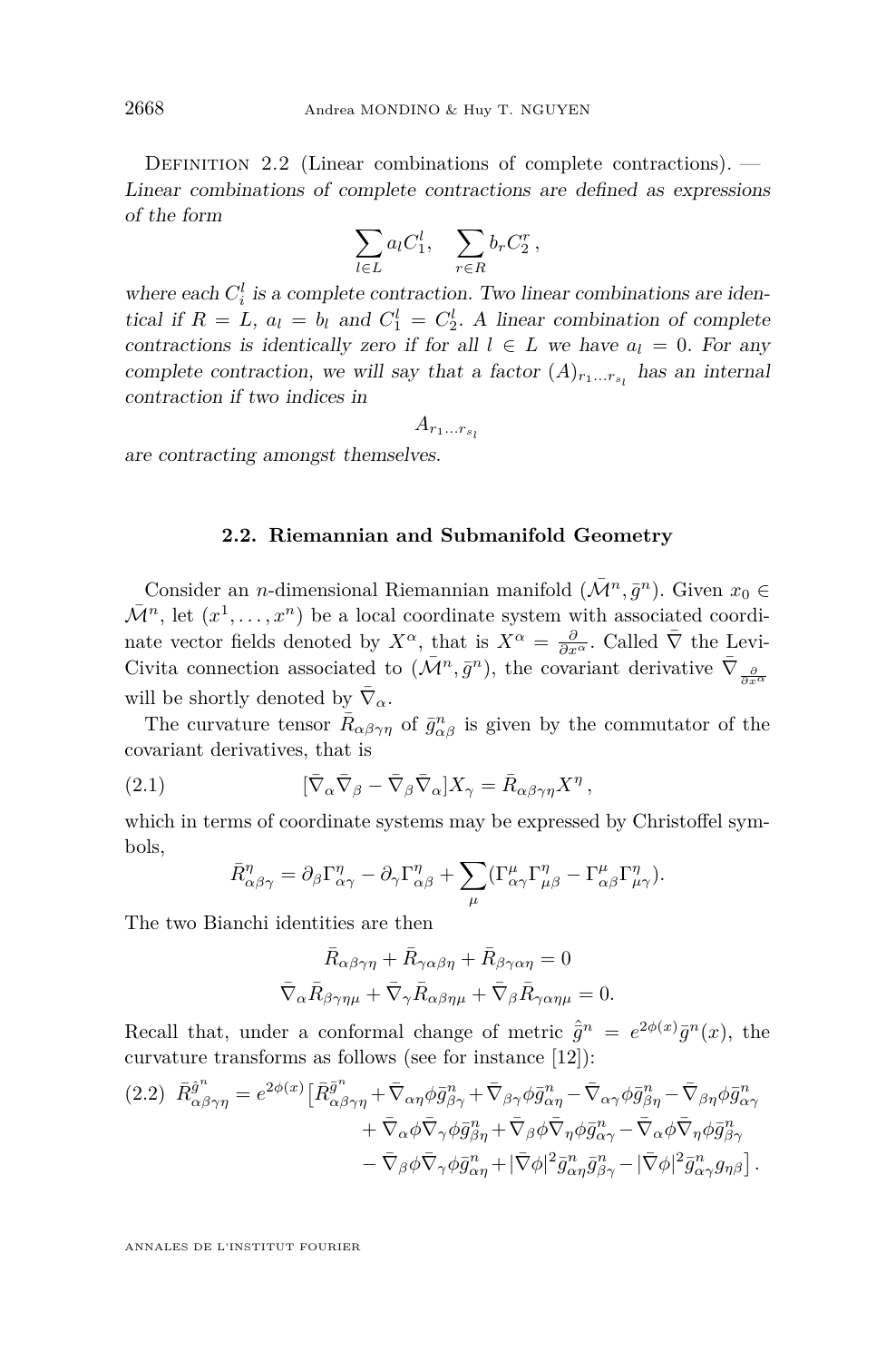Now let briefly introduce some basic notions of submanifold geometry. Given an *m*-dimensional manifold  $\mathcal{M}^m$ ,  $2 \leq m \leq n$ , we consider  $f : \mathcal{M}^m \hookrightarrow$  $\bar{\mathcal{M}}^n$ , a smooth immersion. Recall that for every fixed  $\bar{x} \in \mathcal{M}^m$  one can find local coordinates  $(x^1, \ldots, x^n)$  of  $\bar{\mathcal{M}}^n$  on a neighborhood  $V_{f(\bar{x})}^{\bar{\mathcal{M}}}$  of  $f(\bar{x})$  such that  $((x^1 \circ f), \ldots, (x^m \circ f))$  are local coordinates on a neighborhood  $U_{\bar{x}}^{\mathcal{M}}$ of  $\bar{x}$  in  $\mathcal{M}^m$  and such that

$$
f(U_{\bar{x}}^{\mathcal{M}}) = \left\{ (x^1, \dots, x^n) \in V_{f(\bar{x})}^{\bar{\mathcal{M}}} : x^{m+1} = \dots = x^n = 0 \right\}.
$$

Such local coordinates on  $\overline{\mathcal{M}}$  are said to be adapted to  $f(\mathcal{M})$ . We use the convention that latin index letters vary from 1 to *m* and refer to geometric quantities on  $\mathcal{M}^m$ , while greek index letters vary from 1 to *n* (or sometimes from  $m+1$  to *n* if otherwise specified) and denote quantities in the ambient manifold  $\overline{\mathcal{M}}^n$  (or in the orthogonal space to  $f(\mathcal{M})$  respectively). In adapted coordinates, it is clear that  $X_1, \ldots, X_m$  are a bases for the tangent space of  $f(\mathcal{M}^m)$  and that the restriction of the ambient metric  $\bar{g}^n$  defines an induced metric on  $\mathcal{M}^m$ , given locally by

$$
g_{ij}^m := \bar{g}^n(X_i, X_j) \, .
$$

Using standard notation,  $(g^m)^{ij}$  denotes the inverse of the matrix  $(g_m)_{ij}$ , that is  $(g^m)^{ik}(g^m)_{kj} = \delta_{ij}$ . For every  $\bar{x} \in \mathcal{M}$ , the ambient metric  $\bar{g}^n$  induces the orthogonal splitting

$$
T_{f(\bar{x})}\bar{\mathcal{M}}=T_{f(\bar{x})}f(\mathcal{M})\oplus [T_{f(\bar{x})}f(\mathcal{M})]^{\perp},
$$

where, of course,  $[T_{f(\bar{x})}f(\mathcal{M})]^{\perp}$  is the orthogonal complement of the *m*dimensional subspace  $T_{f(\bar{x})}f(\mathcal{M}) \subset T_{f(\bar{x})}\bar{\mathcal{M}}$ . We call  $\pi_T : T_{f(\bar{x})}\bar{\mathcal{M}} \to$  $T_{f(\bar{x})}f(\mathcal{M})$  and  $\pi_N = \text{Id} - \pi_T : T_{f(\bar{x})}\bar{\mathcal{M}} \to [T_{f(\bar{x})}f(\mathcal{M})]^{\perp}$  the tangential and the normal projections respectively, one can define the tangential and the normal connections (which correspond to the Levi-Civita connections on  $(M, g)$  and on the normal bundle respectively) by

$$
(2.3) \qquad \nabla_{X_i} X_j := \pi_T(\bar{\nabla}_{X_i} X_j), \qquad i, j = 1, \dots, m,
$$

$$
(2.4) \qquad \nabla_{X_i}^{\perp} X_{\alpha} := \pi_N(\bar{\nabla}_{X_i} X_{\alpha}), \qquad i = 1, \dots, m, \alpha = m+1, \dots, n.
$$

Associated to the tangential and normal connections we have the tangential and normal Riemann curvature tensors (which correspond to the curvature of  $(M, q)$  and of the normal bundle respectively) defined analogously to [\(2.1\)](#page-6-1):

(2.5) 
$$
[\nabla_i \nabla_j - \nabla_j \nabla_i] X_k = R_{ijkl} X^l, \qquad i, j, k, l = 1, ..., m
$$

<span id="page-7-0"></span>(2.6) 
$$
\left[\nabla_i^{\perp} \nabla_j^{\perp} - \nabla_j^{\perp} \nabla_i^{\perp}\right] X_{\alpha} = R_{ij\alpha\beta}^{\perp} X^{\beta} , \qquad i, j = 1, ..., m, \alpha, \beta = m + 1, ..., n.
$$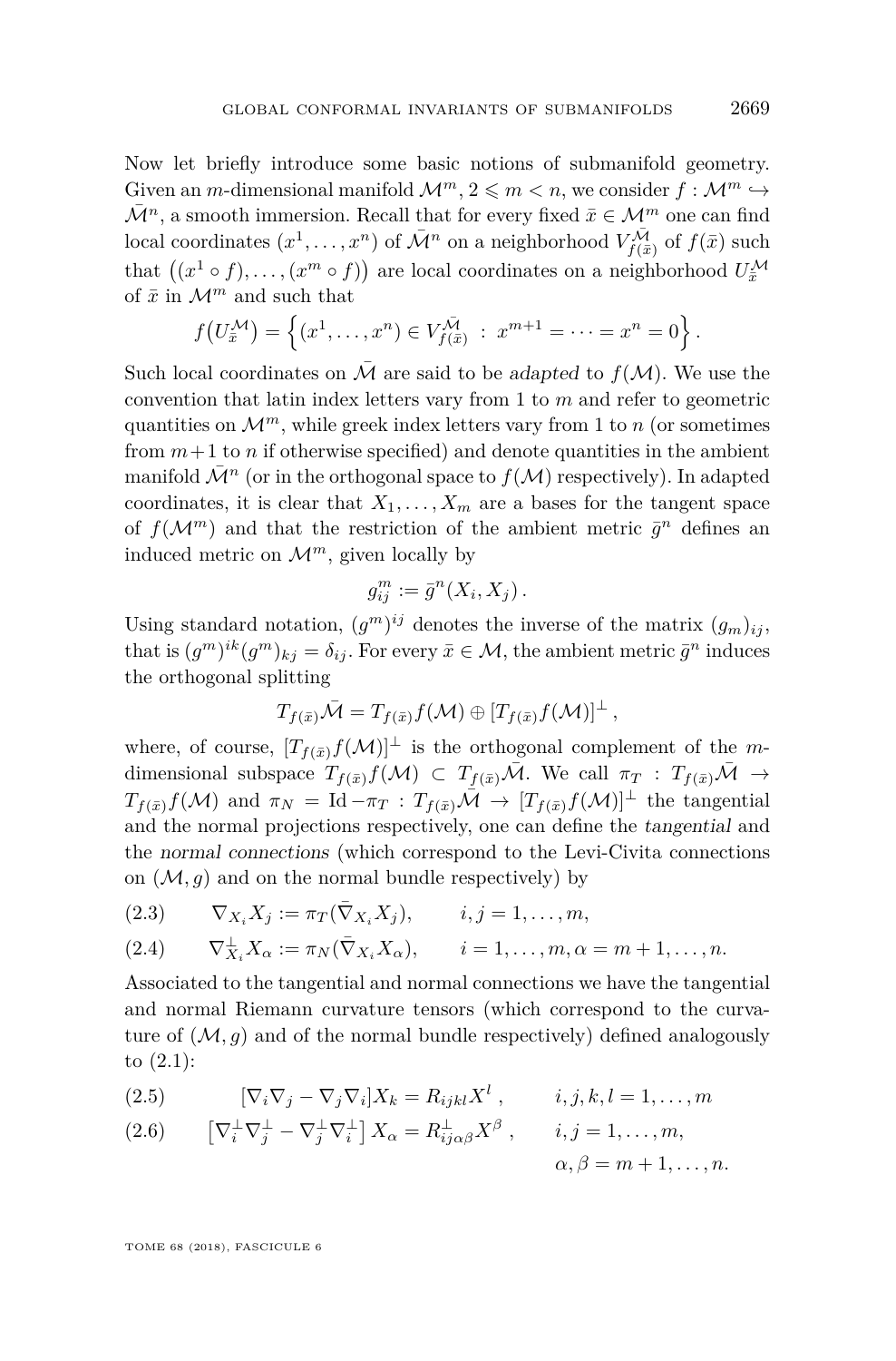The transformation of  $R_{ijkl}$  and  $R_{ij\alpha\beta}^{\perp}$  under a conformal change of metric is analogous to [\(2.2\)](#page-6-2), just replacing  $\bar{\nabla}$  with  $\nabla$  or with  $\nabla^{\perp}$  respectively. The second fundamental form *h* of *f* is defined by

(2.7) 
$$
h(X_i, X_j) := \pi_N(\bar{\nabla}_{X_i} X_j) = \bar{\nabla}_{X_i} X_j - \nabla_{X_i} X_j.
$$

It can be decomposed orthogonally into its trace part, the mean curvature

(2.8) 
$$
H := \frac{1}{m} (g^m)^{ij} h_{ij},
$$

and its trace free part, the traceless second fundamental form

<span id="page-8-2"></span>(2.9) 
$$
h_{ij}^{\circ} := h_{ij} - Hg_{ij}^{m},
$$

indeed it is clear from the definitions that

<span id="page-8-4"></span>(2.10) 
$$
h_{ij} = h_{ij}^{\circ} + Hg_{ij}^m
$$
  
and  $\langle h^{\circ}, Hg^m \rangle = (g^m)^{ik} (g^m)^{jl} h_{ij}^{\circ} Hg_{kl} = H \operatorname{Tr}_{g^m}(h^{\circ}) = 0.$ 

Under a conformal change of the ambient metric  $\hat{g}^n = e^{2\phi(x)} \bar{g}^n(x)$ , the above quantities change as follow:

<span id="page-8-3"></span>(2.11) 
$$
h_{ij}^{\hat{g}} = e^{\phi} \left[ h_{ij} - g_{ij}^m \pi_N(\bar{\nabla}\phi) \right], \quad H^{\hat{g}} = e^{-\phi} \left[ H - \pi_N(\bar{\nabla}\phi) \right]
$$
  
and  $(h^{\hat{g}})_{ij}^{\circ} = e^{\phi} h_{ij}^{\circ}$ .

Observe that, in particular, the endomorphism of  $Tf(\mathcal{M})$  associated to  $h^{\circ}$ is invariant under conformal deformation of the ambient metric, that is

(2.12) 
$$
[(h^{\hat{g}})^{\circ}]_{j}^{i} = [h^{\circ}]_{j}^{i}.
$$

Finally let us recall the fundamental equations of Gauss and Ricci which link the ambient curvature *R* computed on  $T f(M)$  (respectively on  $Tf(\mathcal{M})^{\perp}$  with the second fundamental form and the intrinsic curvature *R* (respectively with the second fundamental form and the normal curvature  $R^{\perp}$ :

<span id="page-8-0"></span>(2.13) 
$$
\bar{R}_{ijkl} = R_{ijkl} + (h_{il})_{\alpha} (h_{jk})^{\alpha} - (h_{ik})_{\alpha} (h_{jl})^{\alpha},
$$

<span id="page-8-1"></span>(2.14) 
$$
\bar{R}_{ij\alpha\beta} = R_{ij\alpha\beta}^{\perp} + (h_{ik})_{\alpha} (h_j^k)_{\beta} - (h_{ik})_{\beta} (h_j^k)_{\alpha},
$$

where, of course,  $(h_{il})^{\alpha}$  denotes the *α*-component of the vector  $h_{il} \in$  $Tf(\mathcal{M})^{\perp} \subset T\overline{\mathcal{M}}$  and where we adopted Einstein's convention on summation of repeated indices.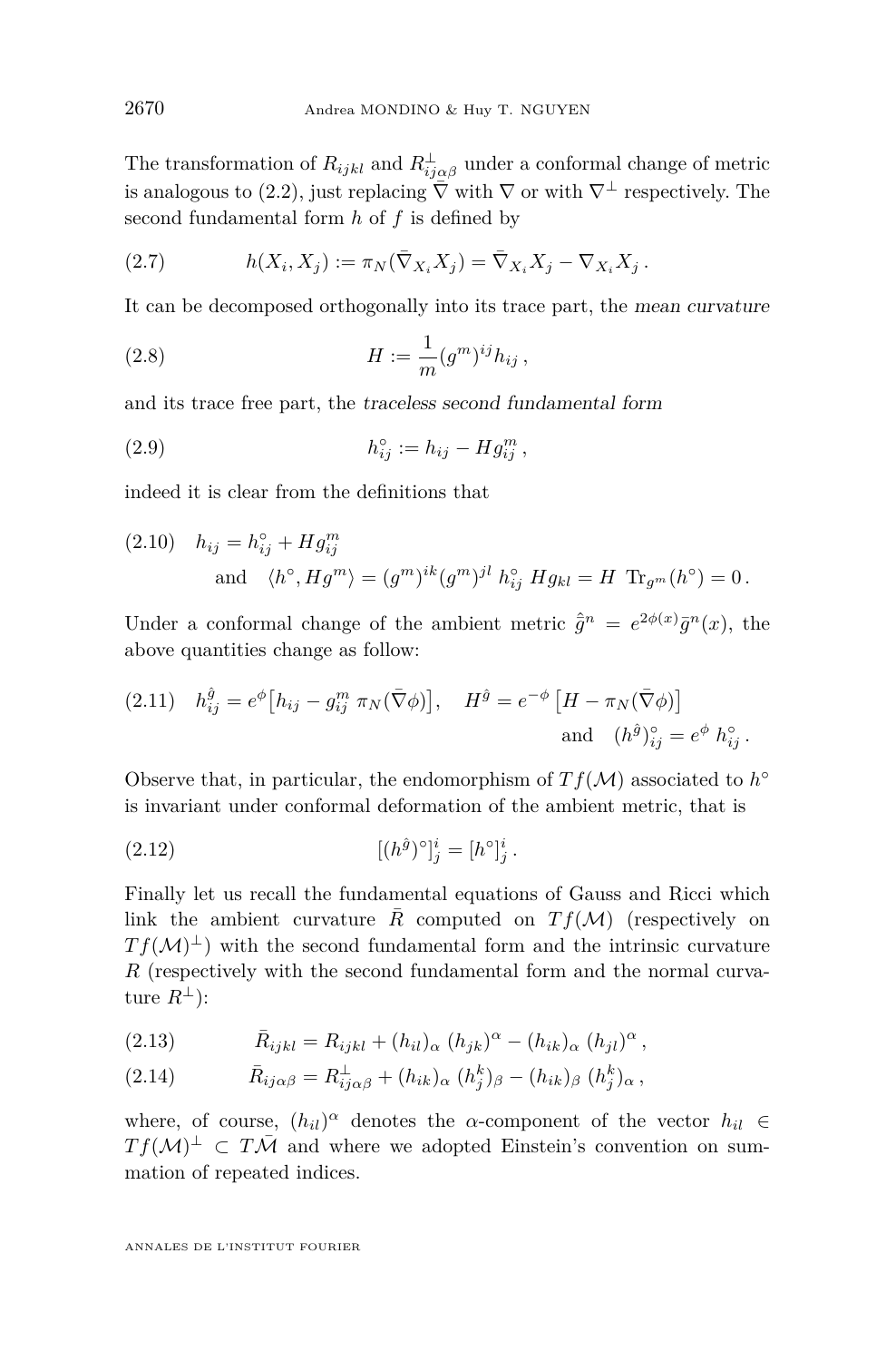#### **2.3. Geometric complete contractions and global conformal Invariants of Submanifolds**

Given an immersed submanifold  $f : \mathcal{M}^m \hookrightarrow \overline{\mathcal{M}}^n$ , of course the above defined Riemannian curvature *R*, the curvature of the normal bundle  $R^{\perp}$ , and the extrinsic curvatures  $h, h^{\circ}, H$  are geometric objects, that is they are invariant under change of coordinates and under isometries of the ambient manifold. So they give a list of geometric tensors. A natural way to define geometric scalars out of this list of tensors is by taking tensor products and then contracting using the metric  $\bar{g}$ . More precisely, we first take a finite number of tensor products, say,

$$
(2.15) \t\t R_{i_1j_1k_1l_1} \otimes \cdots \otimes R_{i_r,j_r,\alpha_r,\beta_r}^{\perp} \otimes \cdots \otimes h_{i_sj_s}^{\circ} \otimes \cdots \otimes H_{g_{i_tj_t}},
$$

thus obtaining a tensor of rank  $4 + \cdots + 4 + \cdots + 2 + \cdots + 2$ . Then, we repeatedly pick out pairs of indices in the above expression and contract them against each other using the metric  $\bar{g}^{\alpha\beta}$  (of course, in case of contractions not including the normal curvature  $R^{\perp}$  it is enough to contract using *g ij* ). This can be viewed in the more abstract perspective of Definition [2.1](#page-5-1) by saying that we consider a geometric complete contraction

<span id="page-9-0"></span>
$$
(2.16) \quad C(\bar{g}, R, R^{\perp}, h) = \text{contr}(\bar{g}^{\alpha_1 \beta_1} \otimes \cdots \otimes R_{i_1 j_1 k_1 l_1} \otimes \cdots \otimes R_{i_r, j_r, \alpha_r, \beta_r}^{\perp} \otimes \cdots \otimes R_{j_{i_r j_r}}^{\perp} \otimes \cdots \otimes R_{j_{i_r j_r}}^{\perp}).
$$

Let us stress that a complete contraction is determined by the pattern according to which different indices contract against each other; for example, the complete contraction  $R_{ijkl} \otimes R^{ijkl}$  is different from  $R^i_{ikl} \otimes R^{ksl}_s$ . By taking linear combinations of geometric complete contractions (for the rigorous meaning see Definition [2.2\)](#page-6-0), we construct geometric scalar quantities

<span id="page-9-1"></span>(2.17) 
$$
P(\bar{g}, R, R^{\perp}, h) := \sum_{l \in L} a_l C^l(\bar{g}, R, R^{\perp}, h).
$$

Remark 2.3. — As already mentioned in the introduction, let us note that the full class of geometric scalar quantities is known (for a general discussion of such invariants see [\[13\]](#page-32-7)), and is larger than the one considered here: they include not only contractions in the curvatures and second fundamental forms, but also covariant derivatives of these natural tensors.

Remark 2.4. — Notice that thanks to the Gauss  $(2.13)$  and Ricci  $(2.14)$ equations, one can express the ambient curvature  $R$  restricted on the tangent space of M or restricted to the normal bundle (that is  $\overline{R}_{ijkl}$  and  $\bar{R}_{ij\alpha\beta}$ ) as a quadratic combination of  $R, R^{\perp}$  and h. This is the reason why we can assume it is not present in the complete contractions [\(2.16\)](#page-9-0) without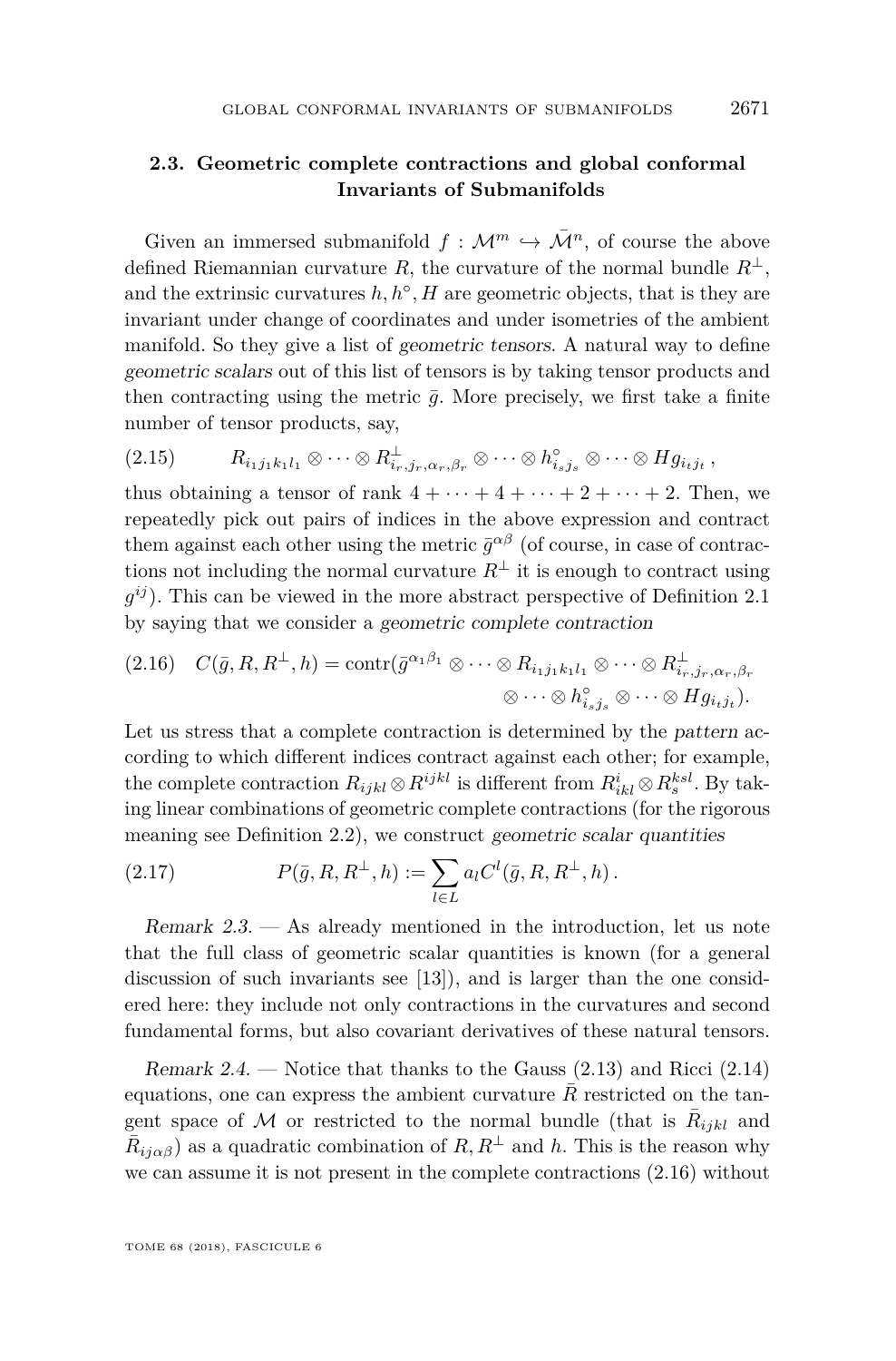losing generality. Analogously, thanks to [\(2.9\)](#page-8-2), we can assume that *h* is not present in the complete contractions but just  $h^{\circ}$  and  $Hg$ .

DEFINITION 2.5 (Weight of a geometric scalar quantity). — Let  $P(\bar{q}, R, \bar{r})$  $R^{\perp}, h$ ) be a geometric scalar quantity as in [\(2.17\)](#page-9-1) and consider the homothetic rescaling  $\bar{g} \mapsto t^2 \bar{g}$  of the ambient metric  $\bar{g}$ , for  $t \in \mathbb{R}_+$ . By denoting  $R_{t^2\bar{g}}, R_{t^2\bar{g}}^{\perp}, h_{t^2\bar{g}}$  the tensors computed with respect to the rescaled metric  $t^2\bar{g}$ , if

$$
P(t^2\bar{g}, R_{t^2\bar{g}}, R_{t^2\bar{g}}^{\perp}, h_{t^2\bar{g}}) = t^K P(\bar{g}, R_{\bar{g}}, R_{\bar{g}}^{\perp}, h_{\bar{g}}), \text{ for some } K \in \mathbb{Z},
$$

we then say that  $P(\bar{g}, R, R^{\perp}, h)$  is a geometric scalar quantity of weight *K*.

Recall that, under a general conformal deformation  $\hat{\bar{g}} = e^{2\phi(x)}\bar{g}$  of the ambient metric  $\bar{q}$  on  $\bar{\mathcal{M}}^n$ , the volume form of the immersed *m*-dimensional submanifold  $f(\mathcal{M})$  rescales by the formula  $d\mu_{\hat{g}} = e^{m\phi(x)}d\mu_{g}$ , where of course  $\hat{g} = e^{2\phi(x)}g$  is the induced conformal deformation on  $f(\mathcal{M})$ . In particular, for every constant  $t \in \mathbb{R}_+$ , we have  $d\mu_{t^2g} = t^m d\mu_g$ . Thus, for any scalar geometric quantity  $P(\bar{g}, R, R^{\perp}, h)$  of weight  $-m$ , the integral  $\int_{\mathcal{M}^m} P(\bar{g}, R, R^{\perp}, h) d\mu_g$  is scale invariant for all compact orientable *m*-dimensional immersed submanifolds in any *n*-dimensional ambient Riemannian manifold. We are actually interested in those scalar geometric quantity  $P(\bar{g}, R, R^{\perp}, h)$  of weight −*m* which give rise to integrals which are invariant not only under constant rescalings, but under general conformal rescalings. Let us give a precise definition.

<span id="page-10-1"></span>DEFINITION 2.6 (Global conformal invariants of submanifolds).  $-$  Let  $P(\bar{q}, R, R^{\perp}, h)$  be a geometric scalar quantity as in [\(2.17\)](#page-9-1) of weight  $-m$ and consider the conformal rescaling  $\hat{\bar{g}} := e^{2\phi(x)}\bar{g}$  of the ambient metric  $\bar{g}$ , for  $\phi \in C^{\infty}(\bar{\mathcal{M}})$ . By denoting  $\hat{R}, \hat{R}^{\perp}, \hat{h}$  the tensors computed with respect to the conformal metric  $\hat{\bar{q}}$ , if

<span id="page-10-0"></span>(2.18) 
$$
\int_{\mathcal{M}^m} P(\hat{\bar{g}}, \hat{R}, \hat{R}^\perp, \hat{h}) \, \mathrm{d}\mu_{\hat{g}} = \int_{\mathcal{M}^m} P(\bar{g}, R, R^\perp, h) \, \mathrm{d}\mu_g
$$

for any ambient Riemannian manifold  $\overline{\mathcal{M}}^n$ , any compact orientable mdimensional immersed submanifold  $f(\mathcal{M}^m) \subset \overline{\mathcal{M}}^n$  and any  $\phi \in C^{\infty}(\overline{\mathcal{M}})$ , we then say that  $\int_{\mathcal{M}^m} P(\bar{g}, R, R^{\perp}, h) d\mu_g$  is a global conformal invariant for *m*-submanifolds in *n*-manifolds.

In this paper we address the question of classifying (at least in some cases) such global conformal invariants of submanifolds.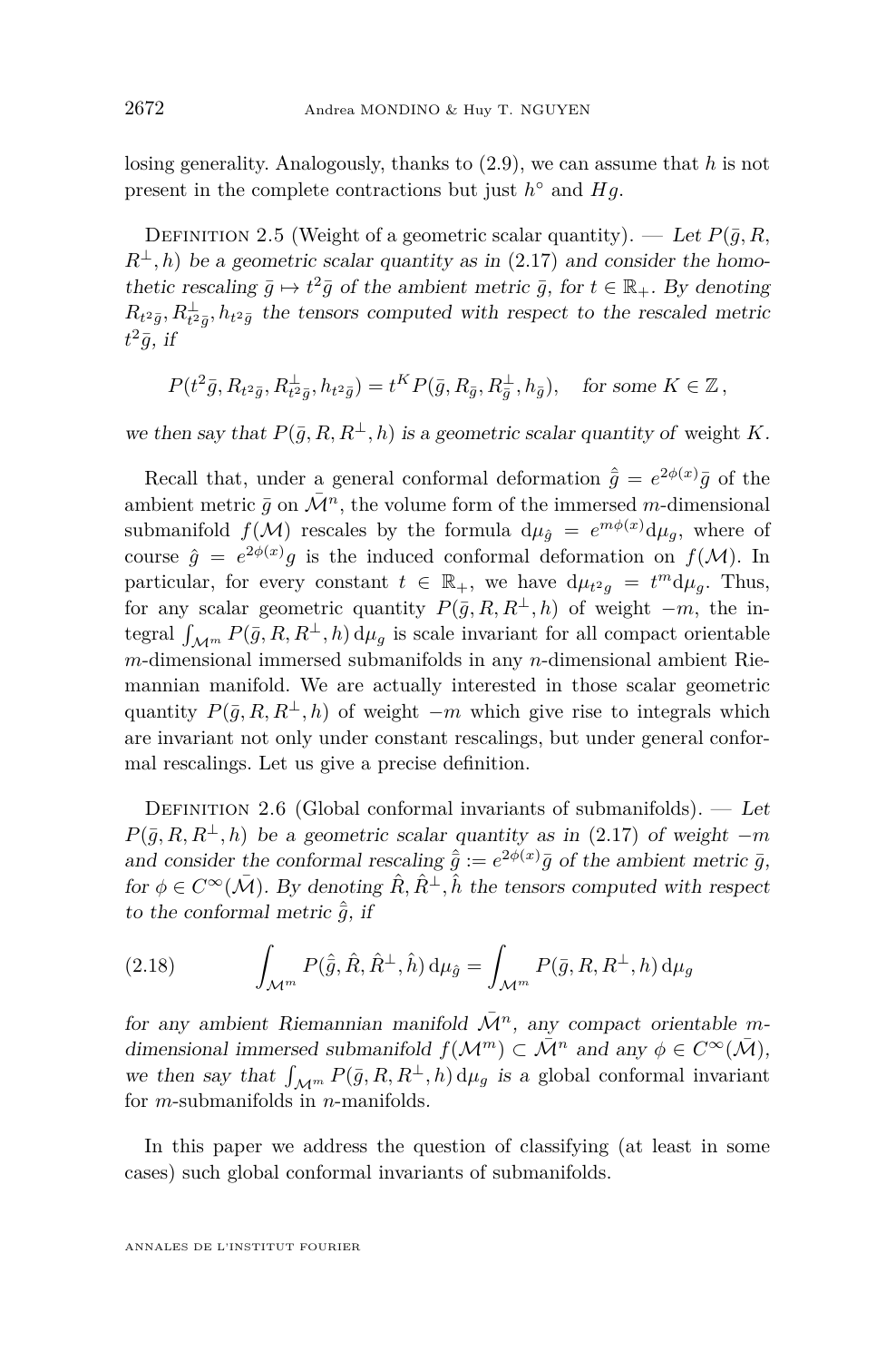#### **2.4.** The Operator  $I_{\bar{g},R,R^{\perp},h}(\phi)$  and its Polarisations

<span id="page-11-1"></span>Inspired by the work of Alexakis [\[1,](#page-32-1) [2,](#page-32-2) [3,](#page-32-3) [4,](#page-32-4) [5,](#page-32-5) [6\]](#page-32-6) on the classification of global conformal invariants of Riemannian manifolds, we introduce the useful operator  $I_{\bar{g},R,R^{\perp},h}(\phi)$ , which "measures how far the scalar geometric invariant  $P(\bar{g}, R, R^{\perp}, h)$  is from being a global conformal invariant".

DEFINITION 2.7. — Let  $P(\bar{g}, R, R^{\perp}, h)$  be a linear combination

$$
P(\bar{g}, R, R^{\perp}, h) := \sum_{l \in L} a_l C^l(\bar{g}, R, R^{\perp}, h) ,
$$

where each  $C^l(\bar{g}, R, R^{\perp}, h)$  is in the form [\(2.16\)](#page-9-0) and has weight  $-m$ , and assume that  $P(\bar{g}, R, R^{\perp}, h)$  gives rise to a global conformal invariant for *m*submanifolds, that is it satisfies [\(2.18\)](#page-10-0). We define the differential operator  $I_{\bar{g},R,R^{\perp},h}(\phi)$ , which depends both on the geometric tensors  $\bar{g}, R, R^{\perp}, h$  and on the auxiliary function  $\phi \in C^{\infty}(\bar{\mathcal{M}}^n)$  as

$$
(2.19) \quad I_{\bar{g},R,R^{\perp},h}(\phi)(x) := e^{m\phi(x)} P(\hat{g},\hat{R},\hat{R}^{\perp},\hat{h})(x) - P(\bar{g},R,R^{\perp},h)(x) \,,
$$

where we use the notation of Definition [2.6.](#page-10-1)

<span id="page-11-0"></span>Notice that, thanks to [\(2.18\)](#page-10-0), it holds

(2.20) 
$$
\int_{\mathcal{M}^m} I_{\bar{g},R,R^{\perp},h}(\phi) d\mu_g = 0,
$$

for every Riemannian *n*-manifold  $\overline{\mathcal{M}}^n$ , every compact orientable *m*-submanifold  $f(\mathcal{M}^m) \subset \overline{\mathcal{M}}^n$ , and every function  $\phi \in C^{\infty}(\overline{\mathcal{M}})$ . By using the transformation laws for  $R, R^{\perp}, h$  under conformal rescalings recalled in Sec-tion [2.2,](#page-6-3) it is clear that  $I_{\bar{g},R,R^{\perp},h}(\phi)$  is a differential operator acting on the function  $\phi$ . In particular we can polarize, that is we can pick any  $A > 0$ functions  $\psi_1(\cdot), \ldots, \psi_A(\cdot)$ , and choose

$$
\phi(x) := \sum_{l=1}^A \psi_l(x) .
$$

Thus, we have a differential operator  $I_{\bar{g},R,R^{\perp},h}(\psi_1,\ldots,\psi_A)(\cdot)$  so that, by  $(2.20)$ , it holds

$$
\int_{\mathcal{M}^m} I_{\bar{g},R,R^{\perp},h}(\psi_1,\ldots,\psi_A) d\mu_g = 0,
$$

for every Riemannian *n*-manifold  $\overline{\mathcal{M}}^n$ , every compact orientable *m*-submanifold  $f(\mathcal{M}^m) \subset \overline{\mathcal{M}}^n$ , and any functions  $\psi_1, \ldots, \psi_A \in C^{\infty}(\overline{\mathcal{M}})$ .

Now, for any given functions  $\psi_1(\cdot), \ldots, \psi_A(\cdot)$ , we can consider the rescalings

$$
\lambda_1 \psi_1(\cdot), \ldots, \lambda_A \psi_A(\cdot),
$$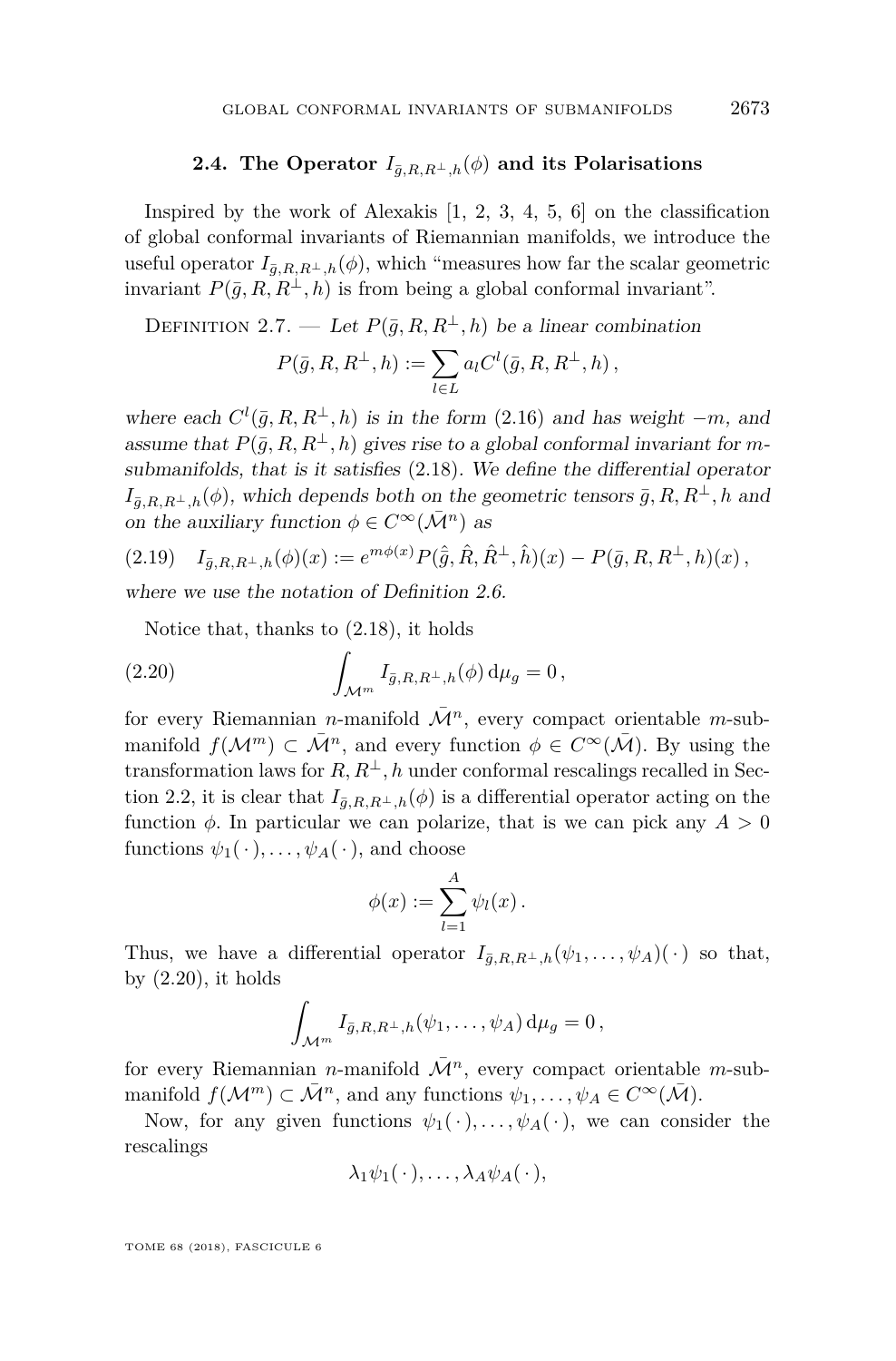and, as above, we have the equation

<span id="page-12-0"></span>(2.21) 
$$
\int_{\mathcal{M}^m} I_{\bar{g},R,R^{\perp},h}(\lambda_1 \psi_1,\ldots,\lambda_A \psi_A) d\mu_g = 0.
$$

The trick here is to see  $\int_{\mathcal{M}^m} I_{\bar{g},R,R^{\perp},h}(\lambda_1 \psi_1, \ldots, \lambda_A \psi_A) d\mu_g$  as a polynomial  $\Pi(\lambda_1,\ldots,\lambda_A)$  in the independent variables  $\lambda_1,\ldots,\lambda_A$ . But then, equa-tion [\(2.21\)](#page-12-0) implies that such a polynomial  $\Pi(\lambda_1, \ldots, \lambda_A)$  is identically zero. Hence, each coefficient of each monomial in the variables  $\lambda_1, \ldots, \lambda_A$  must vanish.

We will see later in the proofs of the results how to exploit this crucial trick.

#### **3. Global Conformal Invariants of Surfaces**

It is well known that in the Euclidean space  $\mathbb{R}^n$ , the Willmore energy  $W(f) := \int |H|^2 d\mu_g$  of a surface is invariant under conformal maps, that is under Möbius transformations with inversion centred off the surface. It can be shown that this is a consequence of the fact that the conformal Willmore energy of a surface immersed in a general Riemannian manifold  $f: \mathcal{M}^2 \hookrightarrow \bar{\mathcal{M}}^n$ 

$$
W_{conf}(f) = \int_{\mathcal{M}} |H|^2 \, \mathrm{d}\mu_g + \int_{\mathcal{M}} \bar{K} \, \mathrm{d}\mu_g
$$

where  $\overline{K}$  is the sectional curvature of the ambient space restricted to the surface, is invariant under conformal deformations of the ambient metric. Recall that by the Gauss equation one can write the intrinsic Gauss curvature *K* of  $(\mathcal{M}^2, g)$  as  $K = (|H|^2 - \frac{1}{2}|h^{\circ}|^2) + \overline{K}$ , where  $|h^{\circ}|^2 = g^{ik}g^{jl}h_{ij}^{\circ}h_{kl}^{\circ}$  is the squared norm of the traceless second fundamental form, we can rewrite W*conf* as

$$
\mathcal{W}_{conf}(f) = \frac{1}{2} \int_{\mathcal{M}} |h^{\circ}|^2 \, \mathrm{d}\mu_g + \int_{\mathcal{M}} K \, \mathrm{d}\mu_g \, .
$$

Notice that both  $\int_{\mathcal{M}} |h^{\circ}|^2 d\mu_g$  and  $\int_{\mathcal{M}} K d\mu_g$  are natural conformal invariants: the first integral is conformally invariant as  $|h^{\circ}|^2 d\mu_g$  is a pointwise conformally invariant thanks to formula [\(2.11\)](#page-8-3), and the second integral is conformally invariant by the Gauss–Bonnet theorem (more generally it is a topological invariant). It trivially follows that any linear combination of the two integrands gives rise to a global conformal invariant. Our next result is that actually in codimension one there are no other global conformal invariants and in codimension two the situation is analogous once also the normal curvature is taken into account.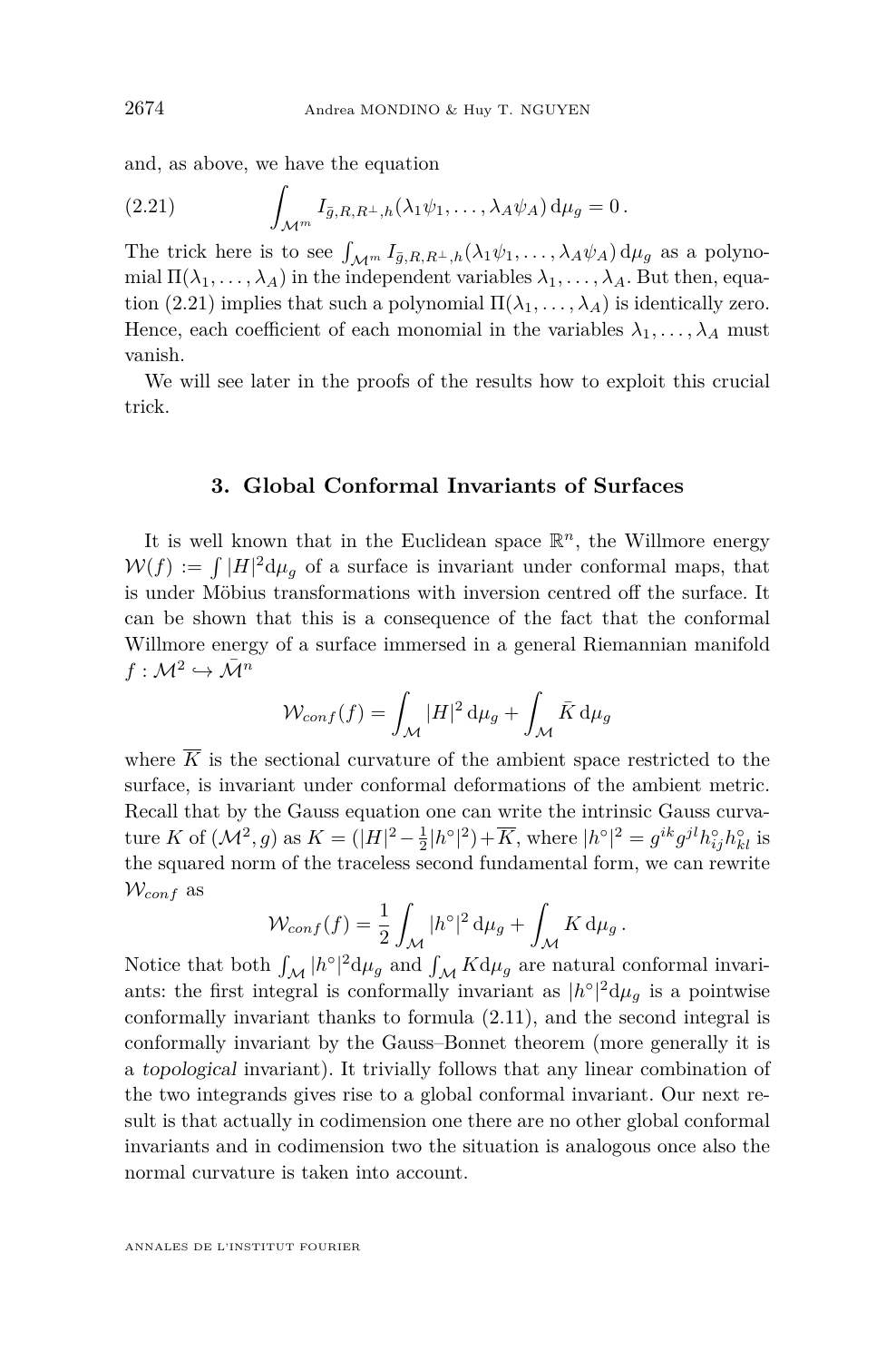#### **3.1. Global Conformal Invariants of Codimension One Surfaces**

As announced before, as first result we show that, for codimension one surfaces, any global conformal invariant must be a linear combination of the squared norm of the traceless second fundamental form and the intrinsic Gauss curvature.

<span id="page-13-0"></span>THEOREM 3.1. — Let  $P(\bar{g}, R, R^{\perp}, h) = \sum_{l \in L} a_l C^l(\bar{g}, R, R^{\perp}, h)$  be a geometric scalar quantity for two-dimensional submanifolds of codimension one made by linear combinations of complete contractions in the general form

$$
(3.1) \quad C^l(\bar{g}, R, R^{\perp}, h) = \text{contr}(\bar{g}^{\alpha_1 \beta_1} \otimes \cdots \otimes R_{i_1 j_1 k_1 l_1} \otimes \cdots \otimes R_{i_r, j_r, \alpha_r, \beta_r}^{\perp} \cdots \otimes R_{i_s j_s}^{\perp} \otimes \cdots \otimes H g_{i_t j_t}),
$$

and assume that  $\int_{\mathcal{M}} P(\bar{g}, R, R^{\perp}, h) d\mu_g$  is a global conformal invariant, in the sense of Definition [2.6.](#page-10-1)

Then there exist  $a, b \in \mathbb{R}$  such that *P* has the following decomposition

$$
P(\bar{g}, R, R^{\perp}, h) = aK + b|h^{\circ}|^{2}.
$$

Proof. — First of all notice that since by assumption here we are working in codimension one, the normal curvature  $R^{\perp}$  vanishes identically so it can be suppressed without losing generality. Moreover, by definition,  $P(\bar{g}, R, h)$  is a linear combination of complete contractions  $C^l(\bar{g}, R, h)$  each of weight  $-2$ . Observing that any contraction of  $g^{-1} \otimes g^{-1} \otimes R$  is already of weight −2 and that any contraction of *g* <sup>−</sup><sup>1</sup> ⊗ *h* is of weight −1, the only possibility for  $P(\bar{q}, R, h)$  to be of weight  $-2$  is that it decomposes as

<span id="page-13-1"></span>
$$
(3.2) \quad P(\bar{g}, R, h) = a \operatorname{contr}(g^{i_1 j_1} \otimes g^{i_2 j_2} \otimes R_{i_3 j_3 i_4 j_4})
$$

$$
+ b \operatorname{contr}(g^{i_1 j_1} \otimes g^{i_2 j_2} \otimes H g_{i_3 j_3} \otimes \cdots \otimes H g_{i_{r+2} j_{r+2}}
$$

$$
\otimes h_{i_{r+3} j_{r+3}}^{\circ} \otimes \cdots \otimes h_{i_{r+4} j_{r+4}}^{\circ}),
$$

where in the above formula we intend that  $r = 0, 1, 2$  is the number of *H* factors, and  $2 - r$  is the number of  $h^{\circ}$  factors. Clearly, since by assumption  $\mathcal{M}$  is a 2-d manifold, the term  $\text{contr}(g^{i_1j_1} \otimes g^{i_2j_2} R_{i_3j_3i_4j_4})$  is a (possibly null) multiple of the Gauss curvature. To get the thesis it is therefore sufficient to prove that  $r = 0$ , that is the second summand in  $(3.2)$  is completely expressed in terms of the traceless second fundamental form. Indeed any complete contraction of  $g^{-1} \otimes g^{-1} \otimes h^{\circ}$  is a (possibly null) multiple of  $|h^{\circ}|^2$ .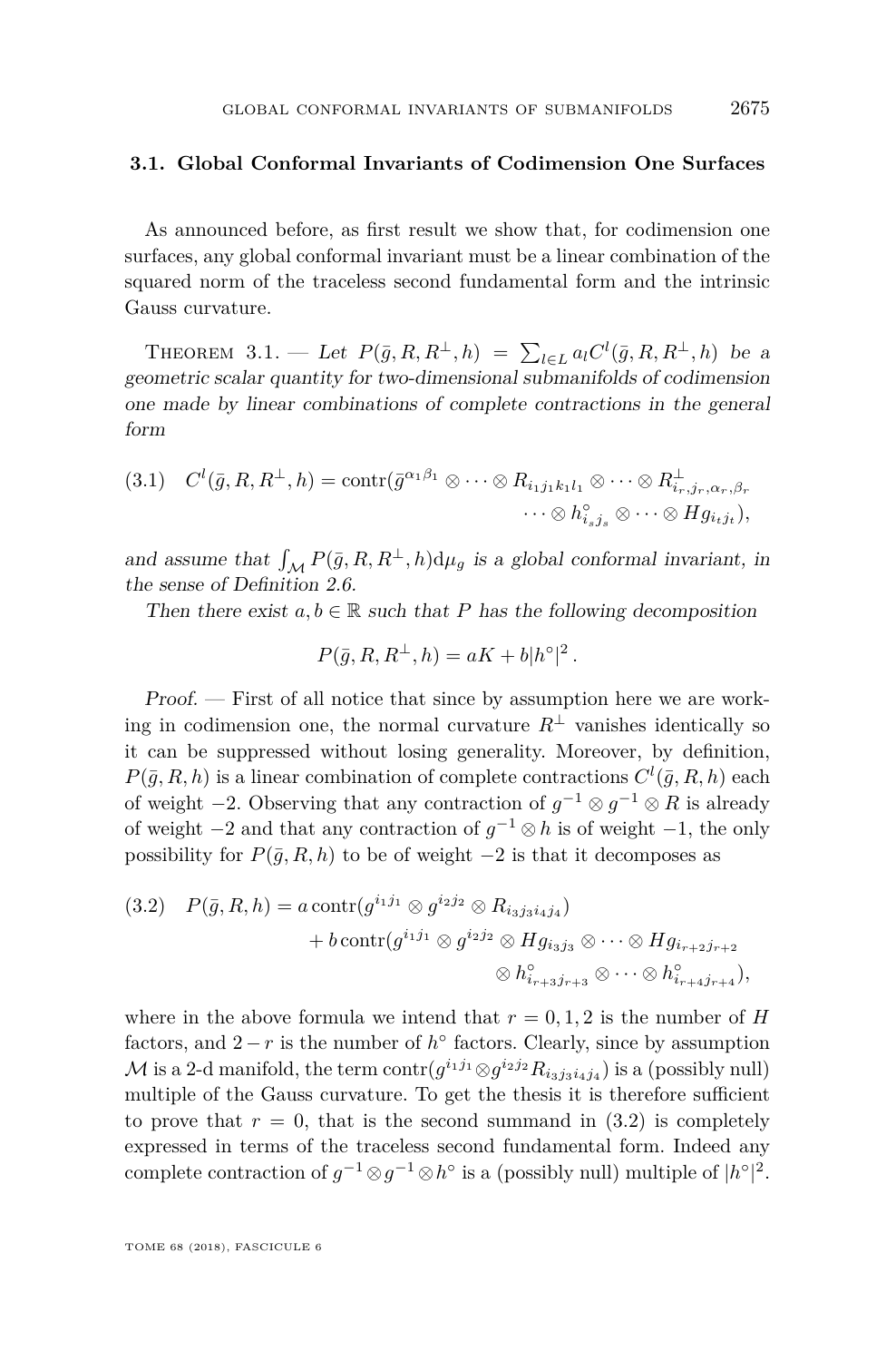To this aim observe that, since by the Gauss–Bonnet Theorem  $\int_{\mathcal M} K \mathrm{d} \mu_g$ is a global conformal invariant, called

(3.3) 
$$
P_1(g, h) := P(\bar{g}, R, h) - aK
$$

$$
= b \operatorname{contr}(g^{i_1 j_1} \otimes g^{i_2 j_2} \otimes H g_{i_3 j_3} \otimes \cdots \otimes H g_{i_{r+2} j_{r+2}}
$$

$$
\otimes h_{i_{r+3} j_{r+3}}^{\circ} \otimes \cdots \otimes h_{i_{r+4} j_{r+4}}^{\circ}),
$$

we have that  $\int_{\mathcal{M}} P_1(g, h) d\mu_g$  is a global conformal invariant for compact surfaces immersed in 3-manifolds, as difference of such objects.

Consider then an arbitrary compact surface  $f(M^2)$  immersed into an arbitrary Riemannian 3-manifold  $(\bar{\mathcal{M}}^3, \bar{g}^3)$ , and an arbitrary conformal rescaling  $\hat{\bar{g}}^3 = e^{2\phi(x)}\bar{g}^3$  of the ambient metric by a smooth function  $\phi \in$  $C^{\infty}(\bar{\mathcal{M}})$ . All the hatted geometric tensors  $\hat{g}, \hat{h}, \hat{h}^{\circ}, \hat{H}$  denote the corresponding tensors computed with respect to the rescaled metric  $\hat{\bar{q}}$ . In Section [2.4](#page-11-1) we defined the operator

<span id="page-14-0"></span>
$$
I^1_{(g,h)}(\phi) := e^{2\phi} P_1(\hat{g}, \hat{h}) - P_1(g, h) ,
$$

and we observed that the conformal invariance of the integrated quantities implies (see [\(2.20\)](#page-11-0))

(3.4) 
$$
\int_{\mathcal{M}} I^1_{(g,h)}(\phi) d\mu_g = 0.
$$

From the formulas  $(2.11)$  of the change of  $h^{\circ}$  and  $H$  under a conformal deformation of metric, it is clear that  $I^1_{(g,h)}(\phi)$  does not depend directly on  $φ$  but just on  $\pi_N(\bar{\nabla}φ) = (∂_Nφ)N$ , the normal derivative of  $φ$ . More precisely  $I^1_{(g,h)}(\phi)$  is a polynomial in  $\partial_N \phi$  exactly of the same degree  $0 \leq r \leq 2$  as  $P_1(g, h^{\circ}, H)$  seen as a polynomial in *H*.

By considering  $t\phi$  for  $t \in \mathbb{R}$ , we therefore get that

$$
I_{g,h}^{1}(t\phi) = \sum_{k=1}^{r} a_k C^{k}(g,h^{\circ},H) t^{k} (\partial_N \phi)^{k} .
$$

Recalling now [\(3.4\)](#page-14-0), we obtain that  $\int_{\mathcal{M}} I^1_{(g,h)}(t\phi) d\mu_g$  vanishes identically as a polynomial in *t*, so

<span id="page-14-1"></span>
$$
(3.5) \quad 0 = \frac{\mathrm{d}^k}{\mathrm{d}t^k} \bigg|_{t=0} \int_{\mathcal{M}} I^1_{(g,h)}(t\phi) \,\mathrm{d}\mu_g = k! \int_{\mathcal{M}} a_k C^k(g,h^\circ,H) \left(\partial_N \phi\right)^k \,\mathrm{d}\mu_g,
$$

for all  $k = 0, \ldots, r$ . Pick an arbitrary point  $x \in \mathcal{M}$ ; by choosing local coordinates in  $\overline{\mathcal{M}}^3$  adapted to  $f(\mathcal{M})$  at  $f(x)$ , it is easy to see that for any given function  $\psi \in C_c^{\infty}(\mathcal{M})$  supported in such a coordinate neighborhood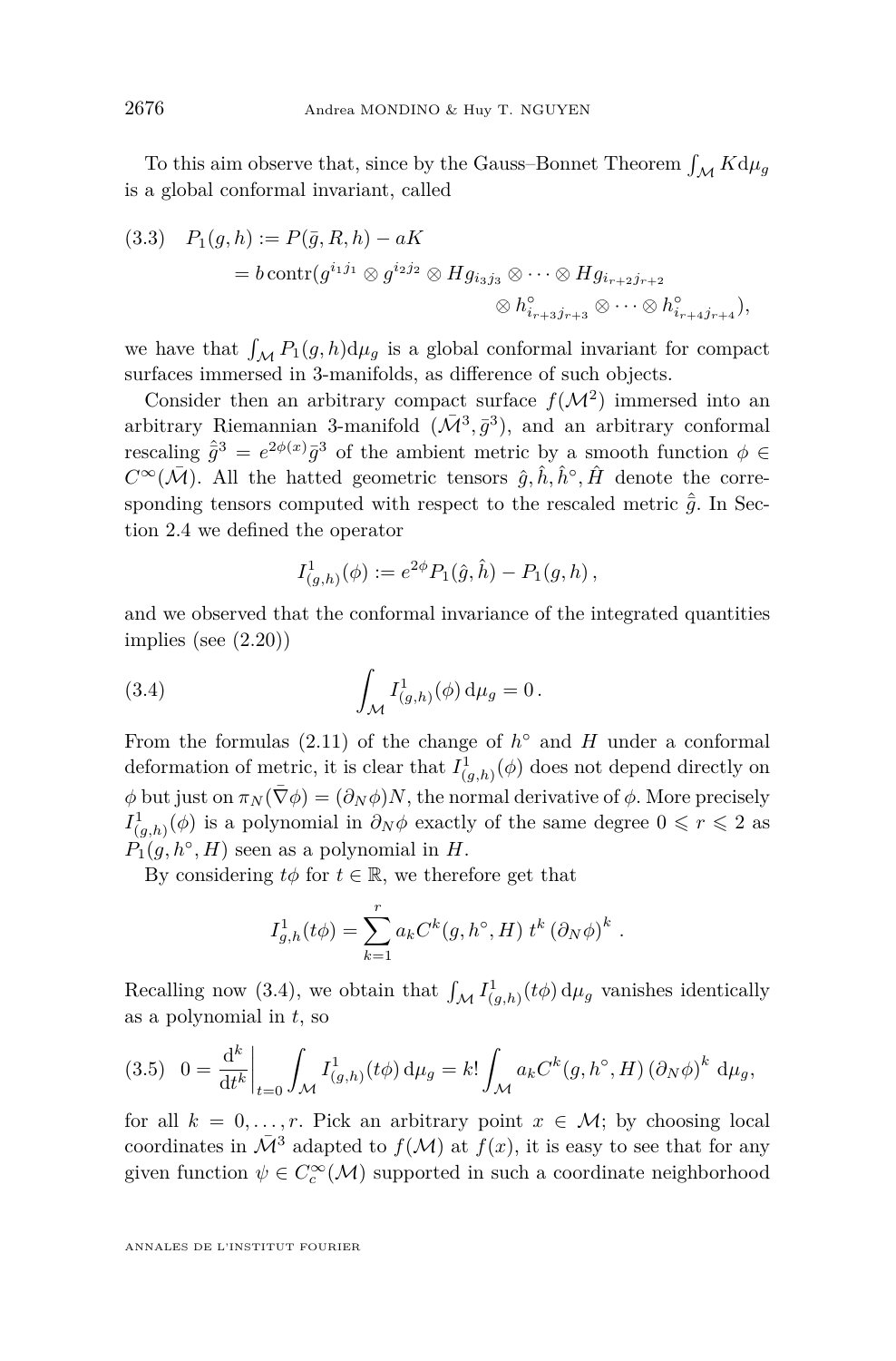of *x*, there exists  $\phi \in C^{\infty}(\overline{\mathcal{M}})$  such that

$$
\psi = \frac{\partial \phi}{\partial x^3} \circ f = \partial_N \phi \circ f.
$$

By plugging such an arbitrary  $C_c^{\infty}(\mathcal{M})$  function  $\psi$  in place of  $\partial_N \phi$  in [\(3.5\)](#page-14-1), we obtain that not only the integrals but the integrands themselves must vanish, that is  $a_k C^k(g, h^{\circ}, H) \equiv 0$  on M. It follows that  $I_{g,h}^1(\phi) \equiv 0$  or, in other words, the degree of  $I_{g,h}^1(t\phi)$  as a polynomial in *t* is 0. By the above discussion we have then that  $r = 0$ , which was our thesis.

#### **3.2. Global Conformal Invariants of Codimension Two Surfaces**

Let  $(\bar{\mathcal{M}}^4, \bar{g}_{\alpha\beta})$  be a four dimensional Riemannian manifold and  $f : \mathcal{M} \hookrightarrow$  $\bar{\mathcal{M}}$  an immersion of an oriented compact surface  $\mathcal{M}^2$ . In local coordinates, if  ${e_1, e_2, e_3, e_4}$  is an adapted orthonormal frame, so that  ${e_1, e_2}$  is a frame on  $Tf(\mathcal{M})$  and  $\{e_3, e_4\}$  is a frame on  $[Tf(\mathcal{M})]^{\perp}$  we define

$$
K^{\perp} = R^{\perp}(e_1, e_2, e_3, e_4),
$$

where  $R^{\perp}$  is the curvature tensor of the normal connection defined in [\(2.6\)](#page-7-0). Note that  $K^{\perp}$  is well defined up to a sign depending on orientation, indeed by the symmetries of the normal curvature tensor, for a codimension two surface  $R^{\perp}$  has only one non-zero component, namely  $\pm K^{\perp}$ . We also denote by

$$
\bar{K}^{\perp} = \bar{R}(e_1, e_2, e_3, e_4)
$$

the ambient curvature evaluated on the normal bundle.

We note here that the normal curvature is not a complete contraction of the form described above. The anti-symmetry of the curvature means that the normal curvature does not appear as a complete contraction. In fact, the normal curvature is an odd invariant (as opposed to an even invariant like the Gauss curvature). The normal curvature however is an even invariant if we include the volume form. To that end, we consider odd invariants as defined below.

DEFINITION 3.2 ((Odd) Complete Contractions [\[7\]](#page-32-21)). — Denote with  $\epsilon$ the volume form of  $\mathbb{R}^4$ . Any complete contraction

$$
C = \text{contr}(\epsilon \otimes (A^1)_{i_1...i_s} \otimes (A^t)_{j_1...j_q})
$$

will be seen as a formal expression. Each factor  $(A^l)_{i_1...i_s}$  is an ordered set of slots. Given the factors  $A^1_{i_1...i_s}, A^l_{j_1...j_q}$ , a complete contraction is then a set of pairs of slots  $(a_1, b_1), \ldots, (a_w, b_w)$  with the following properties: if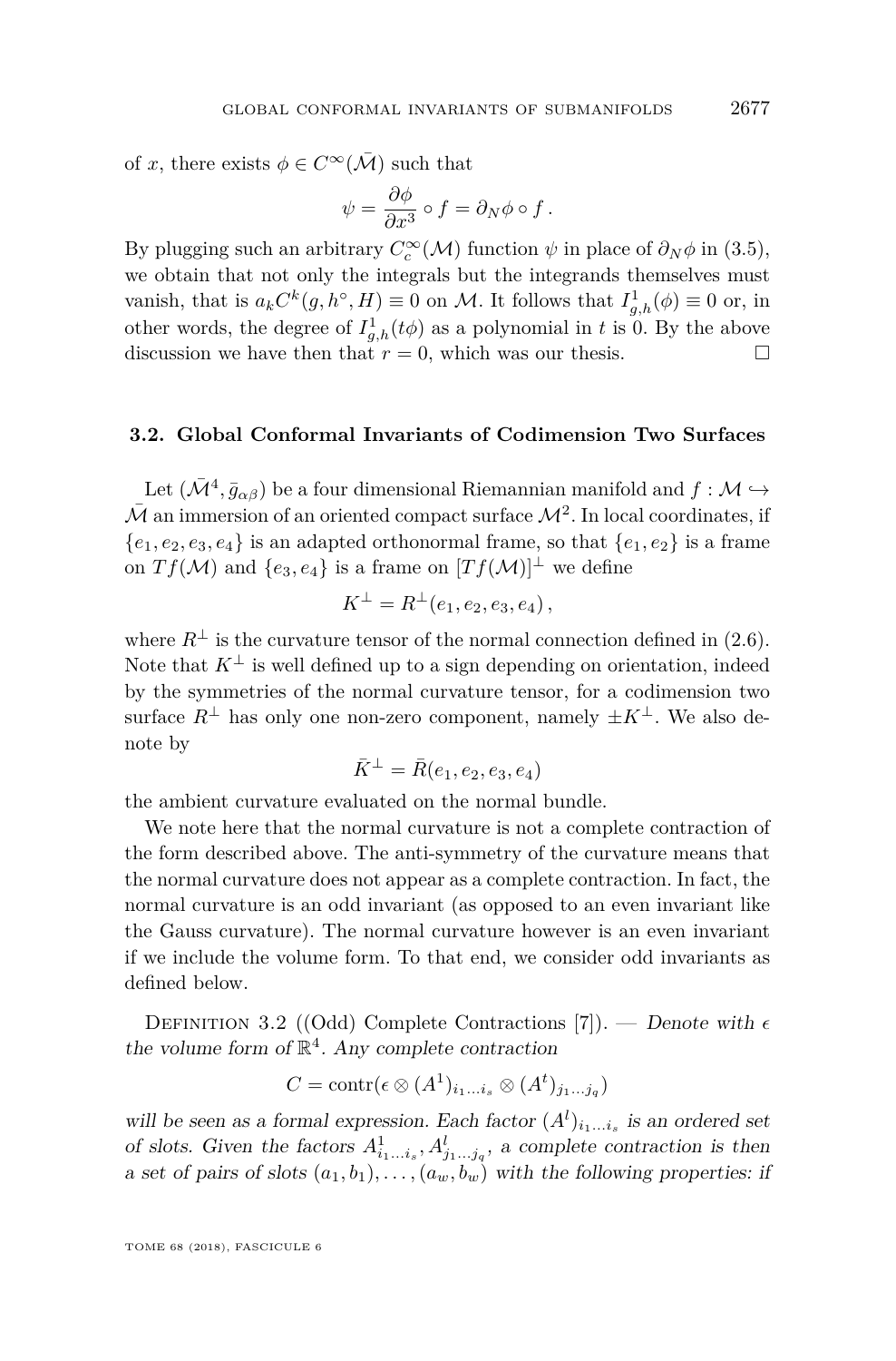$k \neq l, \{a_l, b_l\} \cap \{a_k, b_k\} = \emptyset$ ,  $a_k \neq b_k$  and  $\bigcup_{i=1}^w \{a_i, b_i\} = \{i_1, \ldots, j_q\}$ . Each pair corresponds to a particular contraction.

Two complete contractions

$$
contr((A1)i1...is \otimes \cdots \otimes (At)j1...jw)
$$

and

$$
\operatorname{contr}((B^1)_{f_1...f_q}\otimes\cdots\otimes(B^{t'})_{v_1...v_z})
$$

will be identical if  $t = t'$ ,  $A^l = B^l$  and if the  $\mu$ -th index in  $A^l$  contracts against the *v*-th index in  $A^r$  then the *µ*-th index in  $B^l$  contracts against the  $\nu$ -th in  $B^r$ .

For a complete contraction, the length refers to the number of factors.

The definitions for an odd complete contraction are exactly the same as for contractions as defined above with the obvious changes.

For a codimension two surface, we note that we have two topological invariants: the integral of the Gauss curvature *K* giving the Euler Characteristic of  $M$  via the Gauss–Bonnet Theorem, and the integral of the normal curvature  $K^{\perp}$  which gives the Euler characteristic of the normal bundle,

<span id="page-16-1"></span>(3.6) 
$$
\int_{\mathcal{M}} K d\mu_g = 2\pi \chi(\mathcal{M}), \quad \int_{\mathcal{M}} K^{\perp} d\mu_g = 2\pi \chi^{\perp}(f(\mathcal{M})).
$$

As already observed,  $|h^{\circ}|^2 d\mu_g$  is a pointwise conformal invariant. Hence any linear combination of these three integrands is a global conformal invariant and in the next theorem we show that there are no others.

<span id="page-16-0"></span>THEOREM 3.3. — Let  $P(\bar{g}, R, R^{\perp}, h) = \sum_{l \in L} a_l C^l(\bar{g}, R, R^{\perp}, h)$  be a geometric scalar quantity for two-dimensional submanifolds of codimension two made by linear combinations of (possibly odd) complete contractions in the general form

$$
(3.7) \quad C^l(\bar{g}, R, R^{\perp}, h) = \text{contr}(\epsilon \otimes \bar{g}^{\alpha_1 \beta_1} \otimes \cdots \otimes R_{i_1 j_1 k_1 l_1} \otimes \cdots
$$

$$
\otimes R_{i_r, j_r, \alpha_r, \beta_r}^{\perp} \otimes \cdots \otimes h_{i_s j_s}^{\circ} \otimes \cdots \otimes H g_{i_t j_t}),
$$

where  $\epsilon$  is the volume form of  $\mathbb{R}^4$  and assume that  $\int_{\mathcal{M}} P(\bar{g}, R, R^{\perp}, h) d\mu_g$  is a global conformal invariant, in the sense of Definition [2.6.](#page-10-1)

Then there exist  $a, b, c \in \mathbb{R}$  such that *P* has the following decomposition

$$
P(\bar{g}, R, R^{\perp}, h) = aK + bK^{\perp} + c|h^{\circ}|^{2}.
$$

*Proof.* — Exactly as in the proof of Theorem [3.1,](#page-13-0) if  $P(\bar{g}, R, R^{\perp}, h)$  gives rise to a global conformal invariant it must necessarily be a linear combination of complete contractions  $C^l(\bar{g}, R, R^{\perp}, h)$  each of weight −2. Observing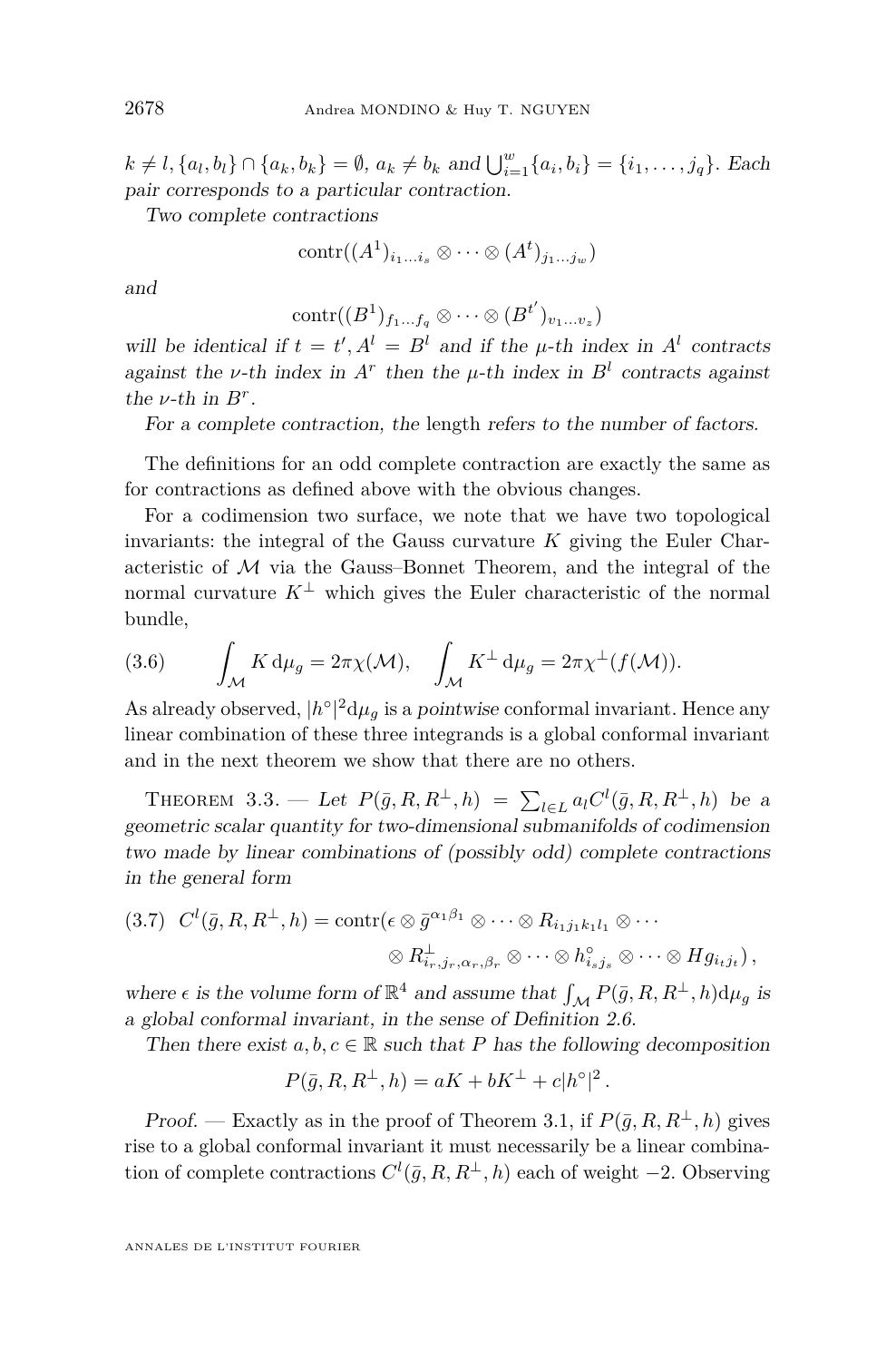that any contraction of  $g^{-1} \otimes g^{-1} \otimes R$  and of  $\epsilon \otimes \bar{g}^{-1} \otimes \bar{g}^{-1} \otimes R^{\perp}$  is already of weight −2, and that any contraction of *g* <sup>−</sup><sup>1</sup> ⊗*h* is of weight −1, the only possibility for  $P(\bar{q}, R, R^{\perp}, h)$  to be of weight −2 is that it decomposes as

$$
P(\bar{g}, R, R^{\perp}, h) = a \operatorname{contr}(g^{i_1 j_1} \otimes g^{i_2 j_2} \otimes R_{i_3 j_3 i_4 j_4})
$$
  
+  $b \operatorname{contr}(\bar{g}^{\alpha_1 \beta_1} \otimes g^{\alpha_2 \beta_2} \otimes R_{\alpha_3 \beta_3 \alpha_4 \beta_4}^{\perp})$   
+  $c \operatorname{contr}(\epsilon \otimes g^{i_1 j_1} \otimes g^{i_2 j_2} \otimes H g_{i_3 j_3} \otimes \cdots \otimes H g_{i_{r+2} j_{r+2}}$   
 $\otimes h^{\circ}_{i_{r+3} j_{r+3}} \otimes \cdots \otimes h^{\circ}_{i_{r+4} j_{r+4}}),$ 

where in the above formula we intend that  $r = 0, 1, 2$  is the number of *H* factors, and  $2 - r$  is the number of  $h^{\circ}$  factors. Clearly, since by assumption M is a 2-d manifold, the term  $\text{contr}(g^{i_1j_1} \otimes g^{i_2j_2}R_{i_3j_3i_4j_4})$  is a (possibly null) multiple of the Gauss curvature. Analogously, since  $f(\mathcal{M}) \subset \overline{\mathcal{M}}$  is a  $\text{codimension two submanifold, the term } \text{contr}(\epsilon \otimes \bar{g}^{\alpha_1 \beta_1} \otimes g^{\alpha_2 \beta_2} \otimes R_{\alpha_3 \beta_3 \alpha_4 \beta_4}^{\perp})$ is a (possibly null) multiple of the normal curvature  $K^{\perp}$ . But, by [\(3.6\)](#page-16-1), we already know that  $\int_{\mathcal{M}} K d\mu_g$  and  $\int_{\mathcal{M}} K^{\perp} d\mu_g$  are global conformal invariants so, called

$$
P_1(g, h) := P(\bar{g}, R, R^{\perp}, h) - aK - bK^{\perp}
$$
  
=  $b \operatorname{contr}(g^{i_1 j_1} \otimes g^{i_2 j_2} \otimes H g_{i_3 j_3} \otimes \cdots \otimes H g_{i_{r+2} j_{r+2}}$   

$$
\otimes h^{\circ}_{i_{r+3} j_{r+3}} \otimes \cdots \otimes h^{\circ}_{i_{r+4} j_{r+4}}),
$$

and so  $\int_{\mathcal{M}} P_1(g, h) d\mu_g$  is a global conformal invariant for compact surfaces immersed in 3-manifolds, as the difference of such objects. The thesis can be now achieved by repeating verbatim the second part of the proof of Theorem [3.1.](#page-13-0)  $\Box$ 

#### 3.2.1. Two examples: the complex projective plane and the complex hyperbolic plane

Two particular cases of interest (apart from the spaces forms) are  $\mathbb{CP}^2$ and  $\mathbb{CH}^2$  the complex projective plane and the complex hyperbolic plane respectively. These are Kähler manifolds with their standard Kähler form  $\Omega$  of constant holomorphic sectional curvature and unlike their real counterparts,  $\mathbb{S}^4$  and  $\mathbb{H}^4$ , they are not locally conformal to  $\mathbb{C}^2$ .

Let us consider an immersion  $\phi : \mathcal{M} \hookrightarrow \overline{\mathcal{M}}$  of an oriented surface, where  $\overline{\mathcal{M}} = \mathbb{CP}^2$ ,  $\mathbb{CH}^2$ . The Kähler function *C* on *M* is defined by  $\phi^* \Omega = C d\mu_g$ . Only the sign of *C* depends on the orientation, hence  $C^2$  and  $|C|$  are well defined for non-orientable surfaces. The Kähler function satisfies

$$
-1\leqslant C\leqslant 1\,.
$$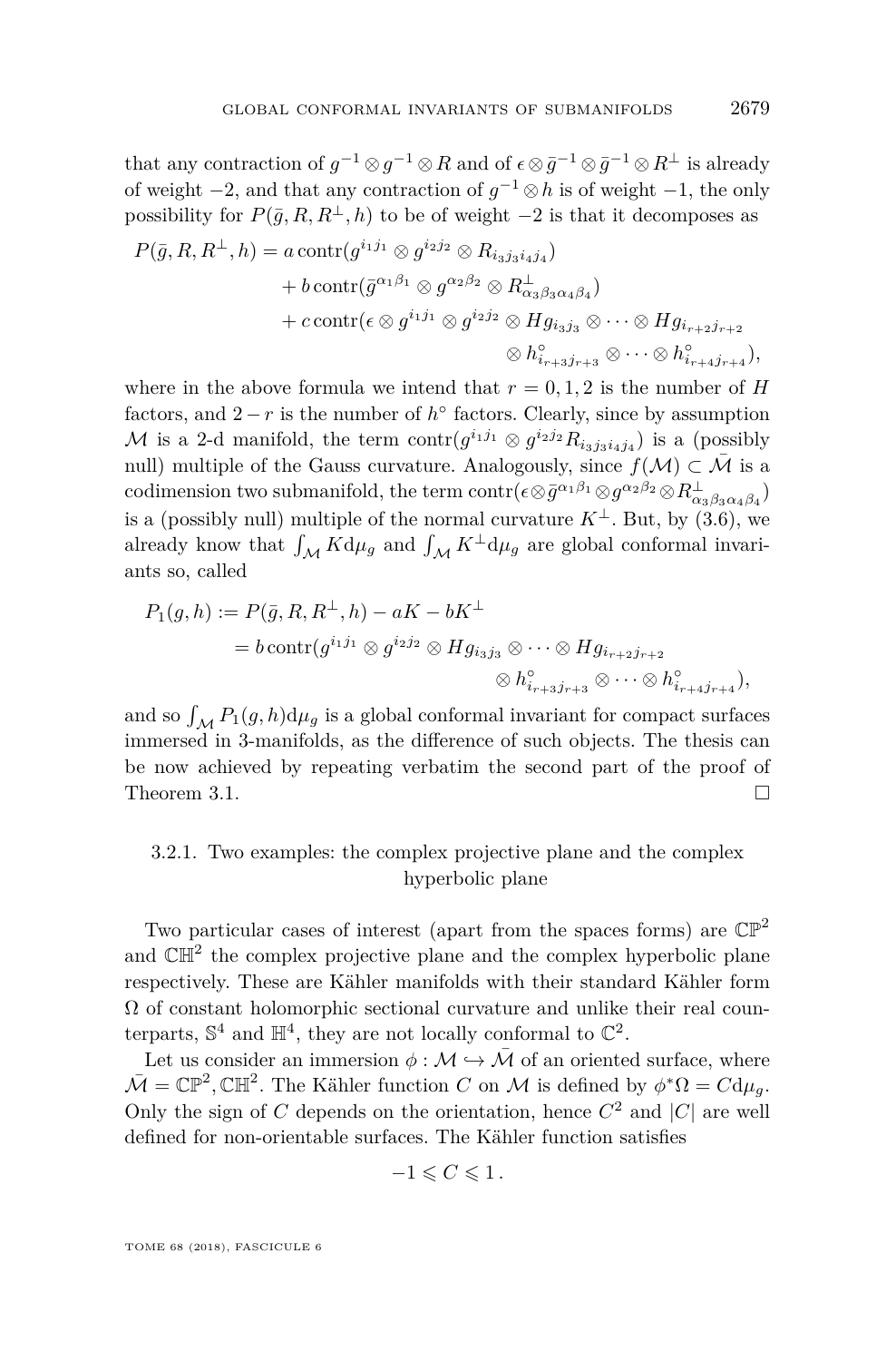By direct computation, we find that the Willmore functional is equal to

$$
\mathcal{W}_{\mathbb{CP}^2}(\phi) = \int_{\mathcal{M}} \left( |H|^2 + \overline{K} \right) d\mu_g = \int_{\mathcal{M}} \left( |H|^2 + 1 + 3C^2 \right) d\mu_g,
$$

and

$$
\mathcal{W}_{\mathbb{C}\mathbb{H}^2}(\phi) = \int_{\mathcal{M}} \left( |H|^2 + \overline{K} \right) d\mu_g = \int_{\mathcal{M}} \left( |H|^2 - 1 - 3C^2 \right) d\mu_g.
$$

By the Ricci equation [\(2.14\)](#page-8-1), we also have

$$
\overline{K}^{\perp} = \overline{R}_{1234} = K^{\perp} - ((\mathring{h}_{1p})_3(\mathring{h}_{2p})_4 - (\mathring{h}_{2p})_3(\mathring{h}_{1p})_4)
$$

which, applying the symmetries of the curvature tensor, can be written as a complete contraction. Therefore, the following energies are all global conformal invariant:

<span id="page-18-0"></span>(3.8) 
$$
\mathcal{W}_{\mathbb{CP}^2}^+(\phi) = \int_{\mathcal{M}} |H|^2 + \overline{K} - \overline{K}^\perp = \int_{\mathcal{M}} (|H|^2 + 6C^2) \, \mathrm{d}\mu_g
$$

<span id="page-18-1"></span>(3.9) 
$$
\mathcal{W}_{\mathbb{CP}^2}(\phi) = \int_{\mathcal{M}} |H|^2 + \overline{K} + \overline{K}^{\perp} = \int_{\mathcal{M}} (|H|^2 + 2) \, \mathrm{d}\mu_g,
$$

and

(3.10) 
$$
\mathcal{W}_{\mathbb{C} \mathbb{H}^2}^+(\phi) = \int_{\mathcal{M}} |H|^2 + \overline{K} - \overline{K}^{\perp} = \int_{\mathcal{M}} (|H|^2 - 6C^2) \, \mathrm{d} \mu_g
$$

(3.11) 
$$
\mathcal{W}_{\mathbb{C} \mathbb{H}^2}^-(\phi) = \int_{\mathcal{M}} |H|^2 + \overline{K} + \overline{K}^{\perp} = \int_{\mathcal{M}} (|H|^2 - 2) \, \mathrm{d} \mu_g \, .
$$

Let us remark that the energies  $(3.8)$ ,  $(3.9)$  have already been object of investigation in [\[21\]](#page-32-17), where it was shown that  $W_{\mathbb{CP}^2}^{-}(\phi) \geq 4\pi\mu - 2\int_{\Sigma} |C| d\mu_g$ where  $\mu$  is the maximum multiplicity of the immersion (i.e. the maximal number of pre-images via the immersion map). Moreover in the same paper it was shown that equality holds if and only if  $\mu = 1$  and M is either a complex projective line or a totally geodesic real projective plane, or  $\mu = 2$ and  $M$  is a Lagrangian Whitney sphere.

Remark 3.4. — Since the goal of the present paper is to investigate the structure of global conformal invariants, we recalled the definition of  $\mathcal{W}_{\mathbb{CP}^2}^\pm$ given in [\[21\]](#page-32-17) and we defined the new functionals  $\mathcal{W}_{\mathbb{C} \mathbb{H}^2}^{\pm}$  in order to give interesting examples of Willmore-type energies in codimension 2. In a forthcoming work we will address the question wether  $\mathcal{W}_{\mathbb{C} \mathbb{H}^2}^{\pm}$  satisfy analogous properties as  $\mathcal{W}_{\mathbb{CP}^2}^{\pm}$ .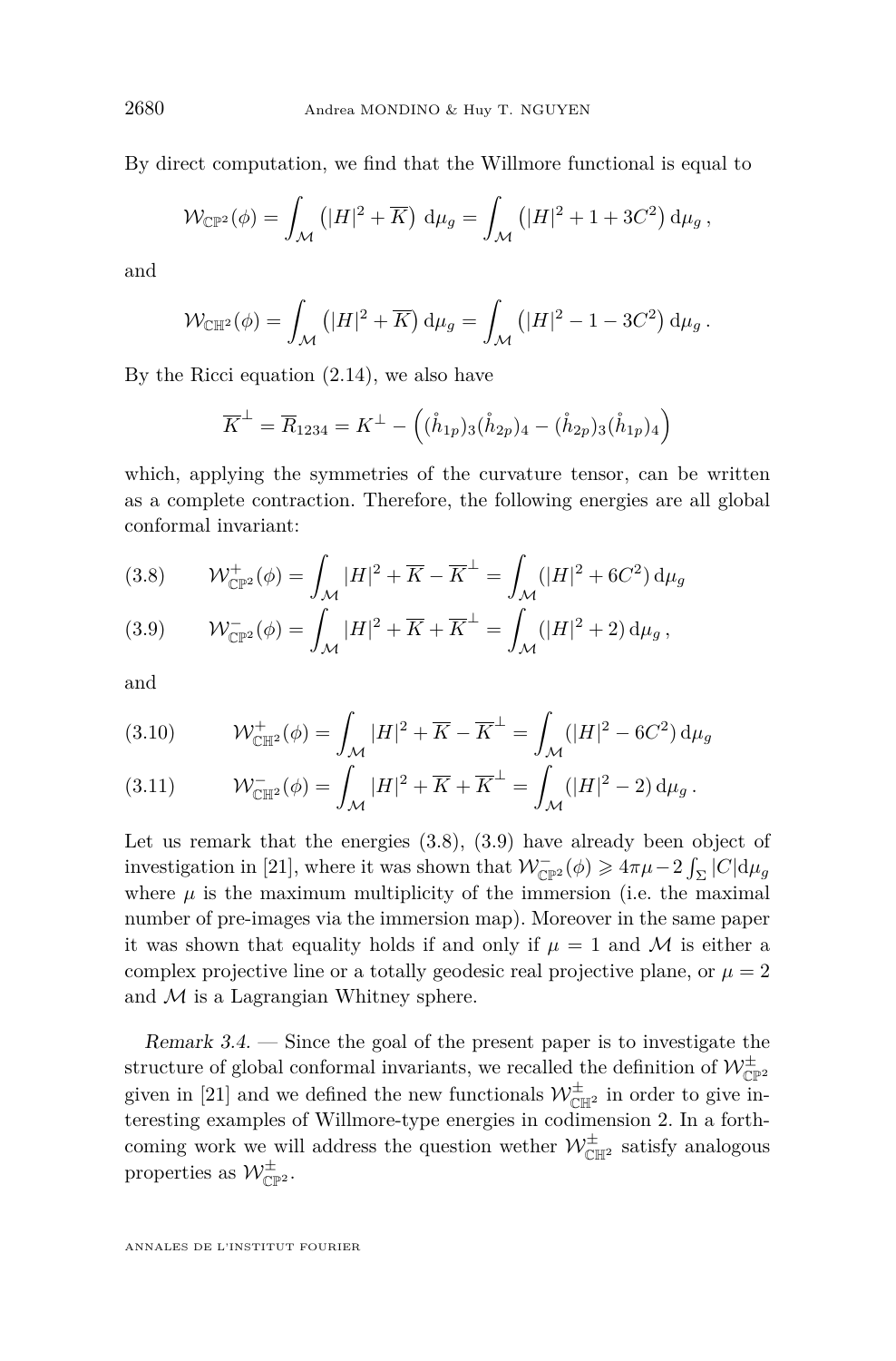#### **4. Global Conformal Invariants of Submanifolds**

Let us consider a geometric scalar quantity  $P(g^m, h^m)$  of the form

<span id="page-19-1"></span>
$$
(4.1)\qquad \qquad \sum_{l\in L} a_l C^l(g^m, h^m)\,,
$$

where each  $C^l$  is a complete contraction

<span id="page-19-2"></span>
$$
(4.2) \qquad \operatorname{contr}(g^{i_1j_1}\otimes\cdots\otimes g^{i_sj_s}\otimes h_{i_{s+1}j_{s+1}}\otimes\cdots\otimes h_{i_{2s}j_{2s}});
$$

that is we consider complete contractions as defined in [\(2.16\)](#page-9-0) but depending just on the second fundamental form  $h^m$  and the induced metric  $g^m$  for immersed *m*-submanifolds  $f(\mathcal{M}^m)$  in Riemannian *n*-manifolds  $(\bar{\mathcal{M}}^n, \bar{g}^n)$ .

Our first goal in this section is to understand the structure of geometric scalar quantities [\(4.1\)](#page-19-1) giving rise to global conformal invariants for submanifolds, in the sense of Definition [2.6.](#page-10-1) This is exactly the content of the next result.

<span id="page-19-0"></span>THEOREM 4.1. — Let  $P(g^m, h^m)$  be as in [\(4.1\)](#page-19-1) with each  $C^l$  of the form [\(4.2\)](#page-19-2), and assume that  $\int_{\mathcal{M}} P(g^m, h^m) d\mu_{g^m}$  is a global conformal invariant, in the sense of Definition [2.6.](#page-10-1) Then there exists a pointwise conformal invariant  $W(g^m, \mathring{h}^m)$  of weight  $-m$  depending only on the traceless second fundamental form  $\hat{h}$  contracted with the induced metric  $g^m$  so that

$$
P(g^m, h^m) = W(g^m, \mathring{h}^m).
$$

In other words, for every  $l \in L$  one has that  $C^l$  in [\(4.1\)](#page-19-1) is a complete contraction of weight −*m* of the form

<span id="page-19-3"></span>
$$
(4.3) \qquad \operatorname{contr}(g^{i_1j_1}\otimes\cdots\otimes g^{i_mj_m}\otimes\mathring{h}_{i_{m+1}j_{m+1}}\otimes\cdots\otimes\mathring{h}_{i_{2m}j_{2m}}).
$$

Proof. – First of all recall that, by definition,  $P(g^m, h^m)$  is a linear combination of complete contractions  $C^l(g^m, h^m)$  each of weight  $-m$ . Observing that any contraction of  $g^{-1} \otimes h$  is of weight  $-1$ , this implies that in [\(4.3\)](#page-19-3) we have  $s = m$ , that is  $C^l(g^m, h^m)$  is a complete contraction of the form

$$
(4.4) \qquad \operatorname{contr}(g^{i_1j_1}\otimes\cdots\otimes g^{i_mj_m}\otimes h_{i_{m+1}j_{m+1}}\otimes\cdots\otimes h_{i_{2m}j_{2m}}).
$$

Recalling [\(2.10\)](#page-8-4), that is the orthogonal splitting  $h_{ij} = Hg_{ij} + h_{ij}^{\circ}$ , we can rewrite such a complete contraction as

(4.5) 
$$
\operatorname{contr}(g^{i_1 j_1} \otimes \cdots \otimes g^{i_m j_m} \otimes Hg_{i_{m+1} j_{m+1}} \otimes \cdots \otimes Hg_{i_{m+r} j_{m+r}} \otimes \cdots \otimes h^{\circ}_{i_{2m} j_{2m}}).
$$

$$
\otimes h^{\circ}_{i_{m+r+1} j_{m+r+1}} \otimes \cdots \otimes h^{\circ}_{i_{2m} j_{2m}}.
$$

Our goal is to prove that  $r = 0$ , that is there are no *H* factors, so  $P(g^m, h^m) = P(g^m, \dot{h}^m)$  is expressed purely as complete contractions of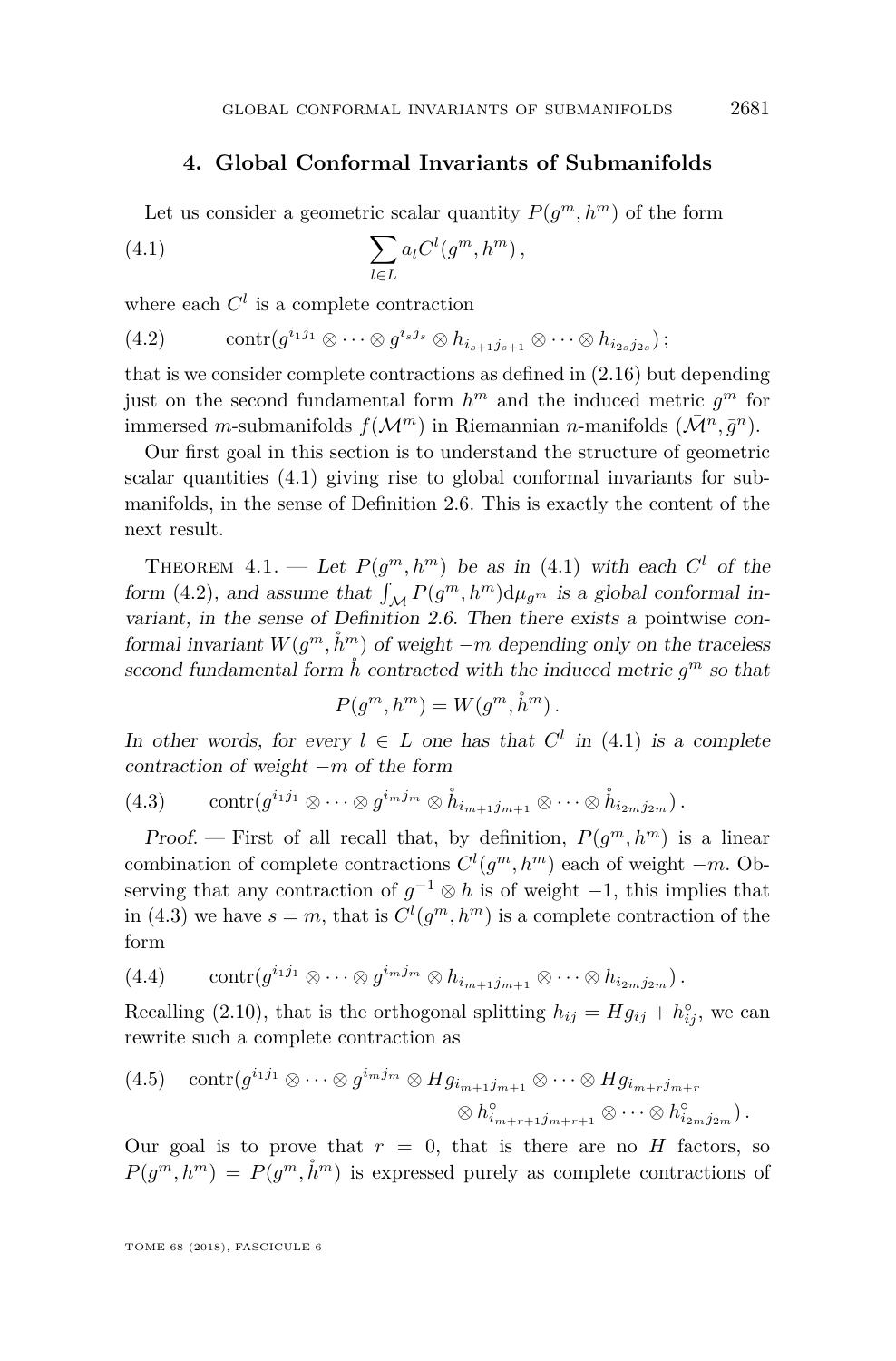traceless fundamental forms, which are pointwise conformal invariants once multiplied by  $d\mu_q$  thanks to [\(2.11\)](#page-8-3).

To that aim consider an arbitrary compact *m*-dimensional immersed submanifold  $f(\mathcal{M}^m)$  of an arbitrary Riemannian *n*-manifold  $(\bar{\mathcal{M}}^n, \bar{g}^n)$ , and an arbitrary conformal rescaling  $\hat{g}^n = e^{2\phi(x)} \bar{g}^n$  of the ambient metric by a smooth function  $\phi \in C^{\infty}(\bar{\mathcal{M}})$ . All the hatted geometric tensors  $\hat{g}, \hat{h}, \hat{h}^{\circ}, \hat{H}$ denote the corresponding tensors computed with respect to the deformed metric  $\hat{\bar{q}}$ . In Section [2.4](#page-11-1) we defined the operator

<span id="page-20-0"></span>
$$
I_{(g,h)}(\phi) := e^{m\phi} P(\hat{g}, \hat{h}) - P(g, h) ,
$$

and we observed that the conformal invariance of the integrated quantities implies (see [\(2.20\)](#page-11-0))

(4.6) 
$$
\int_{\mathcal{M}} I_{(g,h)}(\phi) d\mu_g = 0.
$$

From the formulas  $(2.11)$  of the change of  $h^{\circ}$  and  $H$  under a conformal deformation of metric, it is clear that  $I_{(q,h)}(\phi)$  does not depend directly on  $\phi$  but just on  $\pi_N(\nabla \phi)$ , the projection of  $\nabla \phi$  onto the normal space of *f*(*M*). More precisely  $I_{(q,h)}(\phi)$  is polynomial in the components of  $\pi_N(\overline{\nabla}\phi)$ exactly of the same degree  $0 \le r \le m$  as  $P(g, h^{\circ}, H)$  seen as a polynomial in *H*.

By considering  $t\phi$  for  $t \in \mathbb{R}$ , we get that

$$
I_{g,h}(t\phi) = \sum_{k=1}^{r} a_k C^k(g, h^{\circ}, H, \pi_N(\bar{\nabla}\phi)) t^k,
$$

where  $C^k(g, h^{\circ}, H, \pi_N(\bar{\nabla}\phi))$  is an homogeneous polynomial of degree k in the components of  $\pi_N(\nabla \phi)$ . Recalling now [\(4.6\)](#page-20-0), we obtain that  $\int_{\mathcal{M}} I_{(g,h)}(t\phi) d\mu_g$  vanishes identically as a polynomial in *t*, so

<span id="page-20-1"></span>
$$
(4.7) \ \ 0 = \frac{\mathrm{d}^k}{\mathrm{d}t^k} \bigg|_{t=0} \int_{\mathcal{M}} I_{(g,h)}(t\phi) \, \mathrm{d}\mu_g = k! \int_{\mathcal{M}} a_k C^k(g, h^\circ, H, \pi_N(\bar{\nabla}\phi)) \, \mathrm{d}\mu_g,
$$

for all  $k = 0, \ldots, r$ . Pick an arbitrary point  $x \in M$ ; by choosing local coordinates in  $\overline{\mathcal{M}}^n$  adapted to  $f(\mathcal{M})$  at  $f(x)$ , it is easy to see that for any given functions  $\psi^i, \ldots, \psi^{n-m} \in C_c^{\infty}(\mathcal{M})$  supported in such a coordinate neighborhood of *x*, there exists  $\phi \in C^{\infty}(\overline{\mathcal{M}})$  such that

$$
\psi^i = (\bar{\nabla}\phi)^{m+i} \circ f \,,
$$

where of course thanks to this choice of coordinates we have

$$
\pi_N(\bar\nabla\phi) = \left( (\bar\nabla\phi)^{m+1}, \ldots, (\bar\nabla\phi)^n \right).
$$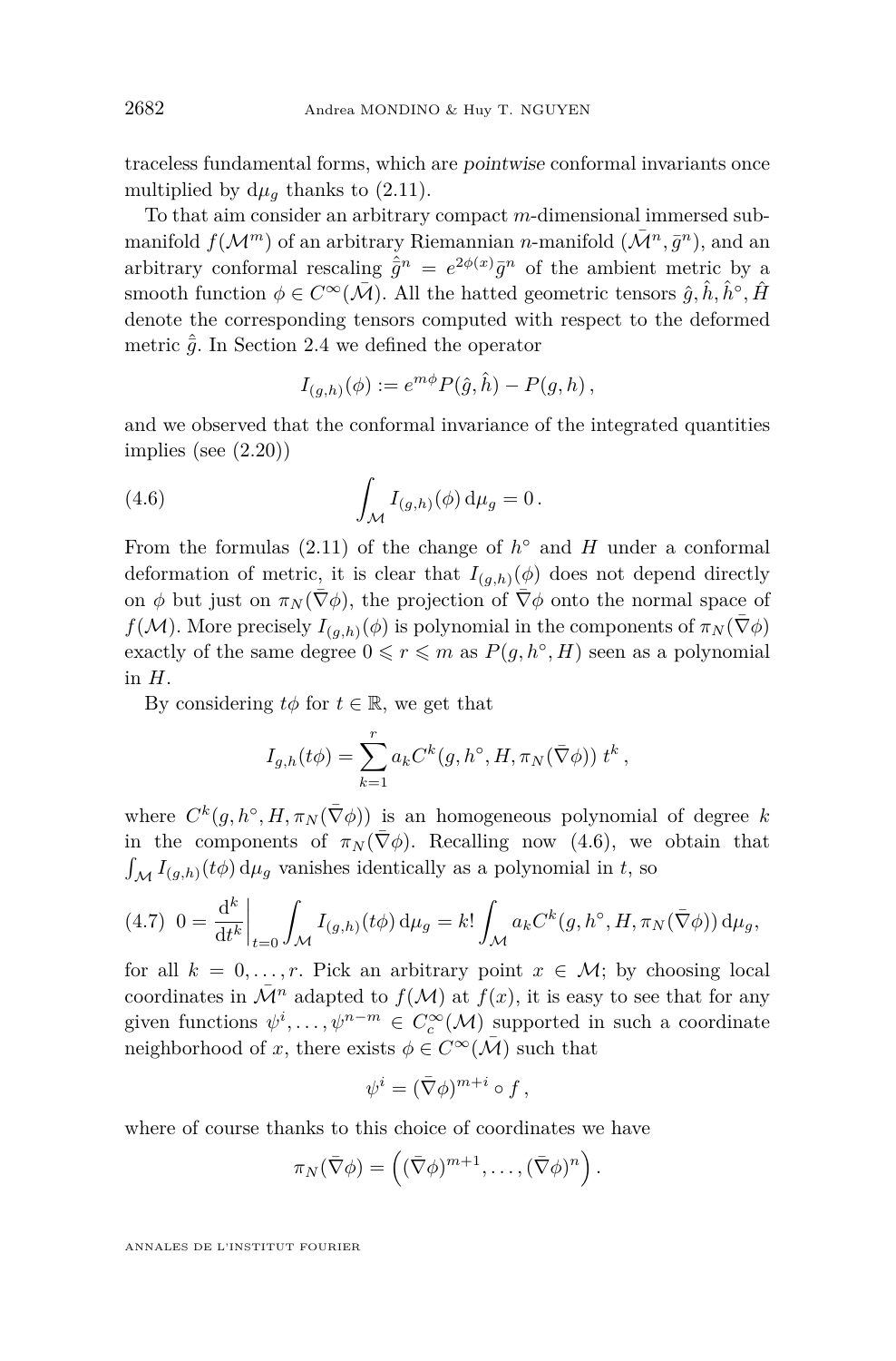By plugging such arbitrary  $C_c^{\infty}(\mathcal{M})$  functions  $\psi^i, \ldots, \psi^{n-m}$  in place of  $\pi_N(\bar{\nabla}\phi)$  in [\(4.7\)](#page-20-1), we obtain that not only the integrals but the integrands themselves must vanish, that is  $a_k C^k(g, h^{\circ}, H, \pi_N(\bar{\nabla}\phi)) \equiv 0$  on M. It follows that  $I_{a,h}(\phi) \equiv 0$  or, in other words, the degree of  $I_{a,h}(t\phi)$  as a polynomial in *t* is 0. By the above discussion we have that  $r = 0$ , which was our thesis.  $\Box$ 

We pass now to consider the more general geometric scalar quantity  $P(g^m, R^m, h^m)$ , for  $m \in \mathbb{N}$  even, of the form

<span id="page-21-1"></span>(4.8) 
$$
P(g^m, R^m, h^m) = P_1(g^m, h^m) + P_2(g^m, R^m),
$$

where

(4.9) 
$$
P_1(g^m, h^m) = \sum_{l \in L} a_l C^l(g^m, h^m)
$$
  
and  $P_2(g^m, R^m) = \sum_{s \in S} b_s C^s(g^m, R^m)$ ,

where each  $C^l(g^m, h^m)$  is a complete contraction

<span id="page-21-2"></span>
$$
(4.10) \qquad \operatorname{contr}(g^{i_1j_1} \otimes \cdots \otimes g^{i_sj_s} \otimes h_{i_{s+1}j_{s+1}} \otimes \cdots \otimes h_{i_{2s}j_{2s}})
$$

and each  $C^{s}(g^{m}, R^{m})$  is a complete contraction (4.11)

$$
\operatorname{contr}(g^{i_1j_1} \otimes \cdots \otimes g^{i_{2r}j_{2r}} \otimes R_{i_{2r+1}j_{2r+1}k_{2r+1}l_{2r+1}} \otimes \cdots \otimes R_{i_{3r}j_{3r}k_{3r}l_{3r}}).
$$

In other words we consider complete contractions as defined in [\(2.16\)](#page-9-0) which split in two parts: one depending just on the second fundamental form *h m* and the other one just on the intrinsic curvature  $R^m$ , for immersed  $m$ submanifolds  $(f(\mathcal{M}^m), g^m)$  in Riemannian *n*-manifolds  $(\bar{\mathcal{M}}^n, \bar{g}^n)$ . As usual, the goal is to understand the structure of geometric scalar quantities [\(4.8\)](#page-21-1) giving rise to global conformal invariants for submanifolds, in the sense of Definition [2.6.](#page-10-1) This is exactly the content of the next result.

<span id="page-21-0"></span>THEOREM 4.2. — Let  $m \in \mathbb{N}$  be even and let  $P(g^m, R^m, h^m)$  =  $P_1(g^m, h^m) + P_2(g^m, R^m)$  be a geometric scalar quantity as above. Assume that  $\int_{\mathcal{M}} P(g^m, R^m, h^m) d\mu_{g^m}$  is a global conformal invariant, in the sense of Definition [2.6.](#page-10-1)

Then both  $\int_{\mathcal{M}} P_1(g^m, h^m) d\mu_{g^m}$  and  $\int_{\mathcal{M}} P_2(g^m, R^m) d\mu_{g^m}$  are global conformal invariants. It follows that

<span id="page-21-3"></span>(1) There exists a pointwise conformal invariant  $W_1(g^m, \mathring{h}^m)$  of weight −*m* depending only on the traceless second fundamental form ˚*h* contracted with the induced metric  $g^m$  so that

$$
P_1(g^m, h^m) = W_1(g^m, \mathring{h}^m) \, ;
$$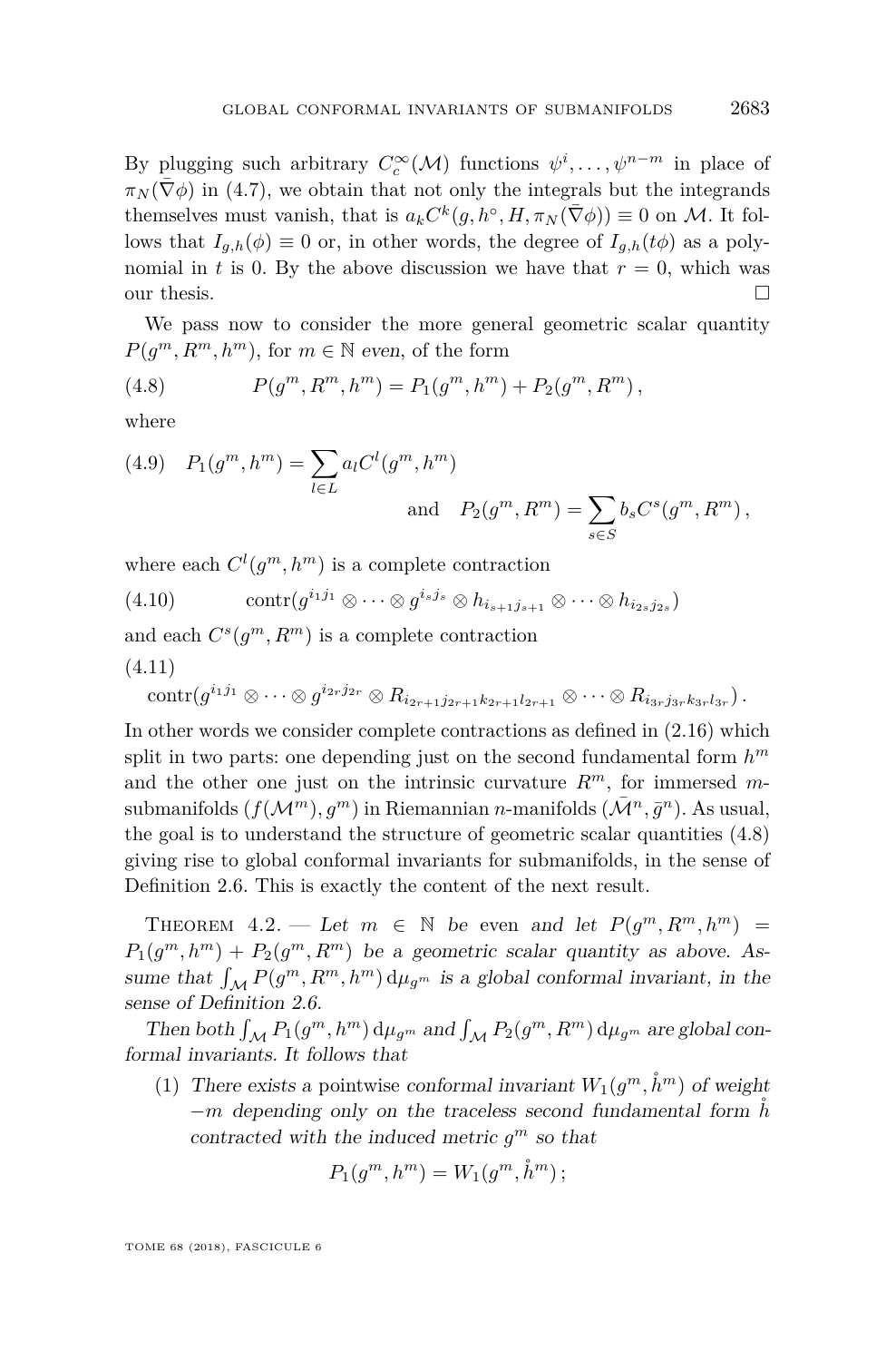or, in other words, for every  $l \in L$  one has that  $C^l$  in [\(4.10\)](#page-21-2) is a complete contraction of weight −*m* of the form

$$
(4.12) \qquad \operatorname{contr}(g^{i_1j_1}\otimes\cdots\otimes g^{i_mj_m}\otimes\mathring{h}_{i_{m+1}j_{m+1}}\otimes\cdots\otimes\mathring{h}_{i_{2m}j_{2m}}).
$$

<span id="page-22-0"></span>(2) Called Pfaff $(R^m)$  the Pfaffian of the intrinsic Riemann tensor  $R^m$ and  $W^m$  the Weyl tensor of  $g^m$ ,  $P_2(g^m, R^m)$  is of the form

$$
P_2(g^m, R^m) = \tilde{P}_2(g^m, W^m) + c \operatorname{Pfaff}(R^m) , \quad \text{for some } c \in \mathbb{R},
$$

where  $\tilde{P}_2(g^m, W^m)$  is a pointwise conformal invariant of weight  $-m$ expressed as a linear combination of complete contractions of the form

$$
\operatorname{contr}(g^{i_1j_1}\otimes\cdots\otimes g^{i_mj_m}\otimes W_{i_{m+1}j_{m+1}k_{m+1}l_{m+1}}\otimes\cdots\otimes W_{i_{\frac{3m}{2}}j_{\frac{3m}{2}}k_{\frac{3m}{2}}l_{\frac{3m}{2}}l_{\frac{3m}{2}}}).
$$

Remark  $4.3.$  — It is well known that

- The Weyl tensor  $W_{ijkl}(g^m)$  is a pointwise scalar conformal invariant of weight 2, that is it satisfies  $W_{ijkl}(e^{2\phi(x)}g^m(x)) = e^{2\phi(x)}W(g^m)(x)$ for every  $\phi \in C^{\infty}(\mathcal{M})$  and every  $x \in \mathcal{M}^m$ . It follows that any complete contraction of the tensor  $g^{-1} \otimes g^{-1} \otimes W$  is a pointwise scalar conformal invariant of weight  $-2$ .
- The Pfaffian Pfaff $(R_{ijkl})$  of the intrinsic curvature  $R_{ijkl} = R^m$ integrated over the manifold gives rise to a topological invariant:

$$
\int_{\mathcal{M}^m} \text{Pfaff}(R_{ijkl}) \, \mathrm{d}\mu_g = \frac{2^m \pi^{m/2} (\frac{m}{2} - 1)!}{2(m-1)!} \chi(\mathcal{M}^m) \, ,
$$

where  $\chi(\mathcal{M}^m)$  is the Euler Characteristic of  $\mathcal{M}^m$ .

Therefore, recalling the conformal invariance of the traceless second fundamental form [\(2.11\)](#page-8-3), any linear combination of complete contractions

$$
P(g^m, h^m, R^m) = W_1(g^m, \mathring{h}^m) + \tilde{P}_2(g^m, W^m) + c \operatorname{Pfaff}(R^m)
$$

as in the thesis of Theorem [4.2](#page-21-0) gives rise to a "trivial" global conformal invariant. Thereom [4.2](#page-21-0) states that, under the assumption that *P* splits into the sum of an intrinsic part and of an extrinsic part depending just on the second fundamental form, this is actually the only possibility.

Proof. — Since by assumption  $P(g^m, R^m, h^m) = P_1(g^m, h^m)$  +  $P_2(g^m, R^m)$  gives rise to a global conformal invariant, if we show that  $\int_{\mathcal{M}} P_1(g^m, h^m) d\mu_g$  is a global conformal invariant, the same will be true for  $\int_{\mathcal{M}} P_2(g^m, R^m) d\mu_g$ . In order to prove that, consider an arbitrary compact *m*-dimensional immersed submanifold  $f(M^m)$  of an arbitrary Riemannian *n*-manifold  $(\bar{\mathcal{M}}^n, \bar{g}^n)$ , and an arbitrary conformal rescaling  $\hat{\bar{g}}^n = e^{2\phi(x)}\bar{g}^n$ of the ambient metric by a smooth function  $\phi \in C^{\infty}(\overline{\mathcal{M}})$ . All the hatted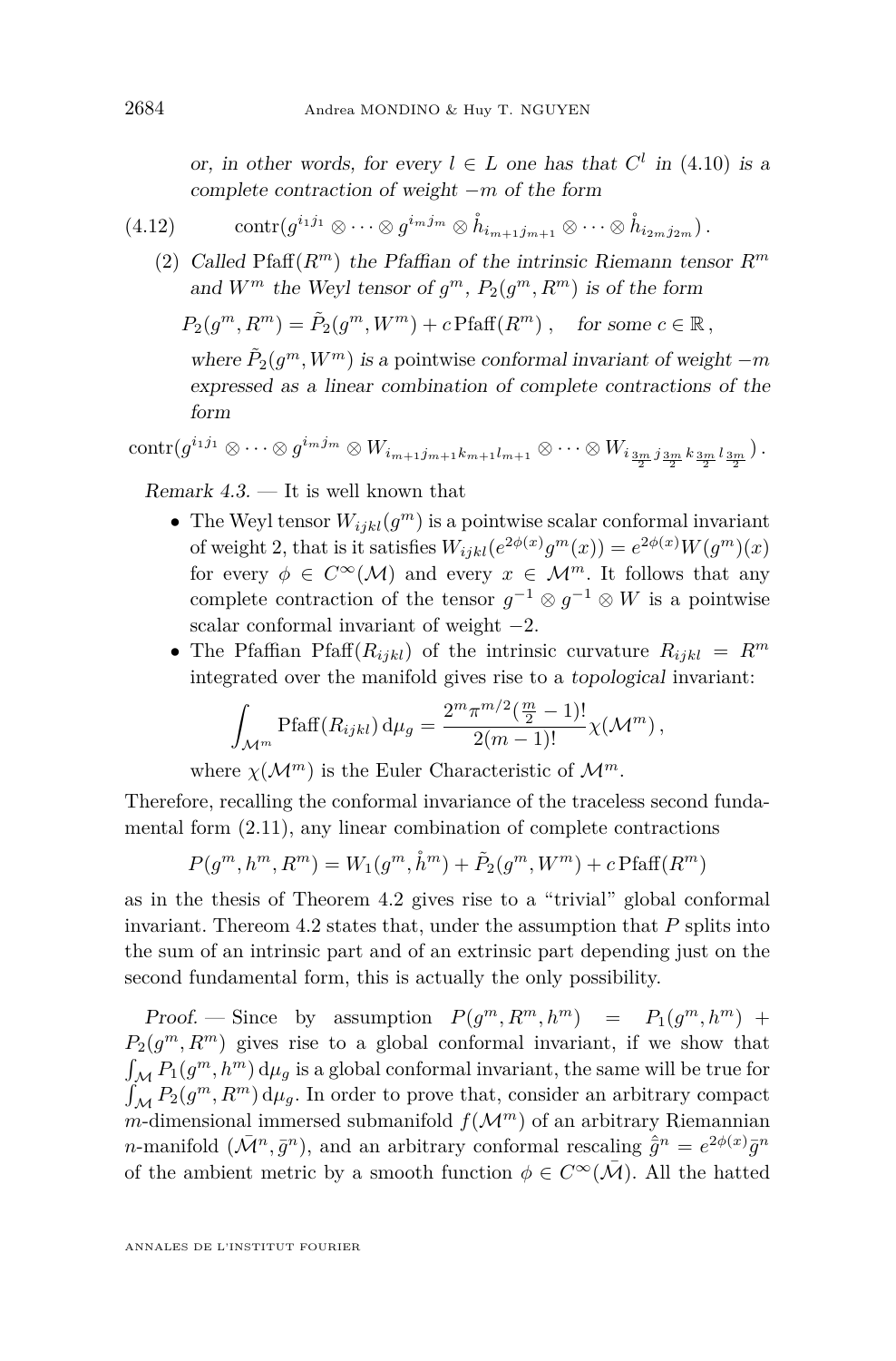geometric tensors  $\hat{g}, \hat{h}, \hat{h}^{\circ}, \hat{H}, \hat{R}$  denote the corresponding tensors computed with respect to the rescaled metric  $\hat{g}$ . Analogously to Section [2.4,](#page-11-1) define the operators

(4.13) 
$$
I_{g,h}^{1}(\phi) := e^{m\phi} P_1(\hat{g}, \hat{h}) - P_1(g, h) ,
$$

(4.14) 
$$
I_{g,R}^2(\phi) := e^{m\phi} P_2(\hat{g}, \hat{R}) - P_2(g, R) ,
$$

(4.15) 
$$
I_{g,R,h}(\phi) := I_{g,h}^1(\phi) + I_{g,R}^2(\phi).
$$

As already observed in the proof of Theorem [4.1,](#page-19-0)  $I_{g,h}^1(\phi)$  does not depend directly on  $\phi$  but only on  $\pi_N(\bar{\nabla}\phi)$ , the projection of  $\bar{\nabla}\phi$  onto the normal space of  $f(\mathcal{M})$ . More precisely  $I_{g,h}^1(\phi)$  is polynomial in the components of  $\pi_N(\bar{\nabla}\phi)$  exactly of the same degree  $0 \leqslant r \leqslant m$  as  $P_1(g, h^\circ, H)$  seen as a polynomial in *H*.

On the other hand, recalling the formulas [\(2.2\)](#page-6-2) of the change of the intrinsic curvature  $R_{ijkl}$  of  $(\mathcal{M}^m, g^m)$  under conformal deformation of the metric, it is clear that  $I_{g,R}^2$  does not depend directly on  $\phi$  but only on  $\nabla_M \phi$ , the projection of  $\overline{\nabla}\phi$  onto the tangent space of  $f(M)$ , and on  $\nabla^2_M \phi$ , the covariant Hessian of  $\phi|_{\mathcal{M}}$ . More precisely  $I_{g,R}^2(\phi)$  is polynomial in the components of  $\nabla_{\mathcal{M}}\phi, \nabla^2_{\mathcal{M}}\phi.$ 

By considering  $t\phi$  for  $t \in \mathbb{R}$ , we get that

$$
\begin{aligned} I_{g,h}^1(t\phi) &= \sum_{k=1}^r a_k C^k(g,h^\circ,H,\pi_N(\bar\nabla \phi)) \; t^k \\ I_{g,R}^2(t\phi) &= \sum_{l=1}^s b_l C^l(g,R,\nabla_{\mathcal{M}}\phi,\nabla_{\mathcal{M}}^2\phi) \; t^k \end{aligned}
$$

where  $C^k(g, h^{\circ}, H, \pi_N(\bar{\nabla}\phi))$  (respectively  $C^l(g, R, \nabla_M \phi, \nabla^2_M \phi)$ ) is an homogeneous polynomial of degree *k* in the components of  $\pi_N(\bar{\nabla}\phi)$  (respectively of  $\nabla_{\mathcal{M}} \phi$ ,  $\nabla^2_{\mathcal{M}} \phi$ ). Recalling now [\(4.6\)](#page-20-0), we obtain that  $\int_{\mathcal{M}} I_{(g,h)}(t\phi) d\mu_g$ vanishes identically as a polynomial in *t*, so

<span id="page-23-0"></span>(4.16) 
$$
0 = \frac{d^k}{dt^k} \Big|_{t=0} \int_{\mathcal{M}} I_{(g,h)}(t\phi) d\mu_g
$$
  
=  $k! \int_{\mathcal{M}} a_k C^k(g, h^{\circ}, H, \pi_N(\bar{\nabla}\phi)) + b_k C^k(g, R, \nabla_M \phi, \nabla^2_M \phi) d\mu_g,$ 

for all  $k \in \mathbb{N}$ . Pick an arbitrary point  $x \in \mathcal{M}$ ; by choosing local coordinates in  $\overline{\mathcal{M}}^n$  adapted to  $f(\mathcal{M})$  at  $f(x)$ , it is easy to see that for any given functions  $\psi^i, \ldots, \psi^{n-m} \in C_c^{\infty}(\mathcal{M})$  supported in such a coordinate neighborhood of *x*, there exists  $\phi \in C^{\infty}(\overline{\mathcal{M}})$  such that

$$
\psi^i = (\bar{\nabla}\phi)^{m+i} \circ f \quad \text{and} \quad \nabla_{\mathcal{M}}(\phi \circ f) = 0 \,,
$$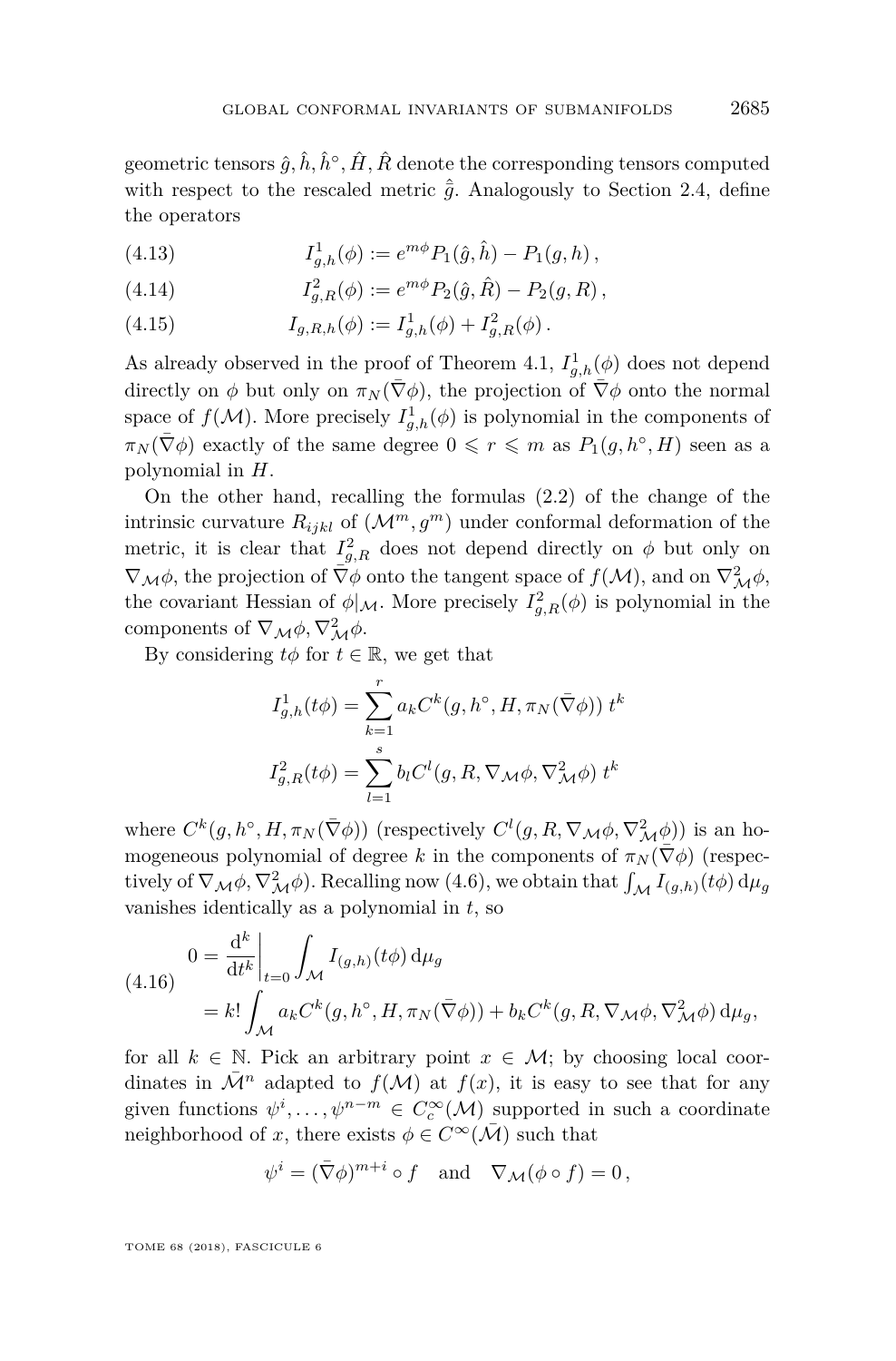where of course thanks to the this choice of coordinates we have

$$
\pi_N(\overline{\nabla}\phi) = \left( (\overline{\nabla}\phi)^{m+1}, \ldots, (\overline{\nabla}\phi)^n \right).
$$

With this choice of  $\phi$ , the second summand in the integral of  $(4.16)$ disappears, and thanks to the arbitrariness of the  $C_c^{\infty}(\mathcal{M})$  functions  $\psi^i, \ldots, \psi^{n-m}$  in place of  $\pi_N(\bar{\nabla}\phi)$  in [\(4.16\)](#page-23-0), we obtain that not only the integrals but the integrands themselves must vanish, that is  $a_k C^k(g, h^\circ, H, \mathcal{L}^\circ)$  $\pi_N(\bar{\nabla}\phi)$  = 0 on *M*, so  $I_{g,h}^1(\phi) \equiv 0$ . In particular  $\int_{\mathcal{M}} P_1(g^m, h^m) d\mu_g$  is a global conformal invariant for *m*-dimensional submanifolds which implies that also  $\int_{\mathcal{M}} P_2(g^m, R^m) d\mu_g$  is a global conformal invariant, since by assumption  $\int_{\mathcal{M}} [P_1(g^m, h^m) + P_2(g^m, R^m)] d\mu_g$  is that as well.

Claim [\(1\)](#page-21-3) follows then directly from Theorem [4.1.](#page-19-0) To get claim [\(2\)](#page-22-0) observe that by construction  $P_2(g^m, R^m)$  depends just on the *intrinsic* Riemannian structure  $(M, g)$  and not on the immersion  $f$  into an ambient manifold  $\bar{\mathcal{M}}$ . Therefore we proved that  $\int_{\mathcal{M}} P_2(g^m, R^m) d\mu_g$  is an intrinsic Riemannian conformally invariant quantity, which enters into the framework of the papers of Alexakis [\[2,](#page-32-2) [1\]](#page-32-1). More precisely, by applying [\[2,](#page-32-2) The-orem 1, we obtain claim [\(2\)](#page-22-0) and the proof is complete.  $\Box$ 

#### <span id="page-24-0"></span>**5. Generalized Willmore Energies in Higher Dimensions**

In this final section, we will introduce a higher dimensional analogue of the Willmore energy (actually we will construct a two-parameters family of such functionals). This new energy is conformally invariant and only attains its strictly positive lower bound at a round sphere. Let us start with some preliminaries about the Willmore functional.

Given an immersion  $f: \mathcal{M}^2 \hookrightarrow \mathbb{R}^3$  of a closed surface  $\mathcal{M}^2$  into the Euclidean space  $\mathbb{R}^3$ , the Willmore functional  $\mathcal{W}(f)$  is defined by

$$
\mathcal{W}(f) := \int_{\mathcal{M}} |H|^2 \,\mathrm{d}\mu_g.
$$

A natural way to introduce such a functional is via conformal invariance: by the Gauss–Bonnet Theorem,  $\int_{\mathcal{M}} K d\mu_g$  is a topological hence a fortiori conformal invariant quantity; moreover, by the formula  $(2.11)$ ,  $|h^{\circ}|^2 d\mu_g$  is a pointwise conformal invariant. It follows that any functional

 $W_{\alpha}(f) := \int_{\mathcal{M}}$  $(K + \alpha |h^{\circ}|^2) d\mu_g$  is a global conformally invariant quantity

in the sense of Definition [2.6.](#page-10-1) For immersions into  $\mathbb{R}^3$  we have that  $K +$  $\frac{1}{2}|h^{\circ}|^2 = |H|^2$ , so

 $W(f) = W_{1/2}(f)$  is invariant under conformal trasformations of  $\mathbb{R}^3$ ,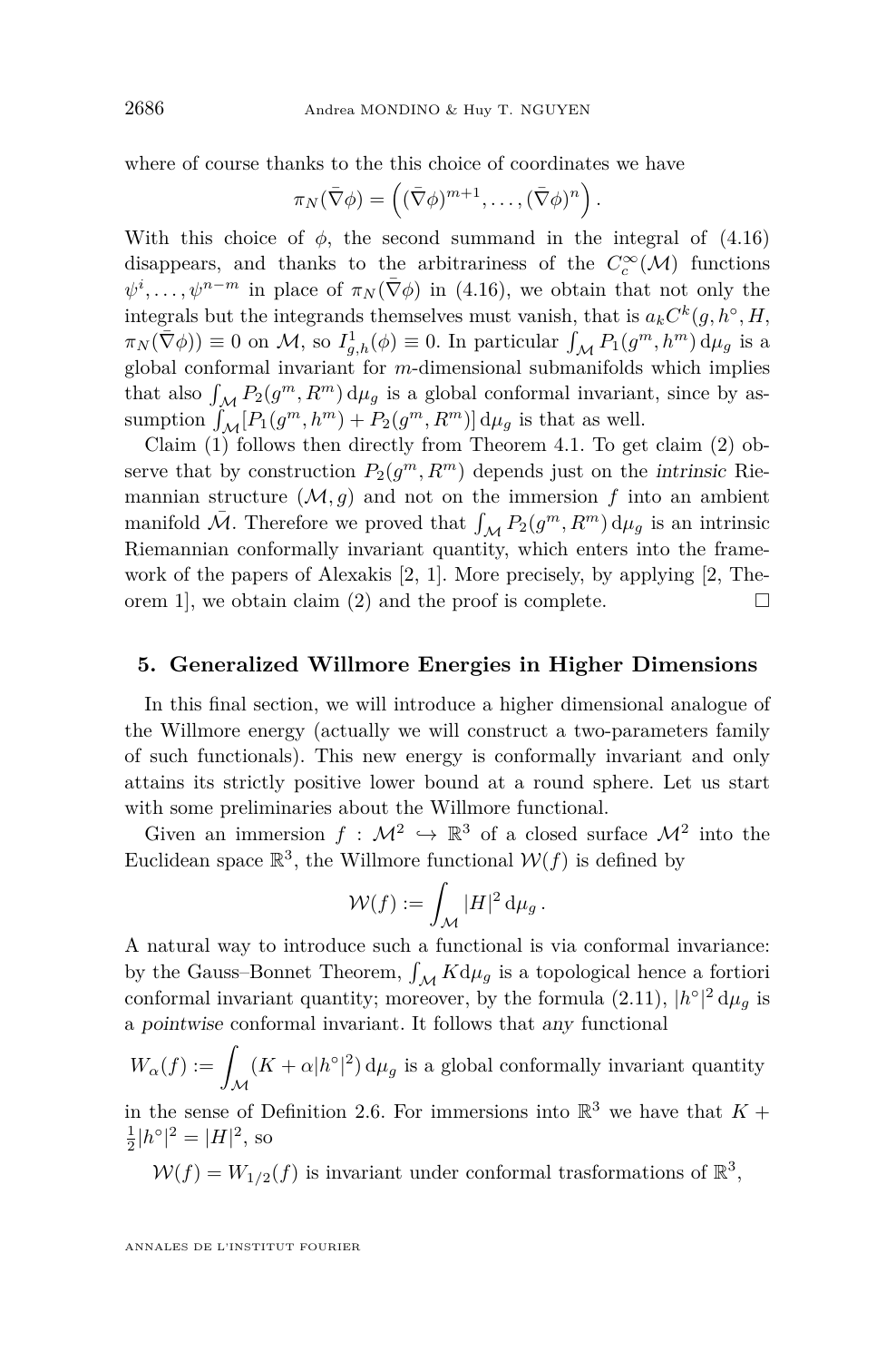that is under Moebius transformations centred out of  $f(M)$ . Observing that  $K = \det_{\mathbf{g}}(h)$  and that  $\frac{1}{2} |h^{\circ}|^2 = -\det_{\mathbf{g}}(h^{\circ}),$  we can also write

<span id="page-25-1"></span>(5.1) 
$$
\mathcal{W}(f) = \int_{\mathcal{M}} (\det_{g}(h) - \det_{g}(h^{\circ})) d\mu_{g}.
$$

Of course the functional  $W$  is non-negative and vanishes exactly on minimal surfaces, which are therefore points of strict global minimum; the critical points of  $W$  can therefore be seen in a natural way as "generalized conformal minimal surfaces"; this was indeed the starting point in the 1920's of the theory of Willmore surfaces by Blaschke [\[9\]](#page-32-9), who was looking for a natural conformally invariant class of immersions which included minimal surfaces. Let us mention that such a functional was later rediscovered in the 1960's by Willmore [\[24\]](#page-33-1) who proved that round 2-spheres are the points of strict global minimum for  $W$ .

Motivated by this celebrated two dimensional theory, our goal is to investigate the case of 4-d hypersurfaces in  $\mathbb{R}^5$ , that is  $f: (\mathcal{M}^4, g) \hookrightarrow (\mathbb{R}^5, \delta_{\mu\nu})$ isometric immersion.

We address the following natural questions:

- <span id="page-25-2"></span>(1) Is it possible to "perturb" the Pfaffian of the Riemann tensor of the induced metric  $g$  on  $\mathcal{M}^4$  in order to get a conformally invariant functional vanishing on minimal surfaces?
- <span id="page-25-4"></span>(2) Is that functional positive definite? If not, how can we preserve the conformal invariance and make it positive definite?
- <span id="page-25-5"></span>(3) Are round spheres of  $\mathbb{R}^5$  strict global minimum of this conformally invariant functional?

As in the 2-d case, the starting point is the Gauss–Bonnet Theorem. For 4-d smooth closed (that is compact without boundary) immersed hypersurfaces  $f : (\mathcal{M}^4, g) \hookrightarrow (\mathbb{R}^5, \delta_{\mu\nu})$ , the Gauss–Bonnet Theorem states that

<span id="page-25-3"></span>(5.2) 
$$
\int_{\mathcal{M}^4} \det_g(h) d\mu_g = \frac{4\pi^2}{3} \chi(\mathcal{M}) = \frac{8\pi^2}{3} \deg(\gamma),
$$

where  $\det_{g}(h) := \det(g^{-1}h), \chi(\mathcal{M})$  is the Euler Characteristic of M and  $\gamma: \mathcal{M}^4 \to S^4 \subset \mathbb{R}^5$  is the Gauss map associated to the immersion *f*. By applying the classical Newton's identities for symmetric polynomials to the symmetric polynomials of the principal curvatures of the immersion *f*, it is an easy exercise to write  $\det(g^{-1}h)$  as

<span id="page-25-0"></span>(5.3) 
$$
\det_{g}(h) = \frac{32}{3}H^4 - 4H^2|h|^2 + \frac{4}{3}H \operatorname{Tr}_{g}(h^3) + \frac{1}{8}|h|^4 - \frac{1}{4} \operatorname{Tr}_{g}(h^4),
$$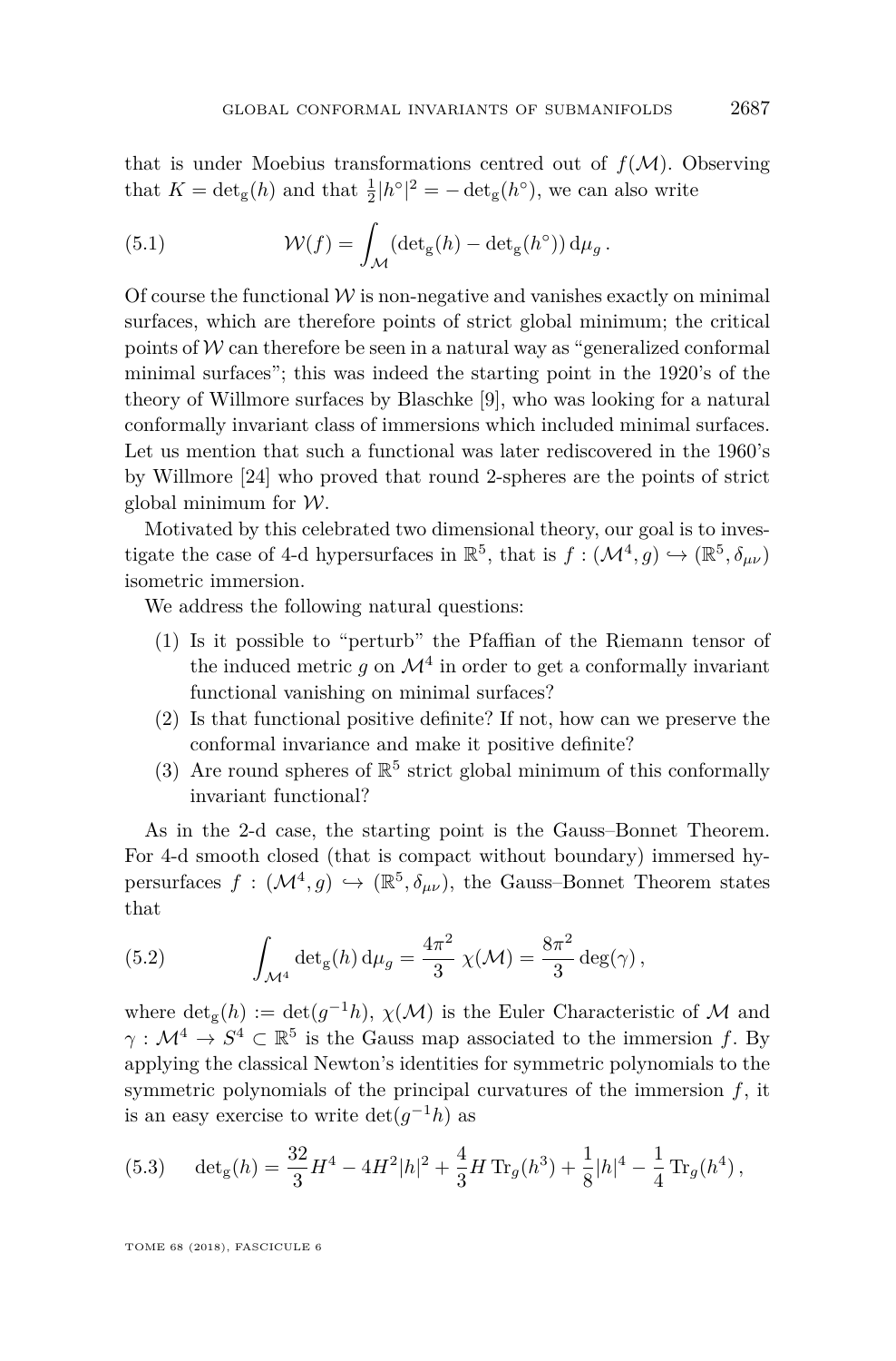where  $\text{Tr}_g(h^p) := \text{Tr}[(g^{-1}h)^p]$ . By using the orthogonal decomposition  $h =$  $\check{h} + Hg$ , see [\(2.10\)](#page-8-4), iteratively we get that

$$
|h|^2 = \text{Tr}_g(h^2) = |h^{\circ}|^2 + 4H^2
$$
  
\n
$$
\text{Tr}_g(h^3) = \text{Tr}_g(\mathring{h}^3) + 3H|\mathring{h}|^2 + 4H^3
$$
  
\n
$$
\text{Tr}_g(h^4) = \text{Tr}_g(\mathring{h}^4) + 4H \text{Tr}_g(\mathring{h}^3) + 6H^2|\mathring{h}|^2 + 4H^4,
$$

which, plugged into [\(5.3\)](#page-25-0), give

<span id="page-26-3"></span>(5.4) 
$$
\det_{g}(h) = H^{4} - \frac{1}{2}H^{2}|\mathring{h}|^{2} + \frac{1}{3}H \operatorname{Tr}_{g}(\mathring{h}^{3}) + \frac{1}{8}|\mathring{h}|^{4} - \frac{1}{4} \operatorname{Tr}_{g}(\mathring{h}^{4}).
$$

Inspired by the 2-d case, in particular by formula  $(5.1)$ , we wish to make appear a term  $\det_{g}(\check{h})$ , this is possible thanks to the following lemma.

LEMMA 5.1. – For any 4-d hypersurface immersed into  $\mathbb{R}^5$ , we have that

<span id="page-26-2"></span>(5.5) 
$$
\text{Tr}_g(\mathring{h}^4) - \frac{1}{2}|\mathring{h}|^4 = -4 \det_g(\mathring{h}).
$$

Proof. — Since  $\hat{h}$  is bilinear symmetric with respect to  $g$  it can be diagonalized and its eigenvalues  $\{\lambda_i\}_{i=1,\dots,4} \subset \mathbb{R}$  satisfy  $\lambda_4 = -\lambda_1 - \lambda_2 - \lambda_3$ , since  $\text{Tr}_g(\mathring{h}) = 0$ . We then have that

<span id="page-26-0"></span>
$$
\begin{aligned} \text{Tr}_g(\mathring{h}^4) &= \lambda_1^4 + \lambda_2^4 + \lambda_3^4 + (\lambda_1 + \lambda_2 + \lambda_3)^4 \\ &= 2 \sum_{i=1}^3 \lambda_i^4 + 4 \sum_{1 \le i \ne j \le 3} \lambda_i^3 \lambda_j + 6 \sum_{1 \le i \ne j \le 3} \lambda_i^2 \lambda_j^2 \\ &+ 12 \sum_{1 \le i \ne j \ne k \le 3} \lambda_i^2 \lambda_j \lambda_k. \end{aligned}
$$

On the other hand,

<span id="page-26-1"></span>
$$
|\mathring{h}|^{4} = \left[\lambda_{1}^{2} + \lambda_{2}^{2} + \lambda_{3}^{2} + (\lambda_{1} + \lambda_{2} + \lambda_{3})^{2}\right]^{2}
$$
  

$$
= 4 \sum_{i=1}^{3} \lambda_{i}^{4} + 8 \sum_{1 \leq i \neq j \leq 3} \lambda_{i}^{3} \lambda_{j} + 12 \sum_{1 \leq i \neq j \leq 3} \lambda_{i}^{2} \lambda_{j}^{2}
$$

$$
+ 16 \sum_{1 \leq i \neq j \neq k \leq 3} \lambda_{i}^{2} \lambda_{j} \lambda_{k}.
$$

Combining [\(5.6\)](#page-26-0) and [\(5.7\)](#page-26-1) and recalling that  $\lambda_4 = -\lambda_1 - \lambda_2 - \lambda_3$  we can conclude:

$$
\begin{aligned} \text{Tr}_g(\mathring{h}^4) - \frac{1}{2} |\mathring{h}|^4 &= 4 \sum_{1 \le i \ne j \ne k \le 3} \lambda_i^2 \lambda_j \lambda_k \\ &= 4\lambda_1 \lambda_2 \lambda_3 (\lambda_1 + \lambda_2 + \lambda_3) = -4 \det_g(\mathring{h}) \,. \quad \Box \end{aligned}
$$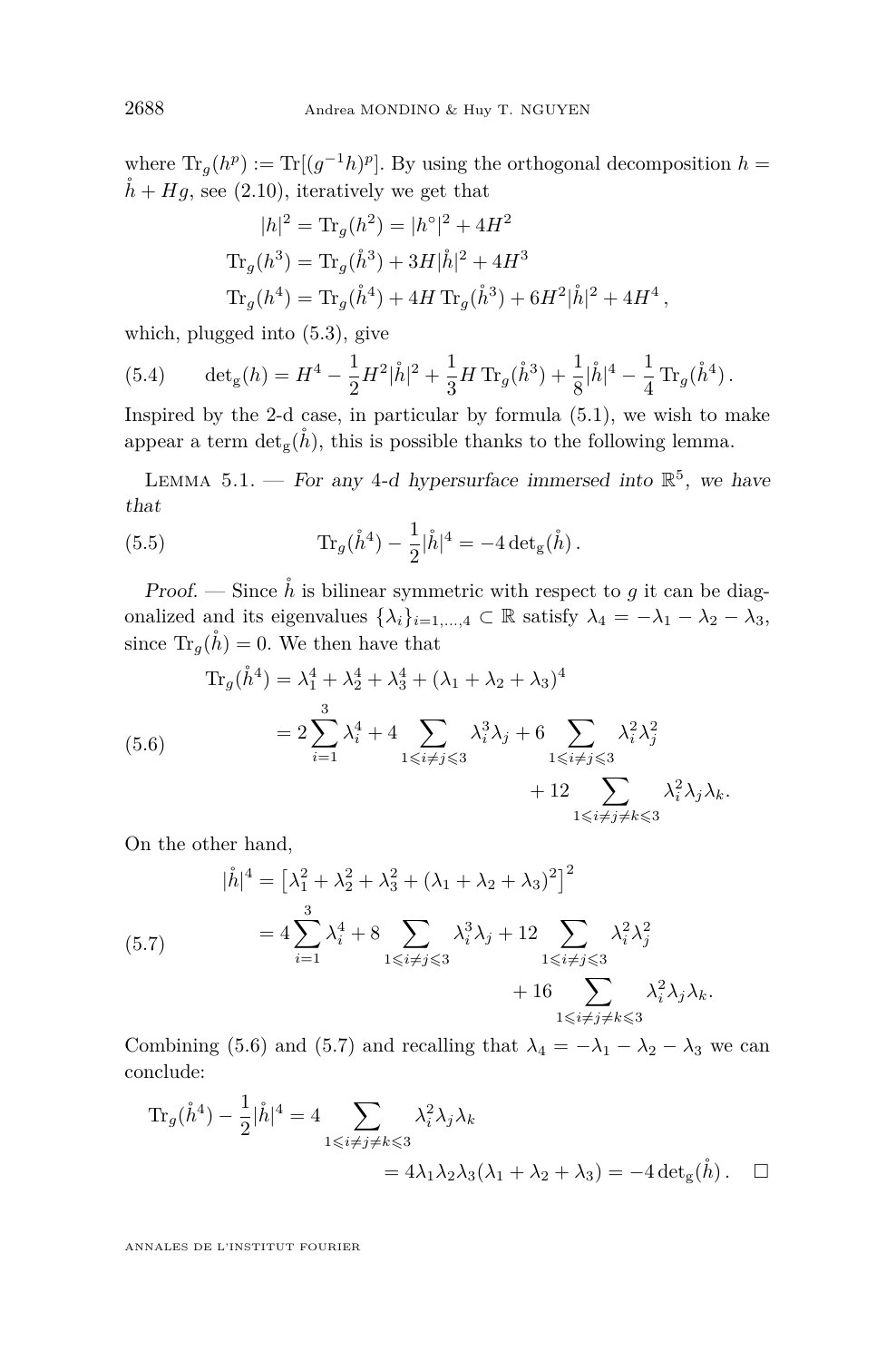<span id="page-27-0"></span>Thanks to the identity  $(5.5)$ , we can rewrite  $(5.4)$  as

(5.8) 
$$
\det_{g}(h) - \det_{g}(\mathring{h}) = H^{4} - \frac{1}{2}H^{2}|\mathring{h}|^{2} + \frac{1}{3}H \operatorname{Tr}_{g}(\mathring{h}^{3}).
$$

Since for even dimensional hypersurfaces in the Euclidean space it is well known that the Pfaffian of the intrinsic Riemann tensor is a multiple of  $\det_{\mathfrak{g}}(h)$ , we have just answered question [\(1\)](#page-25-2):

PROPOSITION 5.2. — Given an isometric immersion  $f : (\mathcal{M}^4, g) \hookrightarrow$  $(\mathbb{R}^5, \delta_{\mu\nu})$  of a closed 4-manifold  $(\mathcal{M}^4, g)$ , define

$$
\mathcal{P}(f) := \int_{\mathcal{M}} \left[ \det_{\mathbf{g}}(h) - \det_{\mathbf{g}}(\mathring{h}) \right] d\mu_g.
$$

Then, the functional  $P$  is invariant under conformal transformations of  $\mathbb{R}^5$ centered off of  $f(\mathcal{M}^4)$ .

Moreover  $P$  vanishes identically on minimal hypersurfaces, and the minimal hypersurfaces of  $\mathbb{R}^5$  satisfying  $\text{Tr}_g(\mathring{h}^3) \equiv 0$  are critical points for  $\mathcal{P}$ .

Proof. — By using [\(5.8\)](#page-27-0), we have that  $\det_{g}(h) - \det_{g}(\hat{h})$  clearly vanishes if  $H \equiv 0$ . Observe that the right hand side of [\(5.8\)](#page-27-0) has a linear term in *H*, so a priori a minimal hypersurface is not a critical point for  $P$ , but if we assume also that  $\text{Tr}_g(\mathring{h}^3)$  vanishes, of course we obtain criticality. Since  $\left[\frac{1}{4} \text{Tr}_g(\mathring{h}^4) - \frac{1}{8}|\mathring{h}|^4\right] d\mu_g$  is a pointwise conformal invariant and  $\det_g(h)$  is a topological invariant by  $(5.2)$ , the functional  $\mathcal P$  is then invariant under conformal transformation of  $\mathbb{R}^5$  preserving the topology of  $f(\mathcal{M})$ , that is under conformal transformations of  $\mathbb{R}^5$  centered off of  $f(\mathcal{M}^4)$  $\Box$ 

Remark 5.3. — Notice that, formally, the integrand of the 4-d functional  $P$  is exactly the same as the 2-d Willmore functional  $W$ , written as in [\(5.1\)](#page-25-1).

Since in 2-d the quantity  $\det_{g}(h) - \det_{g}(h) = H^2$  is non-negative, it is natural to ask if the same is true in the 4-d case, that is if  $\det_g(g) - \det_g(h)$  is non negative. Surprisingly this is not the case, for instance it is not difficult to compute that if the principal curvatures are  $1, 1, 6, 6$ , one has  $\det_{g}(h)$  −  $\det_g(\mathring{h}) = -\frac{49}{16} < 0$ . A natural question is then if we can manipulate  $P$  it in order to obtain a new functional which is still conformally invariant but this time is nonnegative definite; this is exactly question [\(2\)](#page-25-4) above. To this aim observe that, by Young's inequality, we have that

$$
-\frac{1}{2}H^2|\mathring{h}|^2 \ge -\frac{\alpha}{4}H^4 - \frac{1}{4\alpha}|\mathring{h}|^4
$$
 for every  $\alpha > 0$ 

and 
$$
\frac{1}{3}H \text{Tr}_g(\mathring{h}^3) \geqslant -\frac{\beta}{12}H^4 - \frac{1}{4\beta^{1/3}}[\text{Tr}_g(\mathring{h}^3)]^{4/3}
$$
 for every  $\beta > 0$ .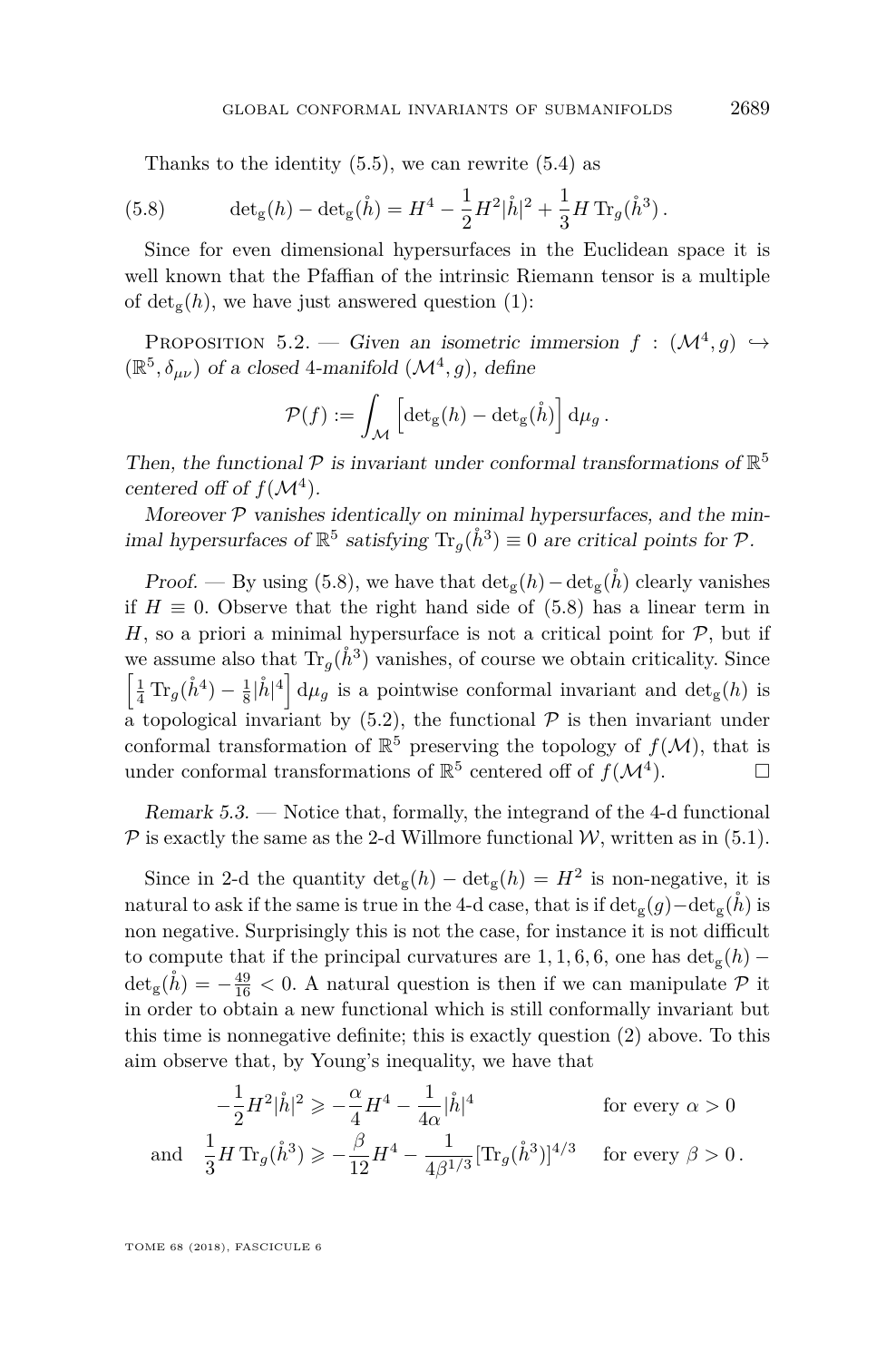The last two lower bounds combined with [\(5.4\)](#page-26-3) give

(5.9) 
$$
P_{(\alpha,\beta)}(g,h)
$$
  
\n
$$
= \det_g(h) + \frac{1}{4} \operatorname{Tr}_g(\mathring{h}^4) + \left(\frac{1}{4\alpha} - \frac{1}{8}\right) |\mathring{h}|^4 + \frac{1}{4\beta^{1/3}} [\operatorname{Tr}_g(\mathring{h}^3)]^{4/3}
$$
\n
$$
\geq \left(1 - \frac{3\alpha + \beta}{12}\right) H^4.
$$

We have therefore answered question  $(2)$  above:

<span id="page-28-2"></span>PROPOSITION 5.4. — Given an isometric immersion  $f : (\mathcal{M}^4, g) \hookrightarrow$  $(\mathbb{R}^5, \delta_{\mu\nu})$  of a closed 4-manifold  $(\mathcal{M}^4, g)$ , let  $P_{(\alpha,\beta)}$  be the following expression

(5.10) 
$$
P_{(\alpha,\beta)}(g,h) = \det_g(h) + \frac{1}{4}\operatorname{Tr}_g(\mathring{h}^4) + \left(\frac{1}{4\alpha} - \frac{1}{8}\right)|\mathring{h}|^4 + \frac{1}{4\beta^{1/3}}[\operatorname{Tr}_g(\mathring{h}^3)]^{4/3}.
$$

Then, the functional

$$
\mathcal{P}_{(\alpha,\beta)}(f) := \int_{\mathcal{M}} P_{(\alpha,\beta)}(g,h) \,d\mu_g
$$

is invariant under conformal transformations of  $\mathbb{R}^5$  centered off of  $f(\mathcal{M}^4)$ .

Moreover, if  $3\alpha + \beta \leq 12$ , then  $P_{(\alpha,\beta)}(g,h) \geq 0$  for every immersed hypersurface  $f(\mathcal{M}^4) \subset \mathbb{R}^5$  and  $P_{(\alpha,\beta)}(g,h) \equiv 0$  on  $E \subset f(\mathcal{M}^4)$  if and only if  $H$  ≡ 0 on  $E$ .

We now answer the last question [\(3\)](#page-25-5) by proving that round spheres are the points of strict global minimum for the functional  $\mathcal{P}_{(\alpha,\beta)}$ , for  $\alpha,\beta>0$ with  $\alpha \leq 2$  and  $3\alpha + \beta \leq 12$ . This result may be seen as the 4-d analogue of the celebrated 2-d theorem of Willmore [\[24\]](#page-33-1) asserting that the Willmore functional is strictly minimized by embedded round 2-d spheres of  $\mathbb{R}^3$ .

<span id="page-28-0"></span>THEOREM 5.5. — For any smooth isometric immersion  $f : (\mathcal{M}^4, g) \hookrightarrow$  $(\mathbb{R}^5, \delta_{\mu\nu})$  of a closed connected 4-manifold  $(\mathcal{M}^4, g)$ , let

$$
F(g, h) := \det_{g}(h) + Z(\mathring{h}),
$$

where  $Z(\mathring{h})$  is a non negative real function of the eigenvalues of  $\mathring{h}$ , homogeneous of degree 4 (that is  $Z(t\mathring{h}) = t^4 Z(\mathring{h})$ , for every  $t \in \mathbb{R}$ ), such that

- <span id="page-28-1"></span>(1)  $F(g, h)$  is always non-negative and if  $F(g, h) = 0$  then  $H =$  $\frac{1}{4} \text{Tr}_g(h) = 0,$
- <span id="page-28-3"></span>(2) if  $Z(\hat{h}) = 0$  then  $\hat{h} = 0$ .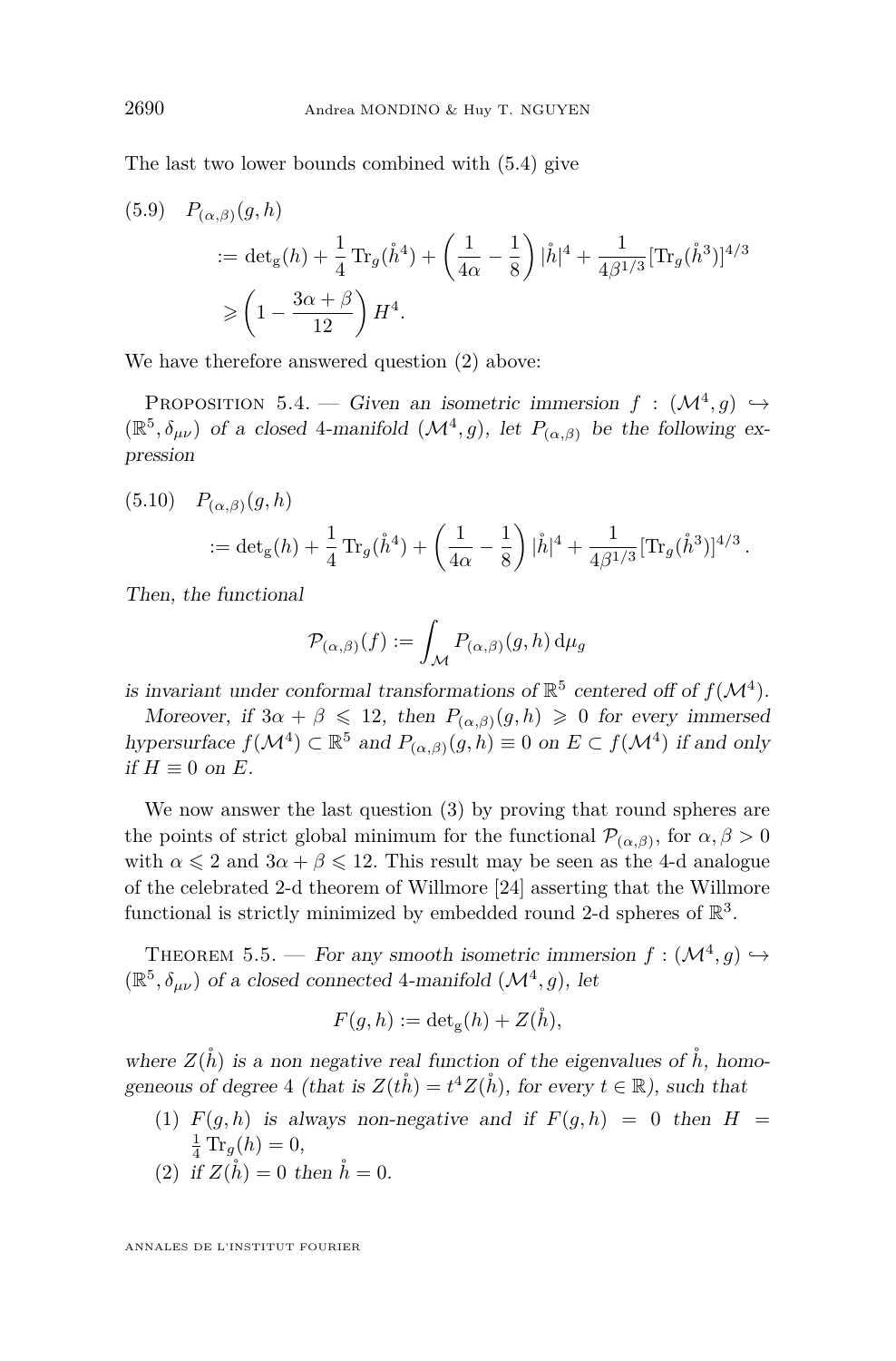Then the functional

$$
\mathcal{F}(f) := \int_{\mathcal{M}} \left[ \det_{g}(h) + Z(\mathring{h}) \right] d\mu_{g}
$$

is invariant under conformal transformations of  $\mathbb{R}^5$  centered off of  $f(\mathcal{M}^4)$ and

<span id="page-29-0"></span>(5.11) 
$$
\mathcal{F}(f) \geqslant \frac{8\pi^2}{3},
$$

with equality if and only if  $f(M)$  is embedded in  $\mathbb{R}^5$  as a round sphere.

In particular, this holds for the functional  $\mathcal{P}_{(\alpha,\beta)}$  above provided  $\alpha, \beta > 0$ ,  $\alpha \leqslant 2$  and  $3\alpha + \beta \leqslant 12$ .

Proof. — Since by assumption both of the functions  $F(q, h)$  and  $Z(h)$ are non-negative, denoting

$$
\mathcal{M}^+ := \{ x \in \mathcal{M} : \det_{\mathbf{g}}(h) \geqslant 0 \} \subset \mathcal{M},
$$

we have

<span id="page-29-1"></span>(5.12) 
$$
\mathcal{F}(f) = \int_{\mathcal{M}} F(g, h) d\mu_g
$$

$$
\geq \int_{\mathcal{M}^+} F(g, h) d\mu_g = \int_{\mathcal{M}^+} \left[ \det_g(h) + Z(\mathring{h}) \right] d\mu_g
$$

$$
\geq \int_{\mathcal{M}^+} \det_g(h) d\mu_g,
$$

with equality in the first estimate if and only if  $H \equiv 0$  on  $\mathcal{M} \setminus \mathcal{M}^+$  and equality in the second estimate if and only if  $\hat{h} \equiv 0$  on  $\mathcal{M}^+$ . We claim this is possible only if  $f(\mathcal{M})$  is embedded as a round sphere.

We first show that  $M \setminus M^+ = \emptyset$ . Indeed, since  $M \setminus M^+ \subset M$  is open, if it was not empty it would be a piece of a minimal hypersurface. On the other hand, the connected components of  $f(\mathcal{M}^+)$  are embedded as subsets of either round spheres or affine hyperplanes. Thus, by the continuity of *H* and the connectedness of  $M$ , only the latter case can occur. It follows that  $f(\mathcal{M})$  is a closed minimal hypersurface immersed in  $\mathbb{R}^5$ ; but this is a contradiction since in  $\mathbb{R}^n$  there are no closed minimal immersed hypersurfaces (one can argue either by maximum principle or via monotonicity formula, the argument is very classical so we don't repeat it here). We have just proved that  $\mathcal{M} = \mathcal{M}^+$ . Therefore  $f(\mathcal{M}) \subset \mathbb{R}^5$  is embedded either as an affine hyperplane or as a round sphere, and by the same argument above only the latter case can occur.

We now prove the validity of the lower bound [\(5.11\)](#page-29-0). Observing that  $|\text{det}_{g}(h)| = |\text{det}_{g}(D\gamma)| = |J(\gamma)|$ , where  $\gamma : \mathcal{M}^4 \to S^4$  is the Gauss map of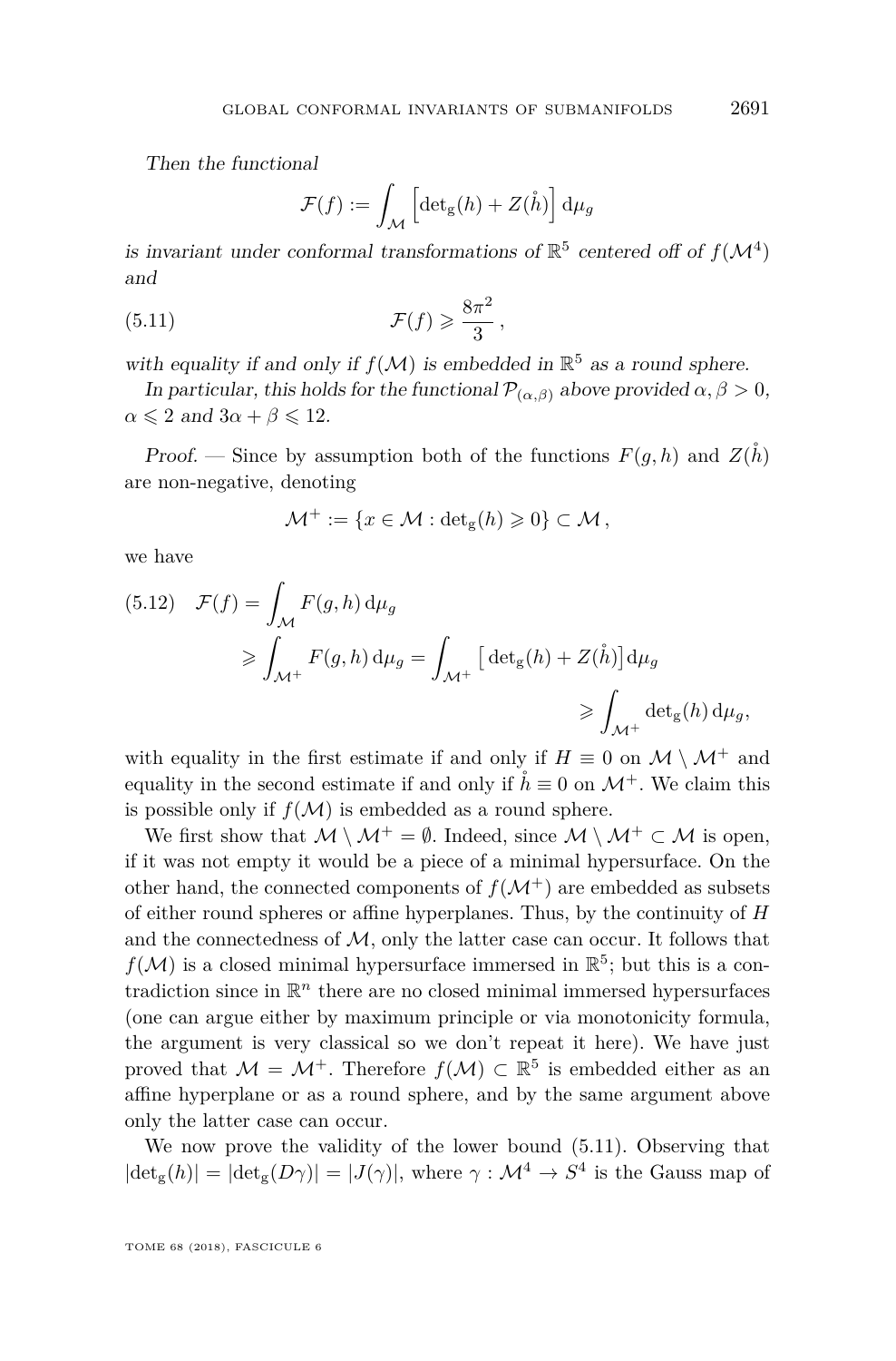the immersion *f* and  $J(\gamma)$  is its Jacobian, we get

<span id="page-30-1"></span>(5.13) 
$$
\int_{\mathcal{M}^+} \det_g(h) d\mu_g = \int_{\mathcal{M}^+} |J(\gamma)| d\mu_g \geq Vol_{S^4}(\gamma(\mathcal{M}^+)),
$$

where  $Vol_{S^4}(\gamma(\mathcal{M}^+))$  is the volume of  $\gamma(\mathcal{M}^+) \subset S^4$  with respect to the volume form of  $S^4$ . But now it is well known that  $\gamma(\mathcal{M}^+) = S^4$ , since  $f(\mathcal{M}^4)$  is a closed hypersurface (the standard argument is to consider, for every  $\nu \in S^4$ , an affine hyperplane of  $\mathbb{R}^5$  orthogonal to  $\nu$  and very far from  $f(\mathcal{M}^4)$ ; then one translates such an affine hyperplane towards  $f(M)$ , keeping the orthogonality with *ν*, up to the first tangency point *f*(*x*). There, one has  $\gamma(x) = \nu$  and moreover, since by the construction above  $f(x)$  is the first tangency point,  $f(\mathcal{M}^4)$  must lie on just one side of its affine tangent space at  $f(x)$ , namely such a translated hyperplane. Therefore all the eigenvalues of  $g^{-1}h$  at *x* have the same sign and thus, in particular,  $\det_{\mathfrak{C}}(h)|_x \geq 0$ . This proves that  $\nu \in \gamma(\mathcal{M}^+))$ .

Combining this last fact with [\(5.12\)](#page-29-1) and [\(5.13\)](#page-30-1), we get that

$$
\mathcal{F}(f) \geqslant |S^4| = \frac{8\pi^2}{3}.
$$

Equality in the last formula of course implies equality in [\(5.12\)](#page-29-1) and [\(5.13\)](#page-30-1) but, as already observed above, equality in  $(5.12)$  implies that  $f(\mathcal{M}^4)$  is embedded as a round sphere in  $\mathbb{R}^5$ .

To see that  $\mathcal{P}_{(\alpha,\beta)}$  satisfies the assumptions, observe first that [\(1\)](#page-28-1) is ensured by Proposition [5.4.](#page-28-2) Regarding [\(2\)](#page-28-3) note that if  $\alpha, \beta > 0$  and  $\alpha \leq 2$ , then

$$
P_{(\alpha,\beta)}(g,h) := \det_g(h) + \frac{1}{4} \operatorname{Tr}_g(\mathring{h}^4) + \left(\frac{1}{4\alpha} - \frac{1}{8}\right) |\mathring{h}|^4 + \frac{1}{4\beta^{1/3}} [\operatorname{Tr}_g(\mathring{h}^3)]^{4/3}
$$
  
\n
$$
\geq \det_g(h),
$$

with equality if and only if  $\text{Tr}_g(\mathring{h}^4) = |\mathring{h}^2|^2 \equiv 0$ ; but that happens if and only if  $\dot{h} \equiv 0$ .

By a similar proof one can show the following higher dimensional generalization, however obtaining a comparably explicit formula for  $F(q, h)$  is less clear.

<span id="page-30-0"></span>THEOREM 5.6. — For any smooth isometric immersion  $f : (\mathcal{M}^{2n}, g) \hookrightarrow$  $(\mathbb{R}^{2n+1}, \delta_{\mu\nu})$  of a closed connected 2*n*-manifold  $(\mathcal{M}^{2n}, g)$ , let

$$
F(g, h) := \det_{g}(h) + Z(\mathring{h}),
$$

where  $Z(\check{h})$  is a non negative real function of the eigenvalues of  $\check{h}$ , homogenous of degree  $2n$  (that is  $Z(t\mathring{h}) = t^{2n}Z(\mathring{h})$ , for every  $t \in \mathbb{R}$ ), such that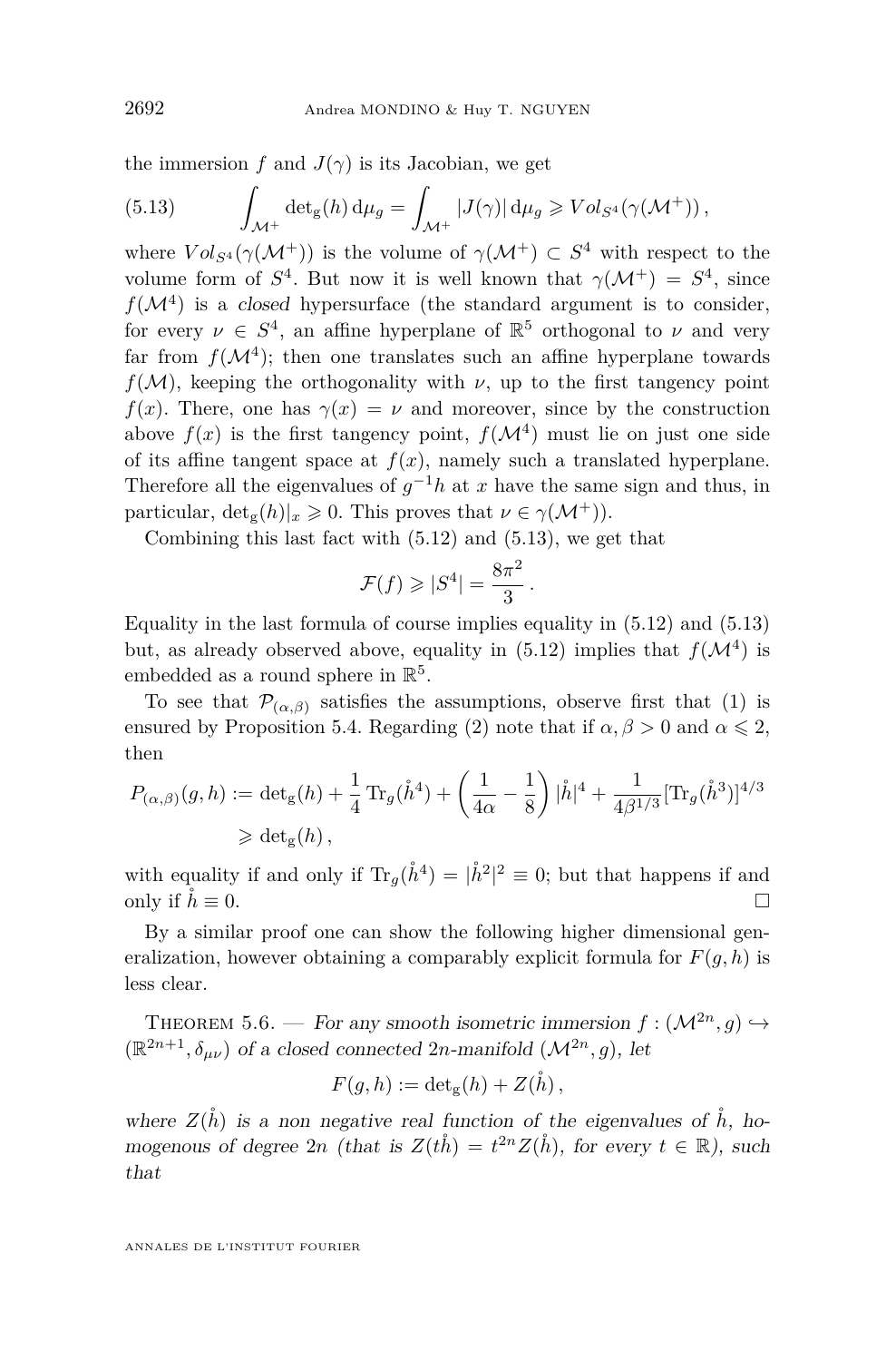- <span id="page-31-0"></span>(1)  $F(g, h)$  is always non-negative and if  $F(g, h) = 0$  then  $H =$  $\frac{1}{2n} \text{Tr}_g(h) = 0,$
- <span id="page-31-1"></span>(2) if  $Z(\hat{h}) = 0$  then  $\hat{h} = 0$ .

Then the functional

$$
\mathcal{F}(f) := \int_{\mathcal{M}} \left[ \det_{g}(h) + Z(\mathring{h}) \right] d\mu_{g}
$$

is invariant under conformal transformations of  $\mathbb{R}^{2n+1}$  centered off of  $f(\mathcal{M}^{2n})$  and

$$
\mathcal{F}(f) \geqslant \omega_{2n} \ ,
$$

where  $\omega_{2n}$  is the hypersurface area of a unit sphere  $\mathbb{S}^{2n} \subset \mathbb{R}^{2n+1}$  with equality if and only if  $f(M)$  is embedded in  $\mathbb{R}^{2n+1}$  as a round sphere.

There exists  $C = C(n) > 0$  such that, setting  $Z(\mathring{h}) = C||\mathring{h}||^{2n}$ , the function

$$
F(g, h) = \det_{\mathbf{g}}(h) + C \|\mathring{h}\|^{2n}
$$

satisfies the assumptions [\(1\)](#page-31-0) and [\(2\)](#page-31-1) above.

Proof. — The argument for the first part of the claim is analogous to the proof of Theorem [5.5,](#page-28-0) so we will just show the last statement.

Using the orthogonal decomposition for the second fundamental form  $h = \dot{h} + Hg$ , clearly one has

$$
\det_{\mathbf{g}}(h) = \det_{\mathbf{g}} \left( \overset{\circ}{h} + Hg \right).
$$

Now, expanding the determinant, we have that

$$
\det_{g} \left( \mathring{h} + Hg \right) = \det_{g} (\mathring{h}) + \sum_{k=1}^{2n-2} H^{k} P_{k}(\mathring{h}) + H^{2n},
$$

where  $P_k(\hat{h})$  is a complete contraction of order  $2n - k$ . Note that the term corresponding to  $k = 2n - 1$  does not appear as  $\text{tr}_g(\check{h}) = 0$ . We can now apply Young's inequality to conclude

$$
\sum_{k=1}^{2n-2} H^k P_k(\mathring{h}) \ge -\epsilon H^{2n} - C_{\epsilon} ||\mathring{h}||^{2n}.
$$

Furthermore, as  $\det_{g}(\hat{h}) \geqslant -C_{n} \|\hat{h}\|^{2n}$ , we find

$$
\det_{\mathbf{g}}(h) \geqslant (1 - \epsilon) H^{2n} - C_{n,\epsilon} ||\mathring{h}||^{2n}.
$$

Choosing  $\epsilon = 1/2$  we then get that there exists  $C = C(n)$  such that  $\det_g(h) + C \|\mathring{h}\|^{2n} \ge \frac{H^{2n}}{2}$ , as desired.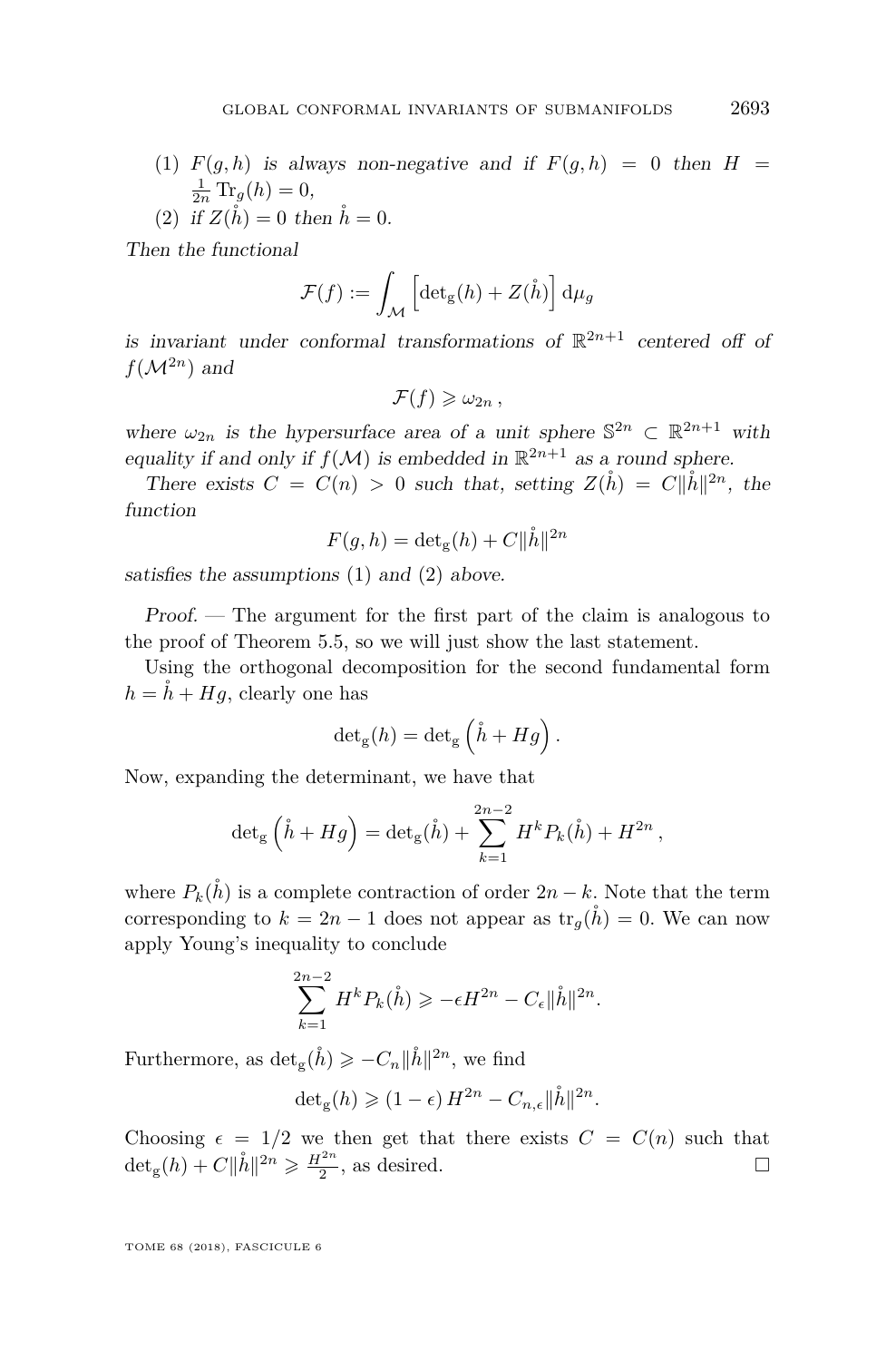#### BIBLIOGRAPHY

- <span id="page-32-1"></span>[1] S. Alexakis, "On the decomposition of global conformal invariants, II", Adv. Math. **206** (2006), no. 2, p. 466-502.
- <span id="page-32-2"></span>[2] ——— , "On the decomposition of global conformal invariants, I", Ann. Math. **170** (2009), no. 3, p. 1241-1306.
- <span id="page-32-3"></span>[3] ——— , "The decomposition of global conformal invariants, IV: A proposition on local Riemannian invariants", Adv. Math. **225** (2011), no. 2, p. 515-597.
- <span id="page-32-4"></span>[4] ———, "The decomposition of Global Conformal Invariants: Some technical proofs. I", SIGMA, Symmetry Integrability Geom. Methods Appl. **7** (2011), Art. ID 019, 41 p.
- <span id="page-32-5"></span>[5] ——— , The decomposition of Global Conformal Invariants, Annals of Mathematics Studies, vol. 182, Princeton University Press, 2012, v+449 pages.
- <span id="page-32-6"></span>[6] ——— , "The decomposition of Global Conformal Invariants: Some technical proofs 2", Pac. J. Math. **260** (2012), no. 1, p. 1-88.
- <span id="page-32-21"></span>[7] T. N. BAILEY, M. G. EASTWOOD & C. R. GRAHAM, "Invariant theory for conformal and CR geometry", Ann. Math. **139** (1994), no. 3, p. 491-552.
- <span id="page-32-8"></span>[8] Y. Bernard & T. Rivière, "Energy Quantization for Willmore Surfaces and Applications", Ann. Math. **180** (2014), no. 1, p. 87-136.
- <span id="page-32-9"></span>[9] W. Blaschke, Vorlesungen über Differentialgeometrie, 3, Grundlehren der Mathematischen Wissenschaften, vol. 1, Springer, 1929.
- <span id="page-32-10"></span>[10] A. CARLOTTO & A. MONDINO, "Existence of Generalized Totally Umbilic 2-Spheres in Perturbed 3-Spheres", Int. Math. Res Not. **2014** (2014), no. 21, p. 6020-6052.
- <span id="page-32-0"></span>[11] S. Deser & A. Schwimmer, "Geometric classification of conformal anomalies in arbitrary dimensions", Phys. Lett. B **309** (1993), p. 279-284.
- <span id="page-32-20"></span>[12] M. G. Eastwood, "Notes on conformal geometry", in The Proceedings of the 19th Winter School "Geometry and Physics", Supplemento ai Rendiconti del Circolo Matemàtico di Palermo, vol. 43, Circolo Matemàtico di Palermo, 1996, p. 57-76.
- <span id="page-32-7"></span>[13] P. B. Gilkey, "Local Invariants of an Embedded Riemannian Manifold", Ann. Math. **102** (1975), no. 2, p. 198-203.
- <span id="page-32-11"></span>[14] E. Kuwert, A. Mondino & J. Schygulla, "Existence of immersed spheres minimizing curvature functionals in compact 3-manifolds", Math. Ann. **359** (2014), no. 1-2, p. 379-425.
- <span id="page-32-12"></span>[15] E. Kuwert & R. Schätzle, "Removability of isolated singularities of Willmore surfaces", Ann. Math. **160** (2004), no. 1, p. 315-357.
- <span id="page-32-13"></span>[16] T. Lamm, J. Metzger & F. Schulze, "Foliations of asymptotically flat manifolds by surfaces of Willmore type", Math. Ann. **350** (2011), p. 1-78.
- <span id="page-32-14"></span>[17] P. Li & S.-T. Yau, "A New Conformal Invariant and its Applications to the Willmore Conjecture and the First Eigenvalue on Compact Surfaces", Invent. Math. **69** (1982), p. 269-291.
- <span id="page-32-19"></span>[18] F. C. Marques & A. Neves, "Min-Max theory and the Willmore conjecture", Ann. Math. **179** (2014), no. 2, p. 683-782.
- <span id="page-32-15"></span>[19] A. Mondino, "The conformal Willmore Functional: a perturbative approach", Journal of Geometric Analysis **23** (2013), no. 2, p. 764-811.
- <span id="page-32-16"></span>[20] A. MONDINO & T. RIVIÈRE, "Willmore spheres in compact Riemannian manifolds", Adv. Math. **232** (2013), no. 1, p. 608-676.
- <span id="page-32-17"></span>[21] S. MONTIEL & F. URBANO, "A Willmore functional for compact surfaces in the complex projective plane", J. Reine Angew. Math. **546** (2002), p. 139-154.
- <span id="page-32-18"></span>[22] T. Rivière, "Analysis aspects of Willmore surfaces", Invent. Math. **174** (2008), no. 1, p. 1-45.